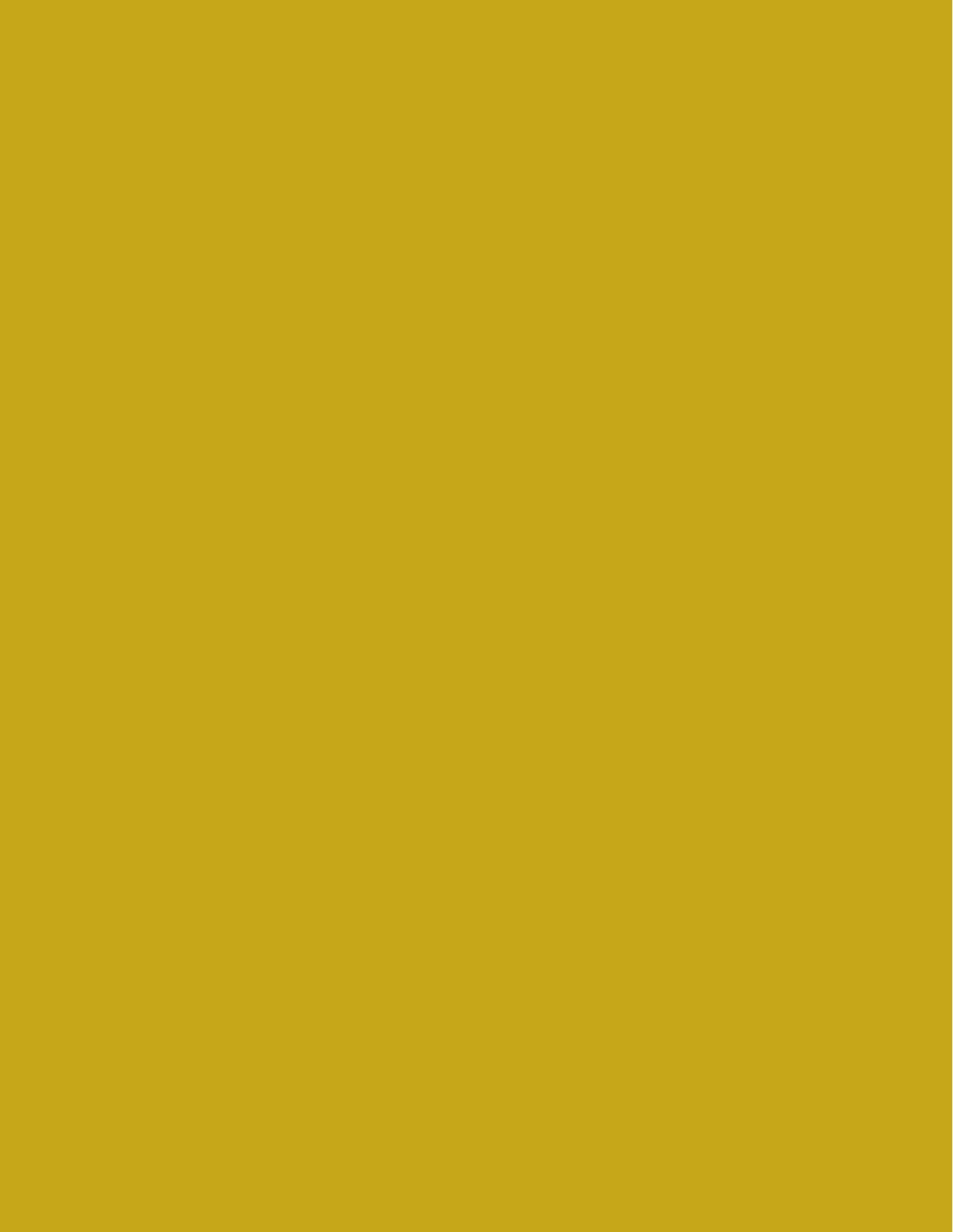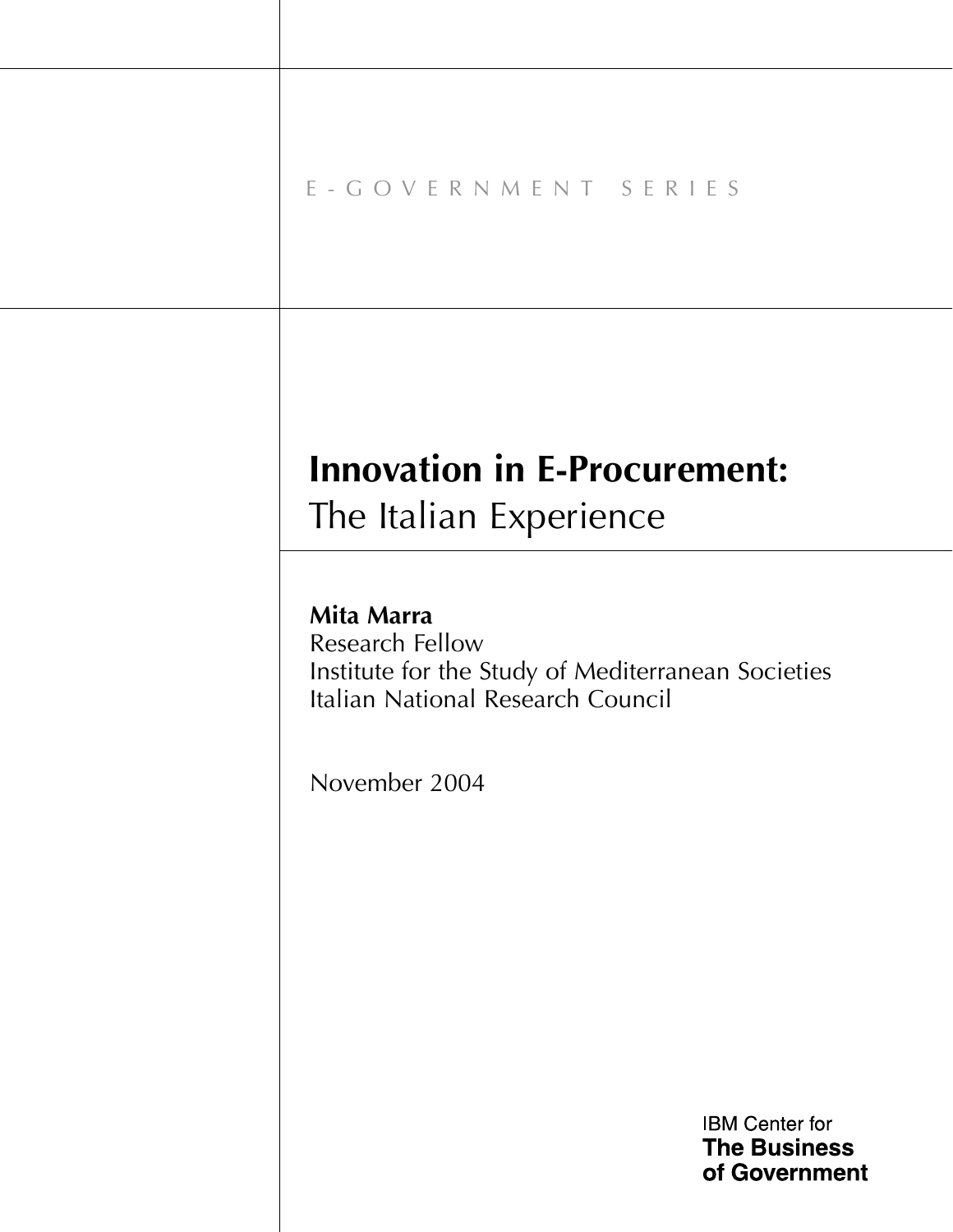# T A B L E O F C O N T E N T S

| From Supply-Side to Demand-Side E-Procurement10<br>The Urge to Rationalize Public Spending as the Driver<br>The Spillover of Consip Experience at the Local and |  |
|-----------------------------------------------------------------------------------------------------------------------------------------------------------------|--|
| Toward Enhanced Customization of Public Procurement 22                                                                                                          |  |
| Adopting IT Services: The Issues of Compatibility<br>Addressing the Legal Challenges Domestically and at the                                                    |  |
| Managing Contracts at the Agency Level and the Need for<br>Opening Up to Competition and Leveling the Playing Field for                                         |  |
|                                                                                                                                                                 |  |
| Appendix I: Analytical Framework, Research Design, and Methods35<br>Appendix II: The Case of SIEP in the Province of Salerno, Italy40                           |  |
|                                                                                                                                                                 |  |
|                                                                                                                                                                 |  |
|                                                                                                                                                                 |  |
|                                                                                                                                                                 |  |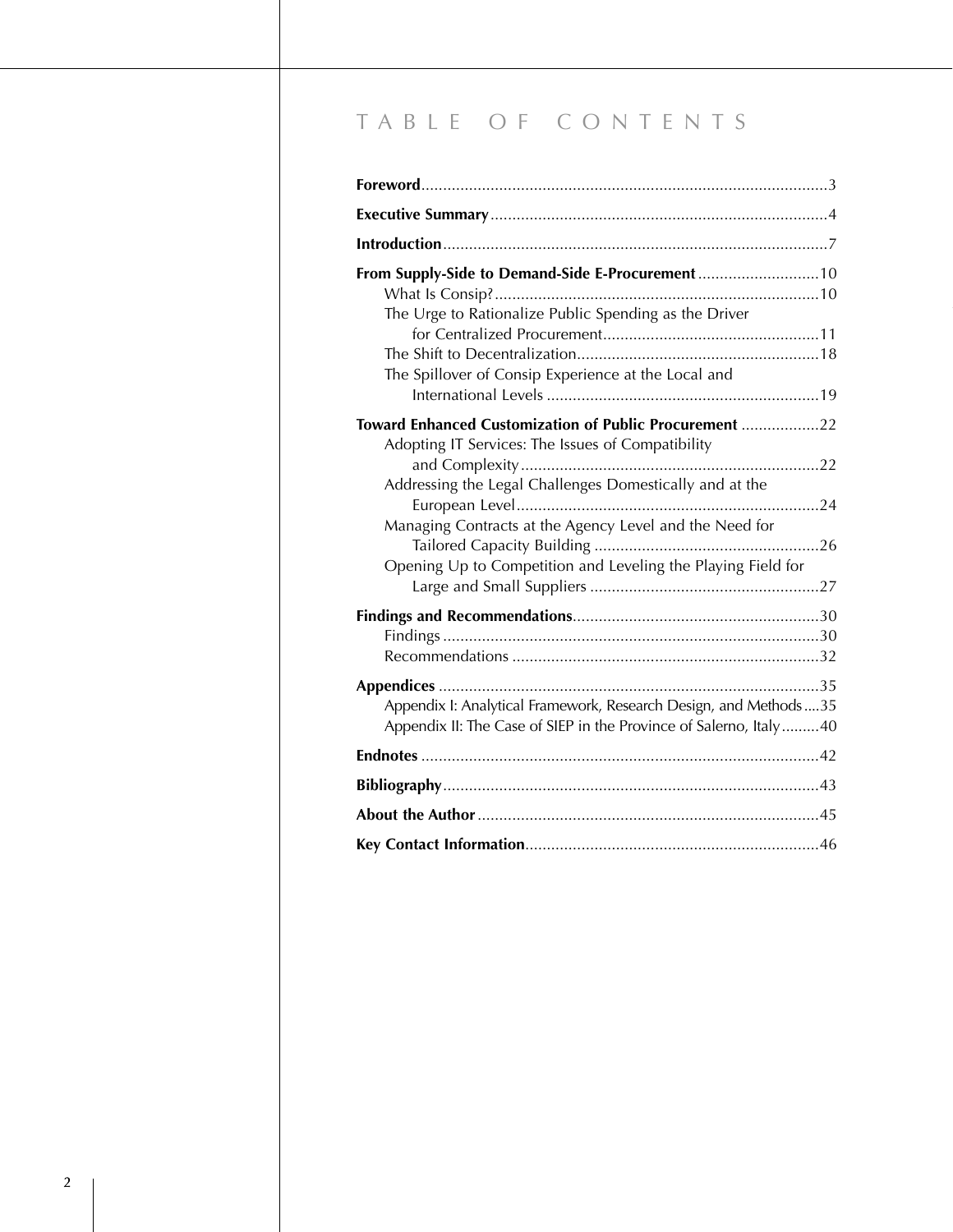# F O R E W O R D

#### November 2004

On behalf of the IBM Center for The Business of Government, we are pleased to present this report, "Innovation in E-Procurement: The Italian Experience," by Mita Marra. This publication is the first in a new series of reports that the IBM Center for The Business of Government will publish examining public-sector innovation in Europe.

In Italy, the transformation of government procurement began in 2000 with the creation of Consip (Public Information Services Agency). Consip, which is a public company owned by the Italian Ministry of Economy and Finance, created a new information technology platform and new operational procedures that dramatically transformed the government acquisition process in Italy. New procurement processes at the national level included an electronic catalog, online auctions, and an electronic marketplace. Working as a public company, Consip was designed to minimize red tape, recruit a highly educated workforce, and be more responsive to clients.

Marra's report describes the path taken by Consip and examines the features of Italy's public procurement system. In highlighting both what has been already achieved and what is still needed for future improvement, Marra finds that public agencies' use of new procurement procedures appears to have achieved many of their intended results. Consip also had some unintended, positive impacts. Interestingly and unexpectedly, the most dynamic regional and city governments, such as Salerno, developed their own procurement support agency. That is, they created local versions of Consip, with new portals, web-based shopping malls, web-based auctions, and other web-based marketing and procurement related services focused on their local needs.

Marra concludes her report with findings and recommendations for public managers, for Consip itself, and for other countries currently transforming their public procurement system. We trust that this report will be informative and helpful to those around the world seeking to improve the delivery of public services and the business of government.

Paul Lawrence Sietze Dijkstra Partner-in-Charge **EMEA Public Sector Leader** IBM Center for The Business of Government IBM Business Consulting Services paul.lawrence@us.ibm.com sietze.dijkstra@nl.ibm.com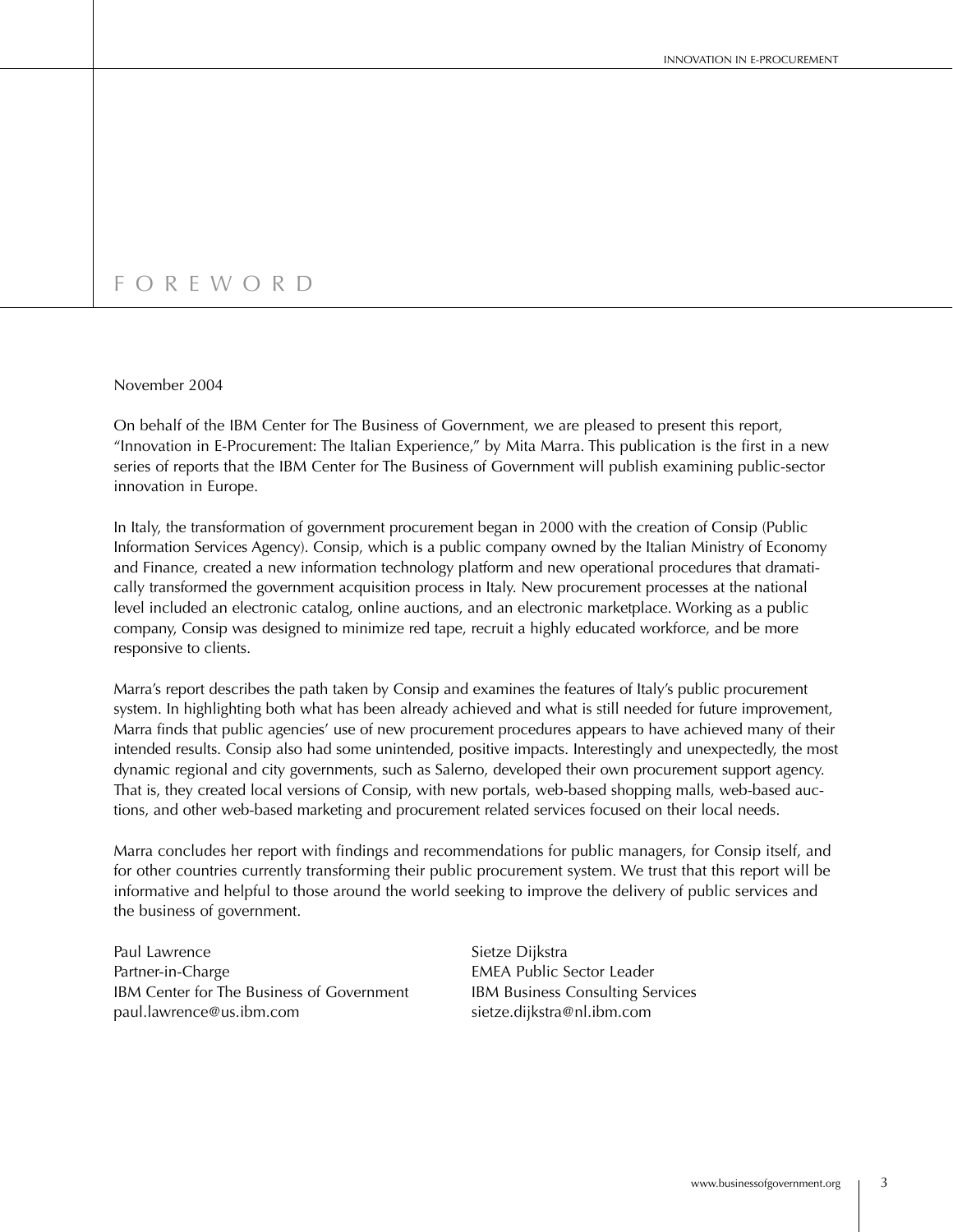## E X E C U T I V E S U M M A R Y

Consip (Public Information Services Agency) stands at the heart of the Italian government procurement reform program that was launched in 2000. A public company working for the Ministry of Economy and Finance, Consip has spread information technology (IT) services across public agencies and provided e-procurement solutions through:

- The electronic catalog
- Online auctions
- The electronic marketplace

The electronic catalog permits the purchase of standard goods and services within the frame of national contracts, centrally negotiated by Consip. Public managers can access the e-catalog on the Internet, click on the item of interest, and specify the needed quantity at the price fixed for national supplies. Online auctions are designed to address specific requests for specialized materials for large contracts. The electronic marketplace allows public agencies to choose products from a range of suppliers certified by Consip.

Public agencies' use of new procurement procedures appears to have achieved several intended program results as well as a number of unintended, surprisingly positive effects—all of which make the Italian experience a case of innovation in government procurement. As expected, the binding of contracts for large nationally required supplies led to a decrease in the unitary cost for standard goods and services (Ministry of Economy and Finance, 2004). Purchasing procedures through IT services comply with public contract requirements of transparency, publicity, integrity, and broader competition both domestically and at the European level. In purchasing goods and services, public managers reported greater awareness of costs and service needs in their own agency, routinely benchmarking local vendors' contract conditions with those negotiated by Consip for national supplies. Public managers who used the IT platform reported a willingness to use e-procurement tools in the future.

Unexpectedly, the most dynamic regional and city governments have developed their own procurement support agency—that is, local versions of Consip—and new portals providing web-based shopping malls, web-based auctions, and other web-based marketing and procurement-related services. Furthermore, Consip has established collaborations with the procurement institutions of 29 countries participating in the European Public Procurement Learning Lab—among them, Austria, Denmark, France, The Netherlands, and Finland. The Italian model has been recognized abroad and adopted by the European Union Phare program for twinning e-procurement projects in Turkey and Cyprus. (The Phare program is one of the three preaccession instruments financed by the European Union to assist the applicant countries of Central and Eastern Europe in their preparations for joining the European Union.)

However, the reform of public procurement has faced several challenges. First, the new system of public procurement is built upon a businessoriented model, but it is problematic to transfer knowledge directly from the private to the public sector due to differences in the development and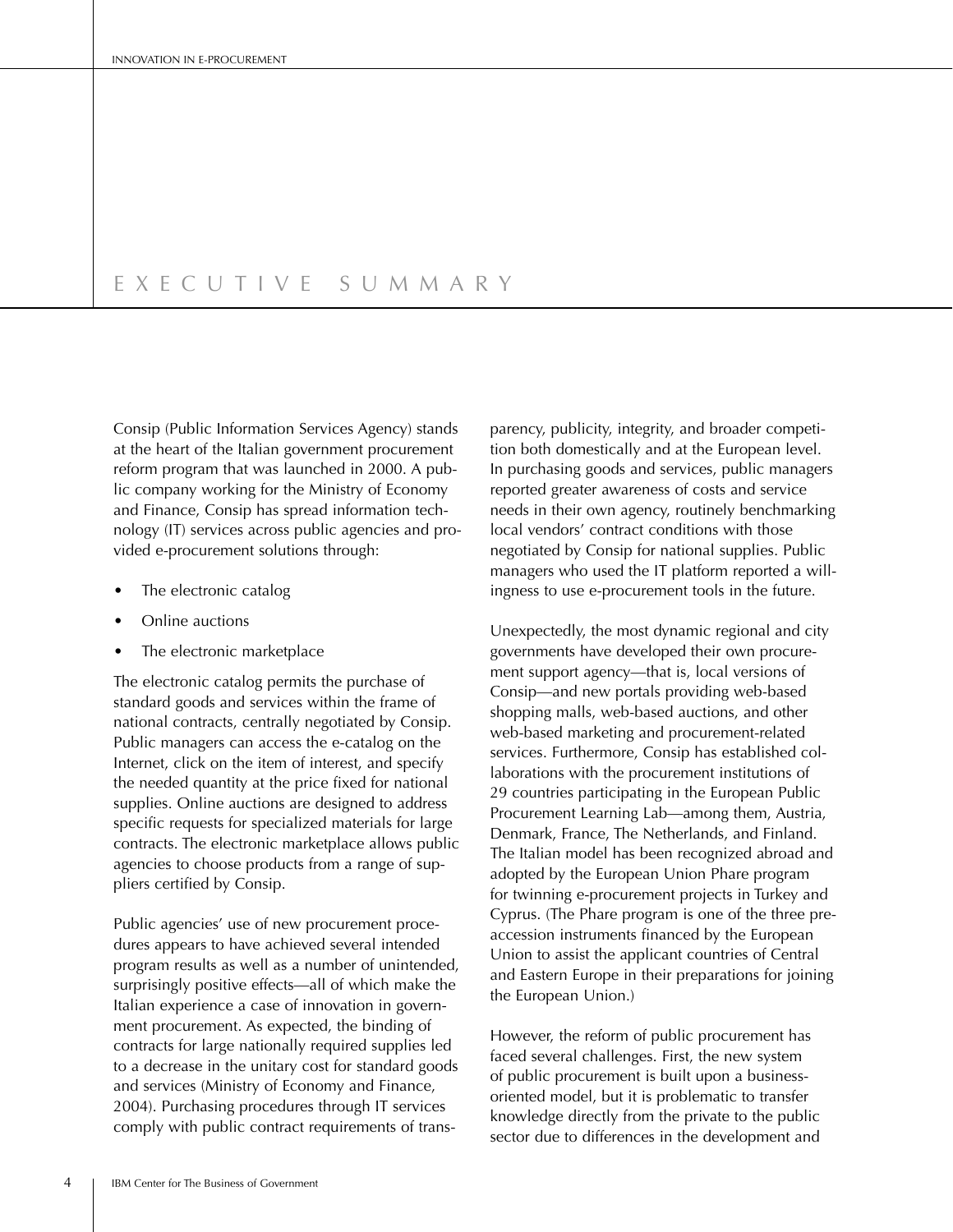implementation of e-procurement across sectors. One difficulty is that multiple goals, rather than just profit maximization, are the primary motivation for e-procurement in the public sector. Second, the lack of qualified personnel and a general resistance to change across public agencies act as barriers to procurement transformation.

In addition, the current procurement transformation has thus far co-existed with two very different approaches to reform, which are working in parallel and sometimes at cross-purposes. One approach focuses on tightening the controls on spending: More attention is paid to centralizing acquisition processes to tap economies of scale. Consip acts as the broker between public agencies and private vendors through aggregating demand at the best price and quality conditions available on the market. This "control" approach relies on supply-driven procurement processes to reduce fragmentation, waste, and hidden public spending at the local level.

By contrast, behind e-procurement one finds innovative methods of public production and provision of government services, which in turn point to key management strategies and capacities. Eprocurement has a significant bearing on contracting for complex integrated services (such as facility management services, science and technology equipment), and public agencies have gained access to skilled staff with considerable productivity gains. From this perspective, procurement reform attends more to the qualifications and capacities of employees in promoting efforts to decentralize procurement decisions while infusing technology, changing local assessment practices, and developing networks and partnerships. Here e-procurement is a source of innovation that spurs behavioral change within organizations. Consip is called on to develop IT techniques that facilitate information sharing, knowledge creation, and diffusion. It provides assistance for managers to reflect on the results achieved and to engage in a cycle of continuous improvement through performance measurement.

The Italian experience is striking in that it copes with the inherent tensions underlying procurement transformation. While centralizing contracts to contain public spending, Consip has learned to customize e-procurement tools to the specific needs of public agencies, providing consulting and support for bidding and contract negotiation, and increasingly coordinating the network of local and regional e-procurement initiatives. From a supply-side approach to e-procurement as designed and carried out between 2001 and 2003, Consip has turned out to be driven by demand, fashioning its assistance to public agencies around their particular needs and around problems that arise in the relationship between purchasing agencies and vendors.

As public agencies move increasingly toward arrangements for e-procurement, both at the state and local levels, that are developed and tailored in-house, this report offers specific guidance on e-procurement models. Public agencies need to take a long-term, strategic approach to managing eprocurement tools, calling for continuous capacity building and the upgrading of procurement personnel skills at the local level. E-procurement should be considered a managed relationship rather than just an information technology device replacing traditional procurement procedures. The use of performance measurement is an important ingredient for improving ownership and quality of e-procured services requested by public agencies.

Consip should tackle one of the major problems facing public agencies—that of finding reliable vendors so as to be able to focus on improving productivity. Instead of providing standardized assistance on a variety of e-procurement aspects to the largest number of public agencies, Consip should devote its assistance to sets of public agencies with similar needs across sectors. It can then focus on problems that come up in the course of defining contract specifications and deadlines and managing relationships with vendors. All this requires that Consip concentrate its efforts on one agency or a few with the same procurement dynamics, needs, and challenges. As a demand-driven approach is problem-driven, iterative, and results-oriented, it works best when it subjects both vendors and customers to a tough test of performance: If the product of a vendor does not meet competitive standards of cost, quality, and timely delivery, the customer (the government purchasing agency) will simply not accept the goods or will not renew the order. This impels Consip to strive, together with the purchasing agency, to strictly monitor performance for better quality and stronger reliability.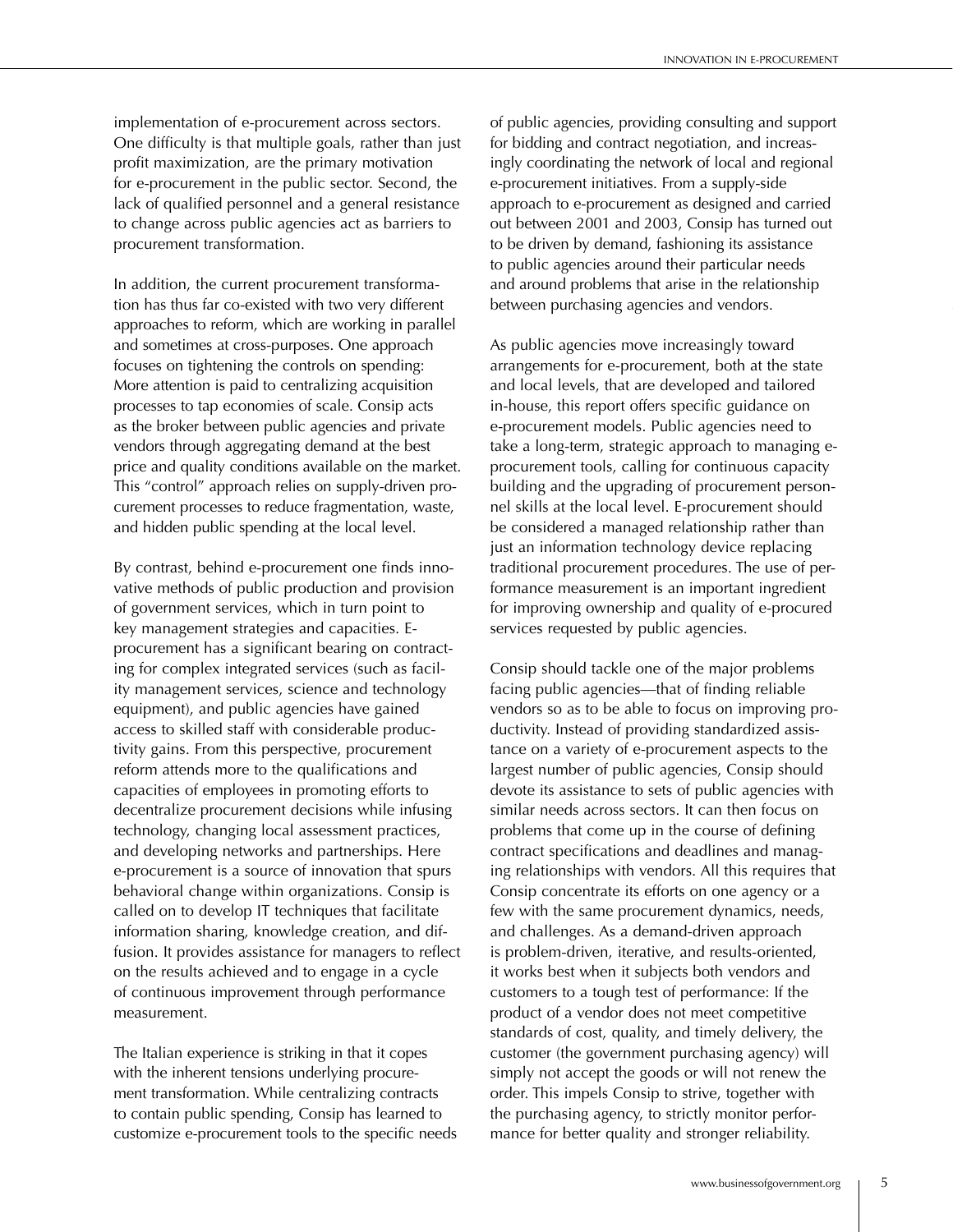All countries currently transforming their procurement system are called on to overcome the human resource, organizational, institutional, regulatory, and policy constraints that act as barriers for effective procurement practices. The Italian experience suggests the need for a radical government-wide intervention for restructuring acquisition processes through strong political commitment, long-term vision, and strategic management capacities. Working as a public company, Consip was designed to avoid red tape, operating outside the administrative rules and regulations in ways that elicit higher worker dedication, include a combination of IT and project management skills, and are more client-sensitive and customized.

Yet, these reform-sustaining programs are difficult to design and successfully implement unless they are backed up by local initiatives. It has been widely recognized that simply applying a new set of rules to the people at the top will not affect the performance of an organization at the bottom. On these grounds, the Italian case reveals that preoccupation with compliance to rules, centralization, and public spending rationalization went at the expense of procurement results at the agency level: Public managers viewed central, mandatory acquisition operations as keeping their personal conduct formally in line with the new rules, and the culture of public procurement tended to reinforce that view.

To spur a cultural change, it becomes essential to toss out the restrictive government rules that keep managers from using people effectively and motivate those at the lower levels who are immersed in the day-to-day details of procurement practices. Procurement employees are confronted with highly specific issues; they often find it extremely difficult to be heard at the top and empowered to turn their own information into useful knowledge for strategic procurement. The Italian experience shows the importance of enhancing frontline workers' initiative and performance through continuous capacity building and technical assistance for project management provided by the central government upon request. A centrally guided decentralized approach seems to be the answer—one that at the same time balances the need for better performance with strengthened administrative capacity at the local level.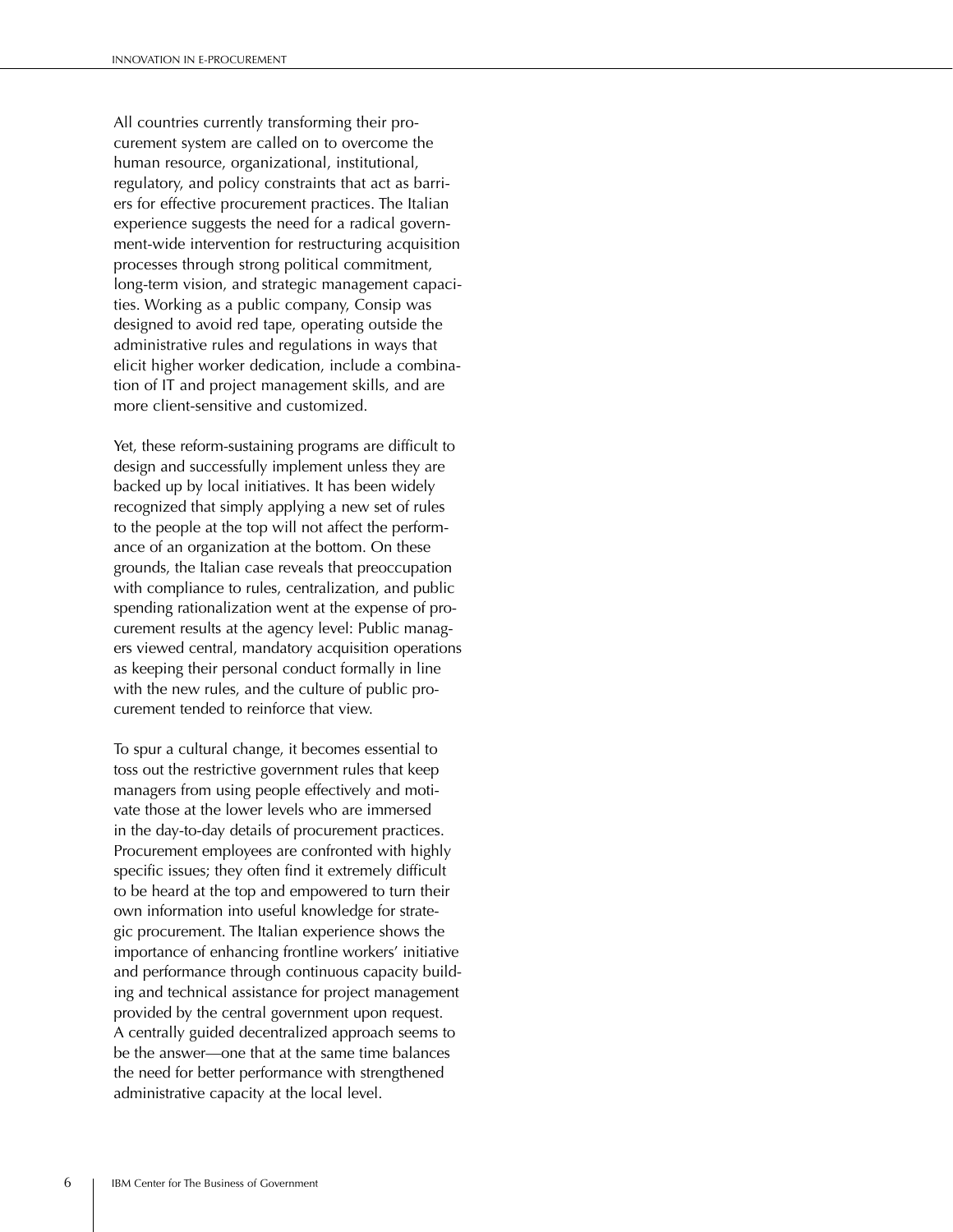# **Introduction**

By the end of 1990s, the Italian government had launched a series of interrelated initiatives to reform the public sector. Specifically, the government took a dramatic step toward a more efficient and effective procurement system across the nation. Moving away from buying goods to acquiring complex services by assessing and aggregating needs, strategically managing contracts, and monitoring performance has taken center stage within public sector reform policies aimed at containing and reducing public spending. Information technology (IT) procedures supporting procurement processes make it possible to tap efficiency gains and savings in public spending through lower transaction costs, faster ordering, and more standard acquisition operations.

In Italy, the transformation of government procurement began in 2000 with the model developed by Consip (Public Information Services Agency) for all public agencies across the country. A public company owned by the Ministry of Economy and Finance, Consip set up both the IT platform and the operational procedures to carry out acquisition processes at the national level. Negotiating the best price and quality conditions for nationally required supplies, the system aimed to tap economies of scale and avoid fragmentation, waste, corruption, and hidden public spending. Government agencies at all levels were required by law to adopt the Consip electronic catalog, with the advantage of minimizing transaction costs for auctioning, and privately based negotiations, traditionally carried out to speed up procurement processes.

Since 2003, the situation has dramatically changed. Moving away from a mandatory model of a centrally operated electronic catalog, public agencies now can freely choose both vendors and IT instruments that best suit their acquisition needs. The most dynamic regional and city governments have developed their own procurement support agency—that is, local versions of Consip—and new portals providing web-based shopping malls, webbased auctions, and other web-based marketing and procurement-related services. In this context, Consip offers state and local agencies consulting and tailored solutions for IT development and project management.

This shift from a centralized to a decentralized procurement system did not result from an intended massive devolution of procurement power to local and regional agencies, nor was it simply the outcome of technological spin-offs at the agency level. Technology is only one part of the current transformation of public procurement, which instead is more a mix of law, policy, technology, management choices, and some unintentional results that seemed inadvertent, or at least not attributable to strongly intentioned leadership. What makes the Italian case innovative lies in the way all actors involved in the reform—that is, policy makers, Consip executives and staff, public managers, and vendors—learned from the experience that the path to improved procurement is more complex than expected.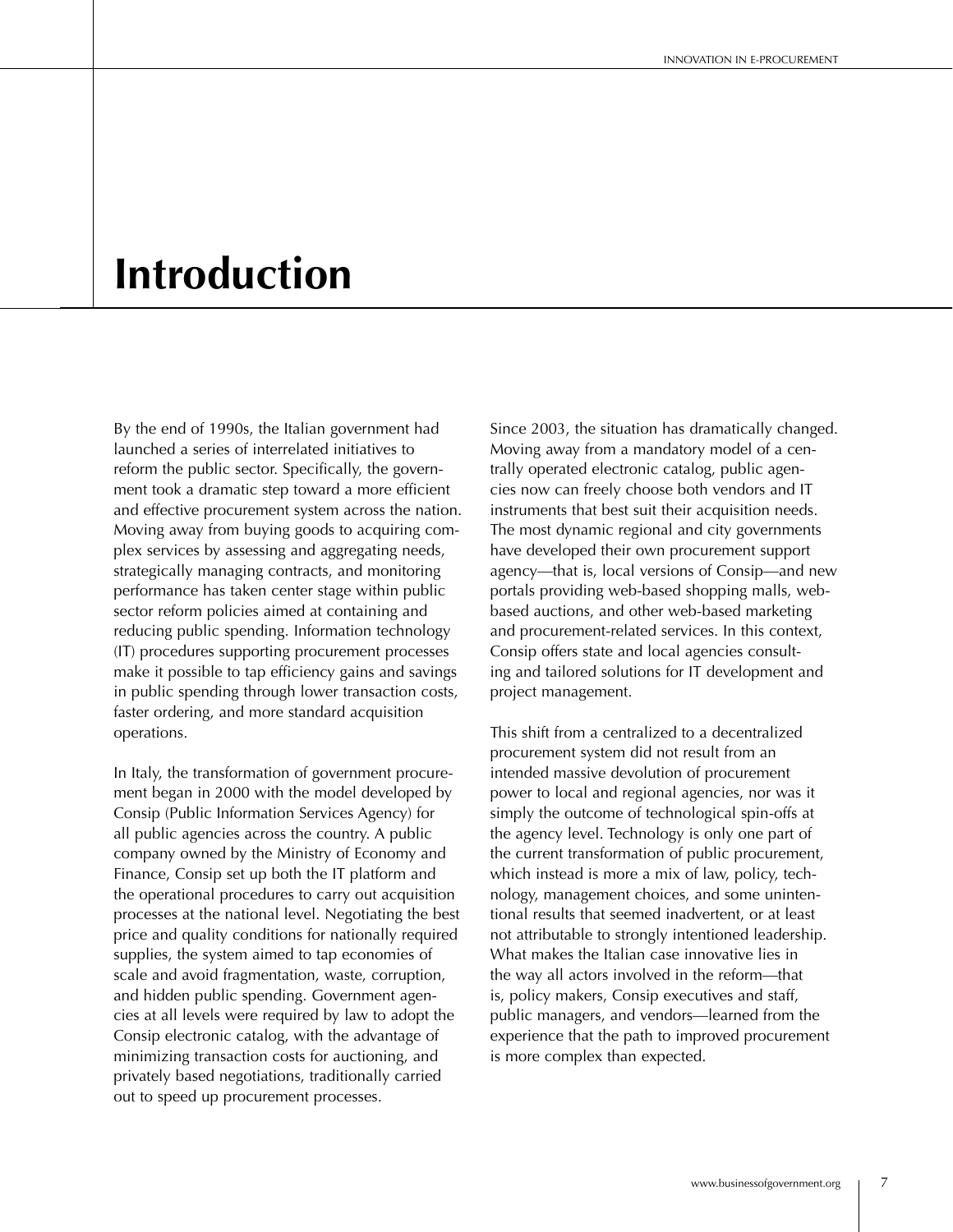# **Consip: A Case Study of Business Transformation to E-Procurement on Demand**

*By Jonathan D. Breul*

There are an increasing number of business transformation stories throughout the governments of Europe. One of the most impressive of these is presented in this report. The Consip case study described in these pages transformed the way Italian public agencies purchase goods and services via the creation of new, innovative e-procurement systems. Over a several year period, Italy moved to an on demand approach to procurement. Why did this transformation occur?

The answer starts with changes in the nature of the environment, and in the nature of all institutions commercial, government, education, and healthcare. In every industry, the main criteria for success have become performance and responsiveness. In terms of performance, governments are being pushed like never before to measure and improve program performance. In terms of responsiveness, organizations like the Ministry of Economy and Finance (MEF) know they have to be much better at sensing and responding to both the public and other public agencies in order to respond to the particular needs of those groups. By creating Consip, MEF transformed the way Italy does business.

Throughout the world, these forces, coupled with new technical possibilities, are driving new and different choices about program design and operations—and their underlying computing infrastructures. These challenges require a deeper, more meaningful, and more difficult transformation than previous reform initiatives. This challenge can be characterized as on demand e-government.

 *On demand e-government is the horizontal integration of processes and infrastructure that enables day-to-day interaction across the entire enterprise and outward to external entities.*

The characteristics of on demand e-government are:

- **Responsiveness.** Whatever the legislative, organizational, or operational change, governments are able to react quickly to meet present or potential needs.
- **Focus.** As processes are transformed and value chains, including suppliers, are optimized, governments are more able to see what functions should be done by themselves or by other institutions—public or private.
- **Variability.** Thanks to open, integrated infrastructures that foster collaboration and the creation of services to meet evolving needs, governments deliver the right service, at the right place and time, to the right degree.
- **Resilience.** Governments maintain their service levels no matter the impediment or threat. While technology has always supported governmental operations, in on demand it is the prime enabler of resilience.

No longer is it enough to streamline individual agency processes and just provide online citizen services. Only those governments, such as Italy, that integrate within the enterprise and across external boundaries the heart of an on demand approach—will be able to respond with the speed, force, and coordination needed to tackle pressing public problems. It should be no surprise that as governments come to understand these challenges, they, like Italy, will upgrade and integrate IT systems and change the way they provide services to the public and to themselves. Government is clearly becoming more on demand. Consip is a trailblazer in this business transformation.

*Jonathan D. Breul is an associate partner, IBM Business Consulting Services, and senior fellow, IBM Center for the Business of Government. His e-mail: jonathan.d.breul@us.ibm.com.*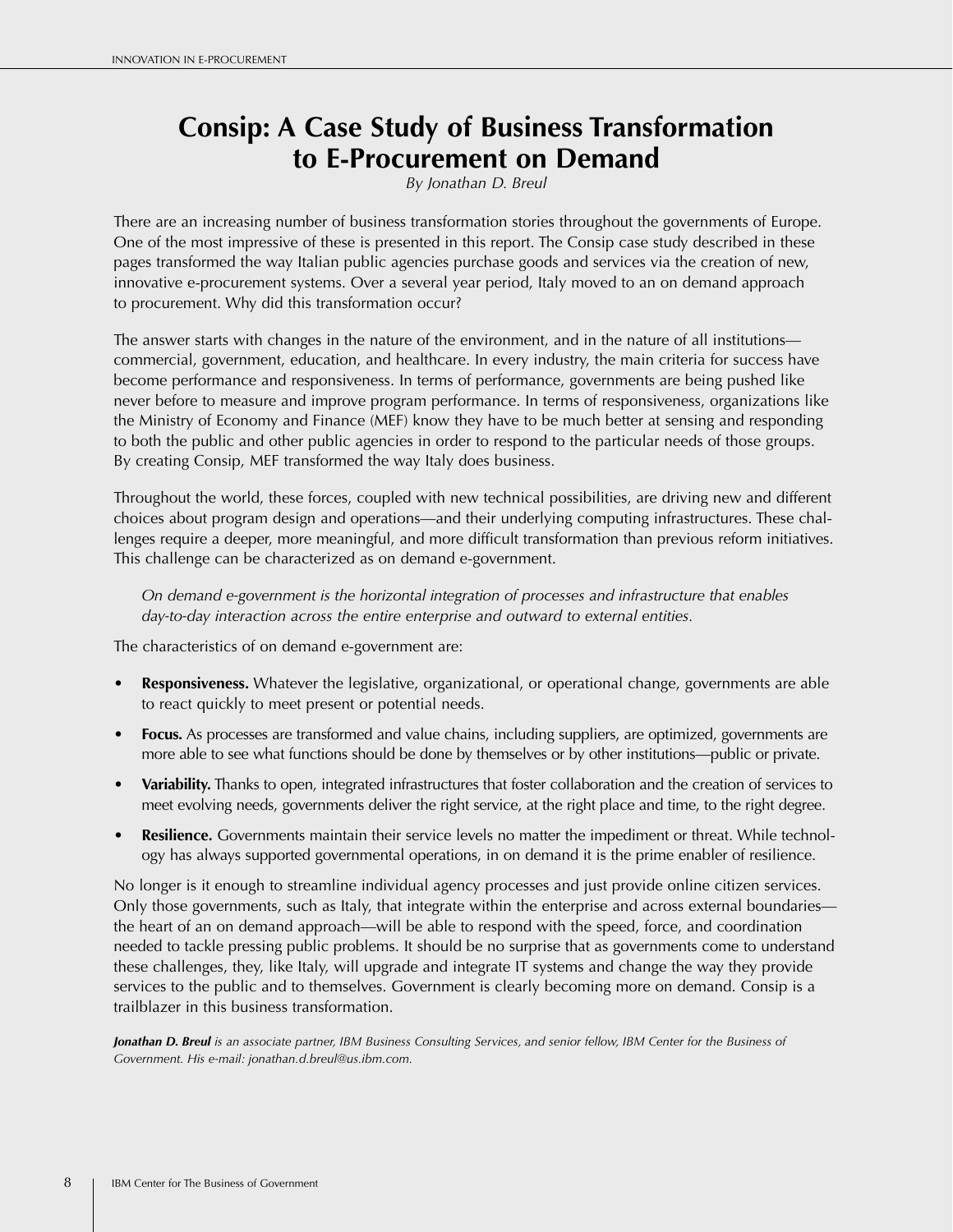Launched just as an operation for containing public expenditure, the procurement transformation eventually involved reengineering attempts to insert IT across the public sector. But, more importantly, it triggered new acquisition dynamics calling for managers to assess agency needs, strategically plan acquisition processes, contract with private suppliers, and routinely monitor contract relationships to ensure high performance and value for money. Public procurement transformation has the potential to revolutionize agencies' work at all levels of government, with Consip enabling innovation and providing capacity building across public agencies throughout Italy.

The aim of this report is both to reconstruct the path taken by public procurement reform in Italy and to examine the features of the current public procurement system (see Appendix I for more details on study design and methodology). The report is divided into three parts. The first part focuses on how the new model of public procurement was designed and implemented between 2001 and 2003, and analyzes the changes the system underwent to gradually adapt to the reality of public agencies across Italy. The second part traces the dynamics at play to further customize public procurement to the specific needs of public agencies. In highlighting both what has been already achieved and what is still needed for future improvement, the analysis reconstructs the role Consip has played and should play in the future to forge collaborative relations with public agencies. The third part includes findings and proposes a set of recommendations for public managers, for Consip, and for all countries currently transforming their public procurement system.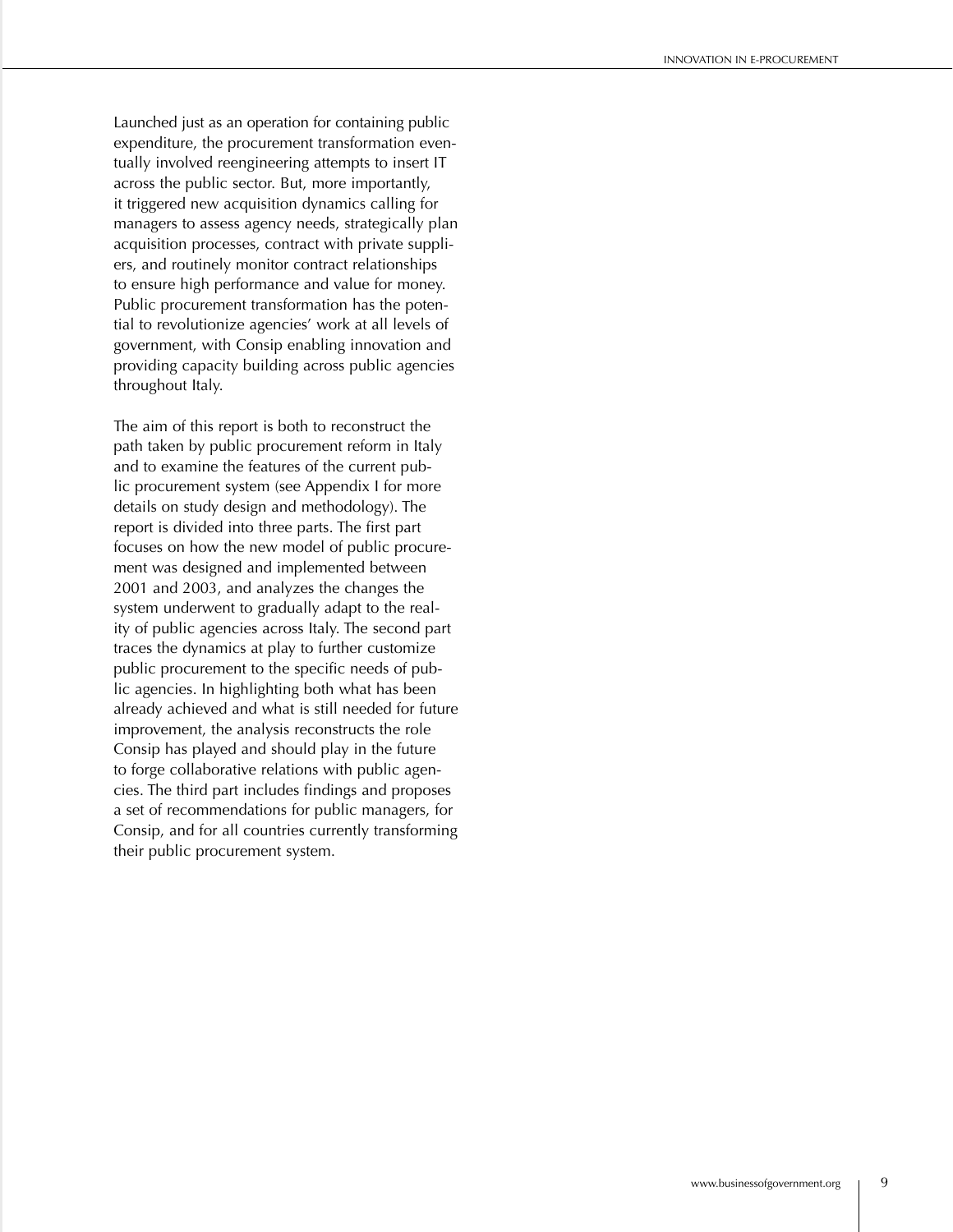# **From Supply-Side to Demand-Side E-Procurement**

# **What Is Consip?**

Any discussion of e-procurement initiatives has to begin with a brief description of Consip's mission, organization, and statutory configuration. Consip was created in 1997 under the D'Alema government as a public company, 100 percent owned by the Italian central government, with the mission to design and manage IT within the Ministry of Economy and Finance (MEF). In 2000, under the Amato government, Consip's mission was thoroughly redefined and broadened to contribute to public sector modernization not only through IT projects but also—and more importantly—through the spread of leadership, efficiency, and quality of public services in procurement.

In 2001, under the Berlusconi government, Consip's mission shifted to the rationalization of public spending for goods and services. Enhancing innovation and efficiency in procurement processes across public agencies became the number one priority for Consip, with significant implications for the way the organization worked. In pursuing such a highprofile mission, Consip internalized knowledge of top ministries' acquisition processes and information systems. It then externalized, through outsourcing, the implementation of IT projects, and integrated IT skills with project management capacities and specialized consulting competencies to promote innovation in the public sector (Consip, 2002).

Being a public company does not mean that Consip sells its own services to public agencies. Rather the company operates outside public administrative rules and regulations. Its legal status allows

for two key advantages: First, Consip avoids the red tape involved in all administrative relationships; second, it hires human resources without being subject to public recruitment rules. Thus, Consip enjoys a great deal of autonomy and flexibility in management. Furthermore, the commitment of human resources is for Consip to be totally geared toward highly qualified personnel needed for all stages of the procurement cycle. In 2002, 413 people worked for Consip, of whom 374 engaged in two different domains: 252 were employed in IT activities and services, and 122 were devoted to the rationalization of public spending through e-procurement. The average age of Consip staff was around 37, with 68 percent having a graduate degree and 45 percent being women (Consip, 2002).

As shown in Figure 1, Consip organizes its work along three functional lines, with professionals assigned to separate divisions: (1) IT services, (2) project management for e-procurement, and (3) product assessment through extensive market surveys and technical evaluations. Thus, the formal organization appears consistent with packaging supply-driven assistance on IT services, project management solutions, and market intelligence for as many public agencies as possible. Yet, interactions across divisions are frequent.<sup>1</sup> Consip's top management reported firm commitment to, and support for, collaborations between IT personnel and line managers to tap the synergies of different expertise in response to public agencies' needs. Particularly in the work for online auctions, technical skills in IT services and the knowledge of public contract law requirements are adapted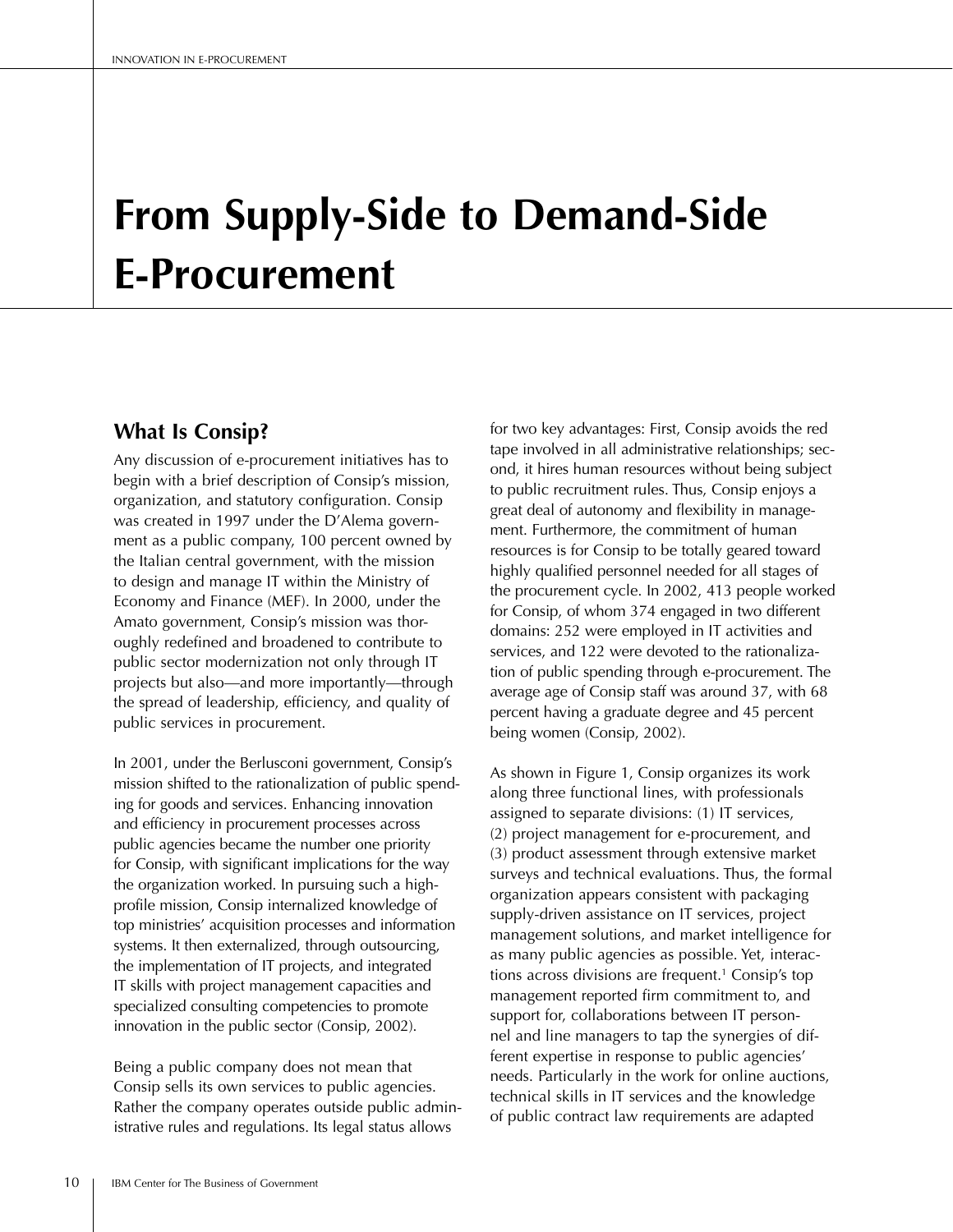to the specific cases at hand. Interviews demonstrate that workers in this organization show high dedication to their jobs. Employees came to the jobs dedicated, the work environment rewarded them, and the circumstances of their work elicited strong commitment from them. As a top manager reported, "Each online auction completed injects some sort of adrenaline that makes our guys work productively together to give birth to yet another Consip kid!"

The Board of Directors of Consip includes the president, vice president, executive director, and two other board members—all of them appointed by the MEF. While the president chairs the board with steering prerogatives, the executive director is in charge of management. The Parliament is not involved in appointing any board members, and this may result in a crippling institutional system of checks and balances, exposing Consip to political pressures and lobbying by vested interests. The executive director retains most responsibilities and decision-making power, accounting for the great latitude and flexibility the company enjoys in pursuing its highly complex mission. The question is whether a more

pluralistic decision-making system would better buffer the organization from volatile political pressures.

# **The Urge to Rationalize Public Spending as the Driver for Centralized Procurement**

Consip's involvement in the transformation of government procurement began with substantive efforts to contain public expenditure by achieving value for money and to effectively deliver public services. With the 2000 budget law (Law n.488, 1999), the Italian government launched the Public Spending Rationalization Program (PSRP) aimed at reducing public spending for the acquisition of goods and services. The government set out to achieve a decrease in public spending by  $\epsilon$ 3.7 million in 2003 and up to  $E$ 7.9 million in 2006, stemming from a reduction in both unit prices and consumption. One key component of such an ambitious program was the move toward eprocurement at both the national and local levels.

PSRP aimed to accrue savings in public expenditure through National Framework Contracts (NFCs).



### **Figure 1: Organization of Consip**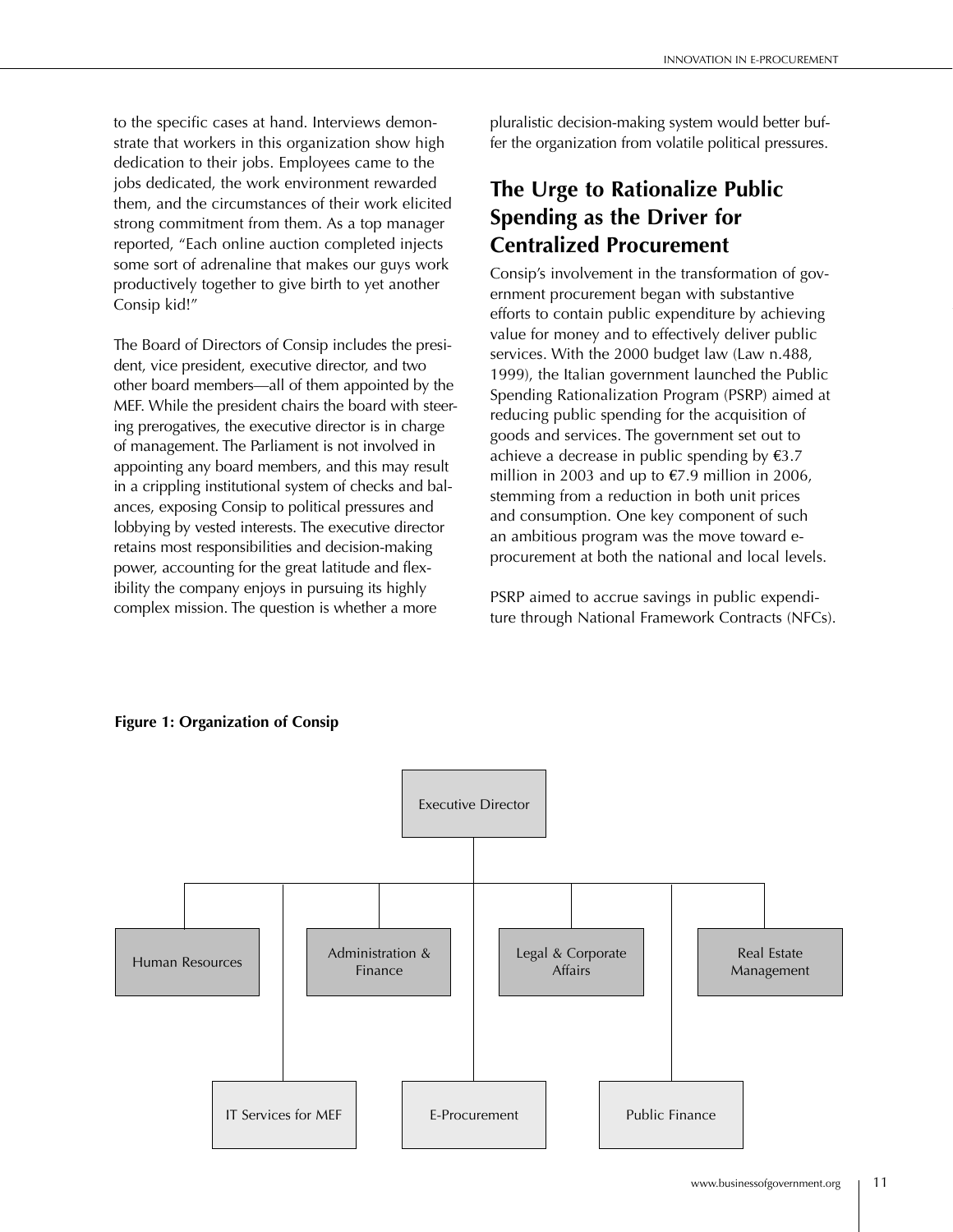These were bundles of contracts for national supplies, which could be divided into geographical lots or segmented by technical features of products or services. These contracts were expected to lower the unit cost of goods and services through economies of scale and to simplify the procurement administrative process through paperless procedures. NFCs were to be operated through IT services to minimize transaction costs, shorten the procurement cycle time, and standardize procurement processes throughout Italy. In 2001, the MEF entrusted Consip with the negotiation of NFCs and the development of the e-procurement platform. As a result, Consip had to:

- Assess the aggregate demand of public agencies for goods and services at the national level
- Invite vendors to bid for national supplies
- Select the best contract conditions for the quantity of goods and services nationally required
- Set up the electronic platform to carry out procurement operations online

As illustrated in Figure 2, to finalize NFCs, Consip interfaced both with public agencies to aggregate their procurement requests at the national level and with vendors to search for competitive bids on national supplies. Once the NFC was in force, Consip was not in charge of the contract relationship. For their own orders, purchasing agencies were stipulating single contracts with the vendors selected within NFCs, but they could not modify the terms of reference set by Consip nationwide. Thus, the central procurement model was clearly supply driven; Consip was channelling to government agencies at all levels a set of standardized solutions for e-procurement operations, with no further involvement at the agency level.

The e-procurement platform developed by Consip relied on a portal (www.acquistinretepa.it) that worked as a "hub" for all e-procurement operations processed by local, regional, and state public agencies. Initially, the portal offered only the electronic catalog, through which public agencies could purchase the goods and services subject to PRSP requirements. Not all expenses were eligible for NFCs. In 2000, PRSP distinguished two kinds



### **Figure 2: Brokering Function of Consip to Finalize NFCs**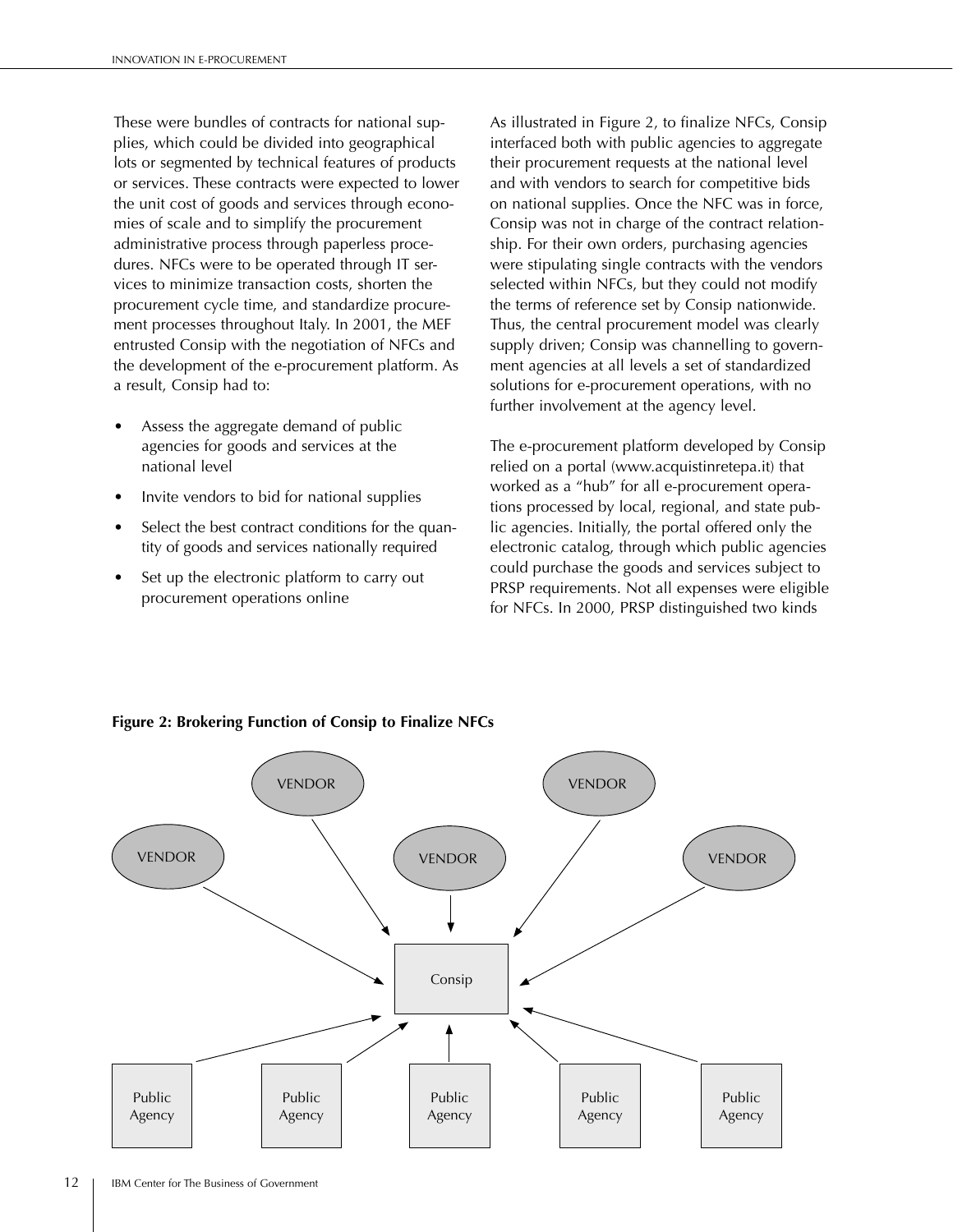of expenditure that were to be rationalized through NFCs, namely:

- **Common expenditure—**the expenditure on goods and services whose features are the same for most public agencies (such as stationery, telephone services, cars, and meal coupons)
- **Specific expenditure—the expenditure on goods** and services that are either sector specific (such as needles for local healthcare agencies and chemical laboratories for universities) or related to different levels of public administration (such as catering and facility management)

The 2000 law provided that NFCs would primarily concern common expenditure and only parts of specific expenditure. But the urge to further contain public spending soon led to a broadening of the mandatory application of NFCs not only to an increased number of specific categories of items, but also—and more importantly—to a growing set of public agencies operating at the local level.

In 2001, public agencies required to apply to NFCs included all central government agencies, local healthcare providers, and universities. In 2002, provinces, municipalities, mountainous territory protection agencies, and consortia of local public agencies also had to apply to NFCs. Though the latter were left with greater acquisition autonomy, the requirement was to benchmark procurement prices with those adopted within NFCs for comparable goods and services.

The true revolution occurred with the 2003 budget law, which made it mandatory for almost all public agencies at all levels of government to apply to NFCs to rationalize their purchasing processes. All purchasing entities were required to procure through the electronic catalog whenever the goods and services they needed were listed on the catalog. Furthermore, to minimize waste and hidden spending, contracts valued at more than €50,000 were to be negotiated through open invitations to bid so as to ensure publicity, transparency, integrity, and broader competition. Consip was called on to support purchasing agencies in defining terms of reference for bidding and qualifications for vendors' accreditation. Consistent with the supplydriven approach, Consip could even replace agencies whenever their administrative capacity was inadequate to carry out the whole procurement process according to the new standards.

### **Estimated and Actual Public Spending Savings through NFCs**

Under this mandatory regime, Consip's activity boomed and its own reputation enjoyed a high profile among policy makers and top government officials.2 Since the outset of the e-procurement program in January 2000 until December 2003, 61 NFCs were stipulated, including 35 categories of goods and services usually acquired by public agencies, and seven agreements led to the subsequent setup of the electronic marketplace and online auctions as additional IT services.3 Most important, NFCs encompassed telecommunication services, copy machines, printers, desktops, software, laptops, vehicles for rent, office stationery, lunch coupons, gas, and fuel.

According to data provided by the MEF, these supplies accounted for a total amount of  $£15.036$ million spent in 2003—with average savings, as estimated by MEF, of 21 percent, that is €3.196 million (MEF, 2004). This figure, though, was not the result of a systematic monitoring effort conducted at the agency level, but an estimate built on the sampling of public agencies' committed and disbursed expenditure at the outset of 2003. Within the yearly ceilings PRSP had set for procurement expenses, as illustrated in Figure 3 on page 14, both the committed and disbursed expenditure were expected to decrease at the aggregate level.

The reduction in purchasing spending was to stem from direct savings through NFCs and indirect savings from the so-called "benchmark effect." In other words, by comparing quality and price autonomously negotiated with those fixed in NFCs, public agencies were expected to improve their search for competitive sourcing and thus accrue savings over time. In particular, Consip estimated that through benchmarking NFCs' quality and price parameters on a regular basis, public agencies would save up to 81 percent for mobile phone services, 68 percent for landline phone services, 35 percent for laptops, 25 percent for desktops, 30 percent for printers, and 32 percent for copy machines. Furthermore, additional savings from NFCs would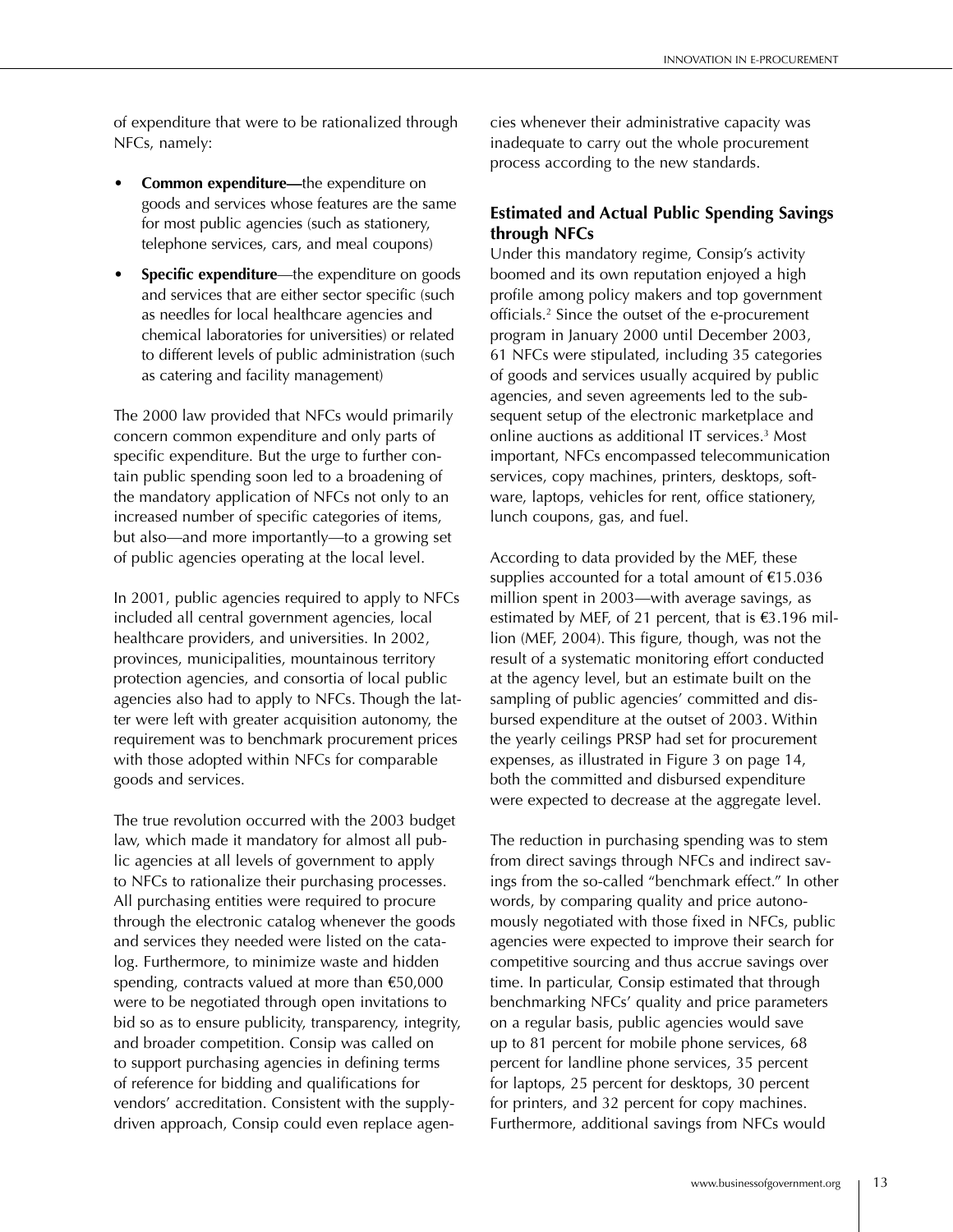be generated through (1) simplification and standardization of procurement processes, (2) reduction in procurement cycle time, (3) minimization of material errors in hard-copy documents, and (4) abatement of costs for legal dispute resolution. It should be emphasized that the expected savings in public spending concerned only the unitary costs of goods and services and not the overall public expenditure. Public agencies could increase their spending despite Consip's efforts to decrease unitary prices of goods and services purchased by public agencies.

In fact, the audit of the Ministry of Economy, Justice, and Defense conducted by the Court of Audit for FY 2000, FY 2001, and FY 2002 did not back up the expected decreasing trend, mostly because of the difficulty in monitoring public agencies' expenditure at the disaggregated level. As purchasing departments and agencies at both the state and local levels did not set up a routine information-gathering system on acquisition processes, there were no data available in time series to compare the level of expenditure before and after the introduction of NFCs. Another difficulty concerned the change in the composition of budget lines and items, which made it impossible to track savings for the same categories of goods and services across different years. For instance, the Justice Department for Youth reported a generalized increase in 2002 spending because its budget line was including costs for renting vehicles that previously were not considered.4 Currently, central departments are moving toward systematic monitoring and reporting on procurement, so reliable information is expected to be produced in a relatively short time.

In 2003, as Figure 4 indicates, the degree to which public agencies applied to NFCs showed average coverage by 90 percent, calculated as the ratio between the number of applications to NFCs and the number of potential ordering entities (40,911 applications received versus 45,609 potential ordering entities). The major sectors participating in NFCs were ministries at the state level, a good chunk of the healthcare system both at the central and local levels, universities, and local government agencies.

In line with the mandatory compliance to NFCs, Figure 5 on page 16 shows the growing number of applications reaching a critical mass during the last three months of 2003. As designed by the reform, the whole public sector was progressively moving toward a centralized system of government procurement. Was this a success? Indeed, the figures reported in Figure 5 illustrate only one side of the story!



#### **Figure 3: Estimated Committed and Disbursed Public Spending Savings in 2003 (in Millions of Euros)**

*Source: MEF, 2004*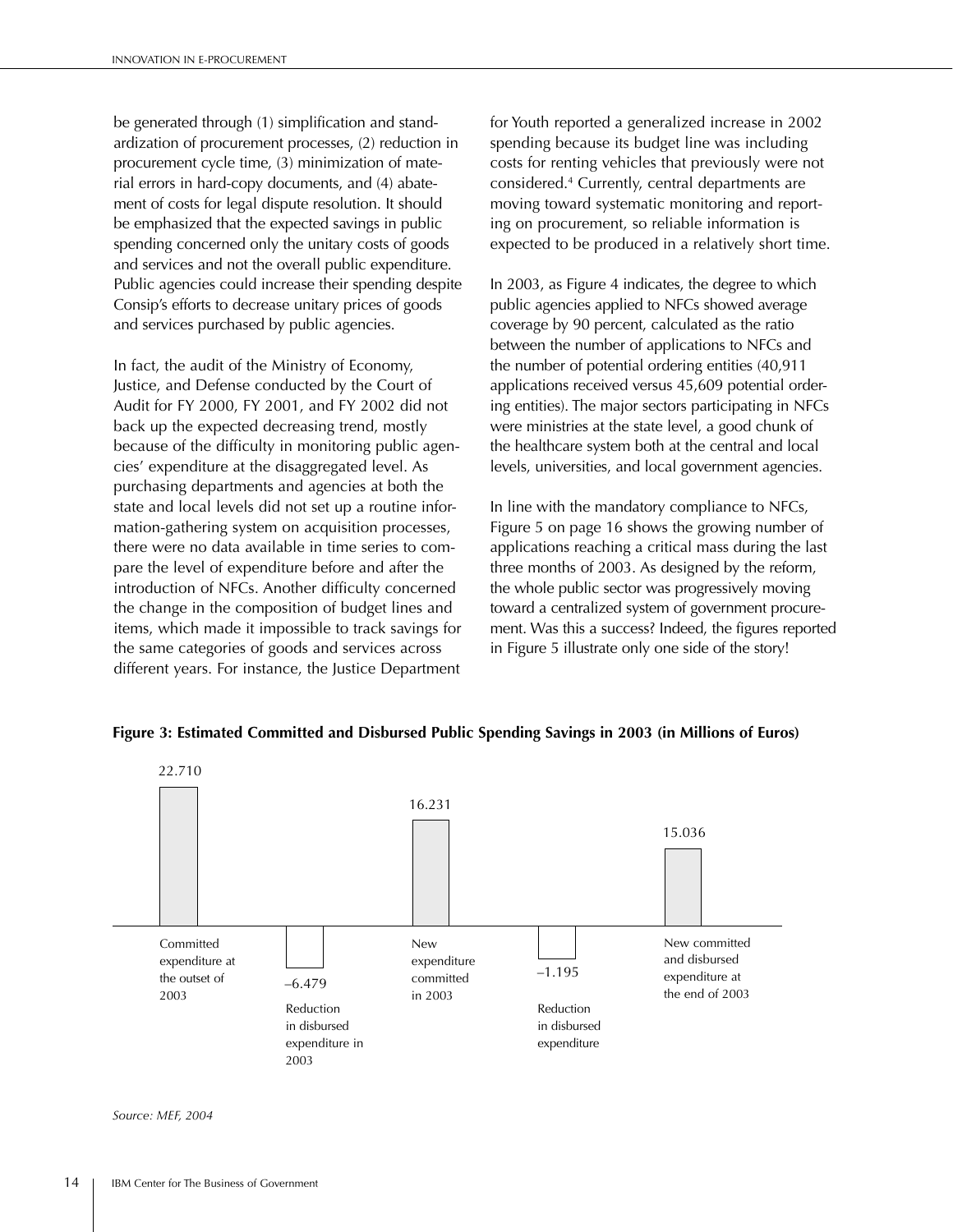### **Complaints by Vendors**

The mandatory compliance with Consip's schemes caused much contention both within public administration and among private vendors. Disgruntled local dealers who had handled previous public agencies' purchases reinforced the scepticism of purchasing departments. Vendors decried the potential risk for excessive centralization of acquisition processes, too stringent bidding procedures, and lack of competition, particularly for small and medium enterprises (SMEs) distributed throughout Italy. In their eyes, this was a case of "unfair competition." Allegations of market concentration as well as SMEs being crowded out mounted among small businesses, business organizations, and some sectors of public administration particularly resistant to giving up their traditional discretionary power.

Regardless of the truth of these complaints, vendors reported a great deal of uncertainty accompanying this mandatory phase. A representative from one of the major small-business organizations (namely, distributors of stationery items) reported that in the first invitation to bid for basic school stationery supplies, the different categories of needed items

were not thoroughly specified, with the result of shrinking the overall volume of sales by 30 percent.<sup>5</sup> Furthermore, suppliers were not adequately informed of the requirements to participate in NFCs. Nor did small firms come to group together (in temporary enterprise aggregations) to meet the national demand for goods and services requested throughout Italy. Only large companies forwarded their bids in response to Consip's solicitations for national supplies, with the result of actually limiting competition. Among those firms winning contracts nationwide, those interviewed reported to be very much in favor of the new system in place.<sup>6</sup>

### **Reactions from Public Agencies**

Overall, public agencies showed a rather passive acceptance of the NFC conditions, if not reluctance to abide by the mandatory procurement procedures. Public agencies were distinctly unenthusiastic about switching some of their purchases from traditional local suppliers to a few large manufacturers or distributors. Purchasing units lamented the lack of flexibility for basic standard goods and the inability to satisfy demands for highly complex services (such as space management for local public agencies and curriculum materials for schools).



**Figure 4: Percentage of Coverage of NFCs by Sector**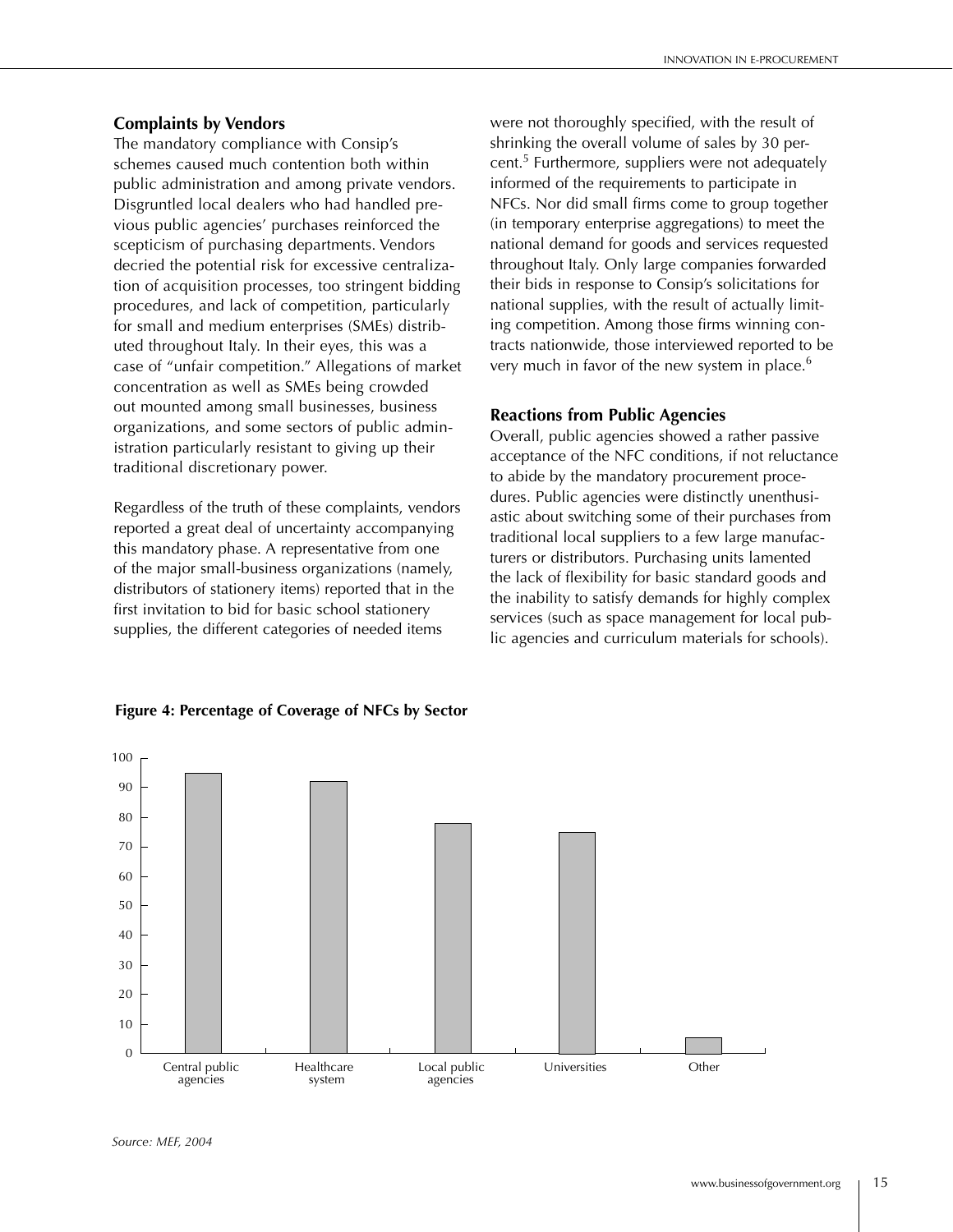

**Figure 5: Trends in NFCs' Orders Since 2000 (in Millions of Euros)**

*Source: MEF, 2004*

Specifically, government agencies had three somewhat different reactions. Some public employees, unfamiliar with the new procurement provisions and fearing personal responsibility for misconduct in public contract procedures, simply avoided purchasing altogether. The complexity, uncertainty, and risk of large procurement projects led public managers not to even consider e-procurement as a possibility to improve their acquisition processes, as it calls for sustained and continuous capacity building at the agency level. In response, Consip disseminated best practices in e-procurement development and management and initiated e-learning initiatives aimed at informing and training managers on the PRSP requirements for rationalizing public spending throughout Italy.

Some others did not apply to NFCs because their particular requests were not available on the electronic catalog or were not available in the volume and regularity requested. For instance, this was the case for schools, research centers, healthcare agencies, and the Department for Judiciary Personnel. Because specific curriculum materials and chemical, medical, and surgery products were not included in NFCs' supplies, and stationery items were not

provided on a continual basis, purchasing units asked for derogatory authorizations to buy elsewhere. In these cases, the problem was not the lack of administrative capacity to take on the new procurement procedures. Rather, the problem lay in those specific aspects of central public procurement that were not flexible enough to address public agencies' needs. This required a reengineering effort to better tailor the new procurement system to the reality of public agencies across the nation. To address this issue, Consip began to develop online auctions and the electronic marketplace to offer purchasing agencies a broader range of products and a wider pool of vendors to choose from.

Most agencies, recognizing the real cost effectiveness of NFCs for standard supplies, ended up spending even more. For instance, if the needed desktop was budgeted for €1,000, and priced for €500 in NFCs, the agency would then buy two computers, consuming the entire available budget with no actual savings in spending. In these instances, the problem was clearly a cultural one. Public agencies tend not to maximize their profit as private organizations do, and procurement is not considered a key function for the effective delivery of public services.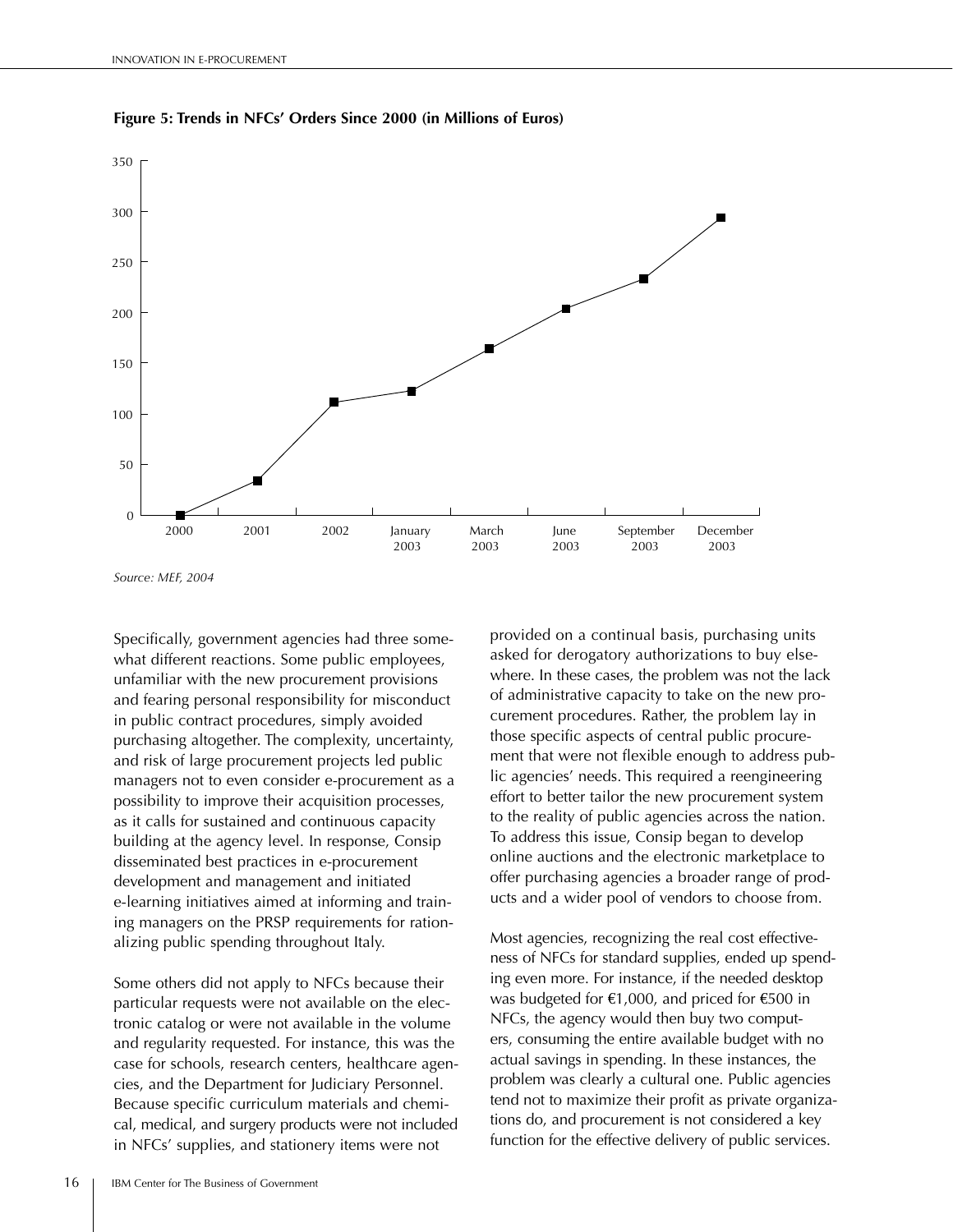In other words, purchasing agencies were not ready to adequately carry out the whole procurement cycle. As shown in Figure 6, this involves not only the bidding and contract negotiation but, more importantly, the assessment of the agency's needs, budgeting of the procurement operations, management of contracts, evaluation of product quality, and measurement of performance.

Undoubtedly, bureaucratic inertia, inefficient practices, unqualified personnel, and rent seeking still hinder change and performance across the public sector. In such circumstances, what was needed was not only a capacity-building effort to help the new system get started, but a thorough change in the way public organizations set out their own procurement function, manage their procurement personnel, and define and measure their own performance. Consip assistance, instead, was limited to the centrally driven negotiation of large contracts and the management of the bidding process. Those phases that preceded and followed the procurement operation *strictu sensu* were not part of Consip's mission (see Figure 6).

### **The Problem of the Contracting Process**

The major problem public agencies encountered in the implementation of the new procurement system lay in the contracting procedure. Consip was not expected to support the purchasing agency in contract implementation and management. This meant that there was no mechanism to share and contain the risk for vendors' underperformance, delivery delays, and fraud. If an item proved defective, there was no information and monitoring system that could signal Consip that the firm was contractually responsible.

Public agencies were left alone to manage the contract relationship with suppliers whom they had not selected and with whom there was no fiduciary relationship building upon previous dealings. If the agencies purchasing the products did not like their price or quality, they could not modify the contract conditions, nor could they just switch to another supplier. Since NFCs were mandatory, public agencies had no choice but to purchase those goods and services that Consip had included within NFCs. Such "disenfranchised" agencies did not even contest and apply the penalty clauses included within contracts when cases of underperformance, fraud, or delivery delays occurred in practice. What was missing was some sort of arrangement reinforcing the pressure on both the firms and the agencies to deliver a good product.

As previously illustrated in Figure 2 (page 12), the architecture of centralized public procurement involved three distinct groups of actors—Consip, public agencies, and vendors—who were expected to work together. In such a system, the support agency for e-procurement operations (that is, Consip itself) and the purchasing function were housed in different agencies. Purchasing units were required to buy from those vendors winning the large supplies negotiated at the national level. This meant that Consip had somehow to prove to other entities namely, purchasing agencies across the nation that buying from those selected vendors was no more costly or burdensome than buying according to the agencies' standard procedures.

The lack of cooperation by public agencies signaled that this mandatory supply-driven approach



### **Figure 6: Phases of the Procurement Cycle**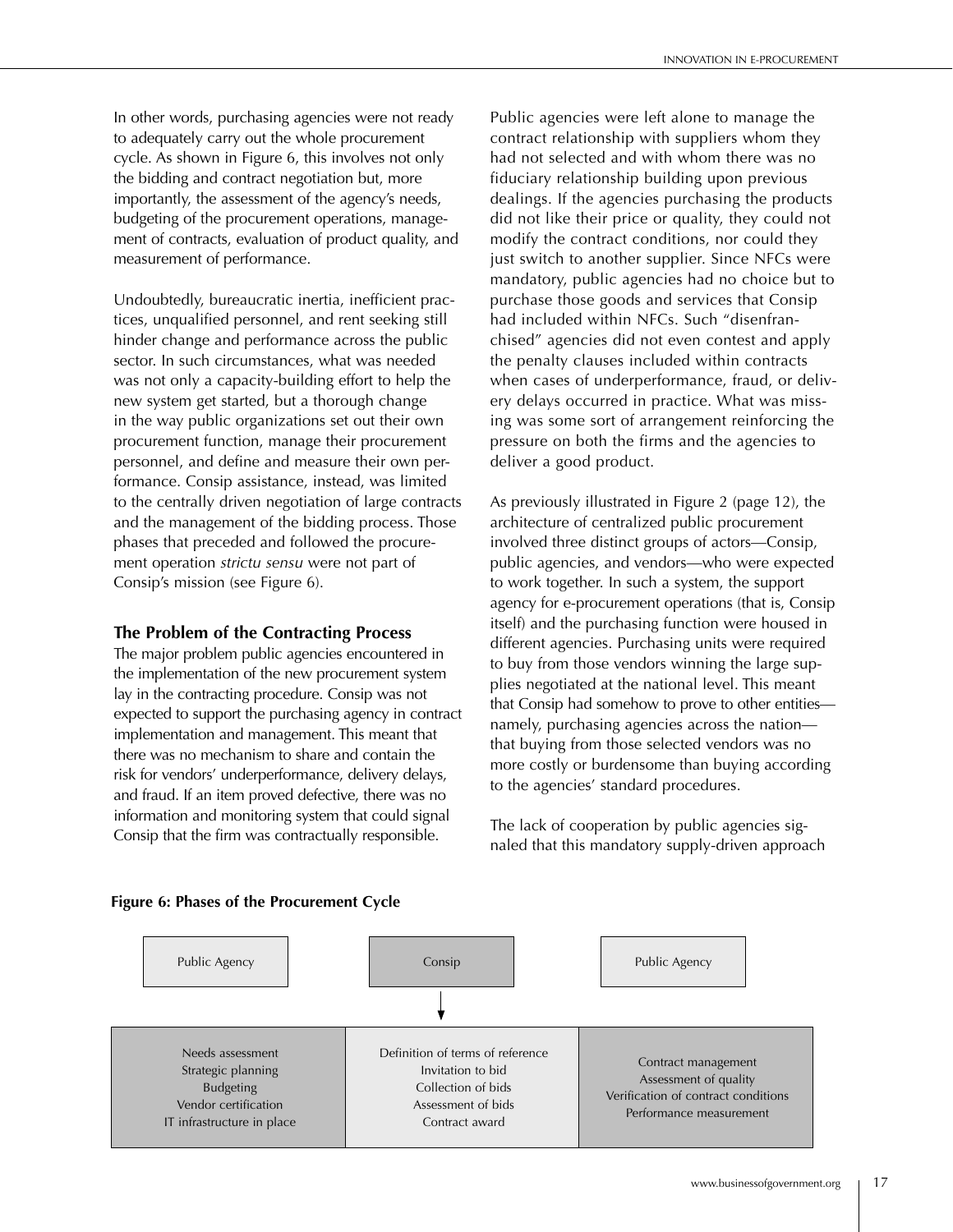to public procurement was not meeting requests from individual groups of agencies or adapting to their particular circumstances. Although the problems afflicting public agencies tended to be generally characterized as lack of qualified personnel, limited technical and managerial capacity, and difficulties in monitoring contracts, the needs of purchasing agencies differed markedly from one sector or subsector to another. Assistance from Consip was not tailored to the conditions under which most public agencies operated contracts, where the IT equipment was less sophisticated.

The question, though, remains as to what extent Consip had to step into the contract-based relationships linking public agencies and vendors. Such relationships were left with the parties involved, who had to learn how to properly buy and manage commercial and commercial-like equipment, software, and services. However, there is a tendency, commonly shared across public agencies, to focus only on the bidding and contract negotiation, where specific rules and procedures need to be followed. Intangible resource investments, such as coordination and communication, are overlooked. In this respect, Consip should reflect on its own original philosophy, searching for concrete ways to offer its experience and competence both on the business side of the operation and on the technical assessment and implementation of contracts side.

# **The Shift to Decentralization**

Under the pressure of lobbying from small firms and the reluctant purchasing agencies, the government lifted the mandatory compliance set for all public agencies, with the exception of ministries at the state level. In August 2003, the bulk of the public sector was set free to autonomously negotiate acquisition contracts, provided that contract conditions and prices were more favorable than those applied in NFCs. Likewise, local governments were not required to routinely benchmark price conditions vis-à-vis those nationally agreed upon, but only needed to take into account NFCs' quality and price parameters. Also in 2003, mandatory invitations to bid for contracts worth €50,000 were suspended, while NFCs, now optional, were requested only for nationally relevant supplies of goods and services. Public agencies could then either apply to NFCs or autonomously negotiate acquisition contracts within the price cap set by NFCs. The 2004

decree provided that NFCs set price and quality parameters that purchasing agencies need to refer to before authorizing new expenditure.

The lifting of mandatory compliance to NFCs was received with mixed feelings. While local agencies welcomed their renewed freedom in procurement processes and ability to share it with small firms, Consip found itself in need of thoroughly rethinking its own strategy through a renewed legislative definition of its official mandate.7 Under the pressure of the limelight, Consip began to change the whole approach to e-procurement, addressing the demands emerging from a single public agency or a set of agencies, and involving business organizations in the negotiation of NFCs. Consip began to look into the workings of particular sectors, departments, and organizations (such as the Ministry of Education, Universities, and Scientific Research [MEUSR]) in need of direct support both to set up contracts and to follow up on them routinely to check upon the quality and delivery time of supplies. Pressured by the shifting regulatory provisions and the swinging political support of its sole shareholder—the Ministry of Economy and Finance—the company coped with the difficult task of transforming Italian public procurement, interpreting its own role as one of providing support to public agencies through increasingly tailored consulting and assistance.

A number of initiatives aimed at acquiring a more in-depth knowledge of the different phases of the procurement cycle across public sectors. For instance, in 2003, the MEF-sponsored project for demand management asked Consip to set standards for consumption of landline telecommunication services, gas for heating, and facility management within the Ministry of Economy and Finance. For the MEUSR, Consip initiated a collaborative effort to define spending indicators for intermediary curriculum materials for schools. With the Council of State, the analysis of Administrative Courts' consumption was launched throughout Italy. Among other initiatives, there were two studies: (1) on logistics services across the public sector, aimed at identifying operational flow charts, information dynamics, and modalities of payment; and (2) on the payment cycle, intended to streamline internal remuneration processes. Regarding the contract management and monitoring phases of public procurement, Consip, in collaboration with Italian National Statistics Institute, promoted an effort to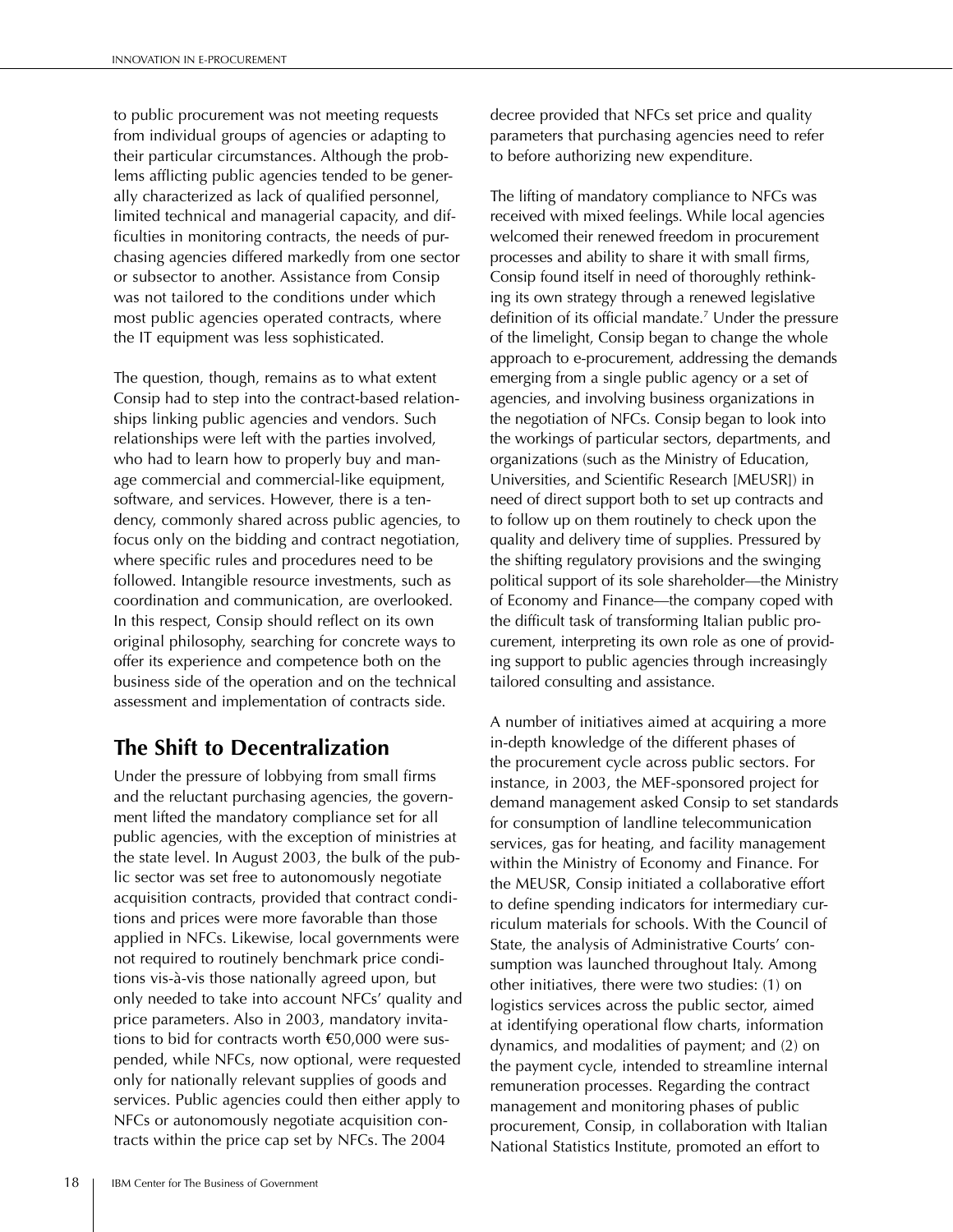routinely gather data on pricing and consumption dynamics of products typically acquired by public agencies. In 2003, data were collected on 12 standard categories of goods and services, such as paper, lunch coupons, printers, fax machines, and copy machines, across 500 public agencies throughout Italy.

Also at the policy and regulatory level, the steps undertaken to change government acquisition processes, as summarized in Table 1, witnessed the gradual customization of e-procurement procedures, drifting away from the initial, perhaps excessively top-down, mandatory framework toward more flexible and voluntary solutions.

Such solutions would probably take longer to spread uniformly across the country, but they will adjust to specific needs and allow for greater vendor choice. In this context, Consip is called on to

play a key role in further enhancing procurement innovation at the agency level by integrating its brokering function with substantive involvement in procurement management at agencies' side. Indeed, if one took a glance at what is happening at the agency and local levels, the picture would be very differentiated. Yet, one would be surprised to discover that numerous e-government and e-procurement initiatives have mushroomed throughout Italy, changing government efforts to provide information and services to citizens, businesses, government employees, other governmental units, and nonprofit organizations, as follows next.

# **The Spillover of Consip Experience at the Local and International Levels**

Most regions have moved beyond the static information-bulleting type website to offer a wide range of interactive services (Osimo, 2003, 2004; Regione

| <b>Legislative Steps</b>             | <b>Content of Legislation</b>                                                                                                                                                                                                                                                               |  |
|--------------------------------------|---------------------------------------------------------------------------------------------------------------------------------------------------------------------------------------------------------------------------------------------------------------------------------------------|--|
| 2000 Budget Law                      | Program for Rationalization of Public Spending (PSRP). Negotiation of National                                                                                                                                                                                                              |  |
| Law no. 488, 1999                    | Framework Contracts (NFCs). Development of e-procurement platform.                                                                                                                                                                                                                          |  |
| 2001 Budget Law                      | Ministry of Economy and Finance in charge of developing and managing national frame-                                                                                                                                                                                                        |  |
| Law no. 388, 2000                    | work contracts for government procurement. Consip assigned to operate the PSRP.                                                                                                                                                                                                             |  |
| 2002 Budget Law                      | Establish the price cap for comparable goods and services across all autonomous                                                                                                                                                                                                             |  |
| Law no. 448, 2001                    | acquisition processes that are not conducted within national framework contracts.                                                                                                                                                                                                           |  |
| Presidential Decree no. 101,         | Introduction of new IT acquisition procedures through online auctions and the                                                                                                                                                                                                               |  |
| 2002                                 | electronic marketplace.                                                                                                                                                                                                                                                                     |  |
| 2003 Budget Law<br>Law no. 289, 2002 | Mandatory for all public agencies to apply to Consip's negotiated NFCs through<br>the electronic catalog. Strengthened transparency of acquisition procedures. Consip<br>can also negotiate contracts on behalf of specific public agencies or carry out ten-<br>ders for public contracts. |  |
| Law no. 212, 2003                    | Lift the obligation for all public agencies to apply to Consip's NFCs, with the sole<br>exception of central ministries.                                                                                                                                                                    |  |
| Decree no. 269, 2003 con-            | Abrogation of art. 24 of 2003 budget law providing open or restricted tenders                                                                                                                                                                                                               |  |
| verted into Law no. 326, 2003        | for contracts worth more than $€50,000$ .                                                                                                                                                                                                                                                   |  |
| 2004 Budget Law<br>Law no. 350, 2003 | All public agencies may or may not apply to NFCs.                                                                                                                                                                                                                                           |  |
| Presidential Decree no. 168,<br>2004 | Public agencies may recur to NFCs made available by Consip. In any case, pur-<br>chasing units need to refer to NFCs' price and quality parameters as benchmarks<br>for all acquisition processes.                                                                                          |  |

### **Table 1: Evolution of Regulations for Procurement Reform in Italy**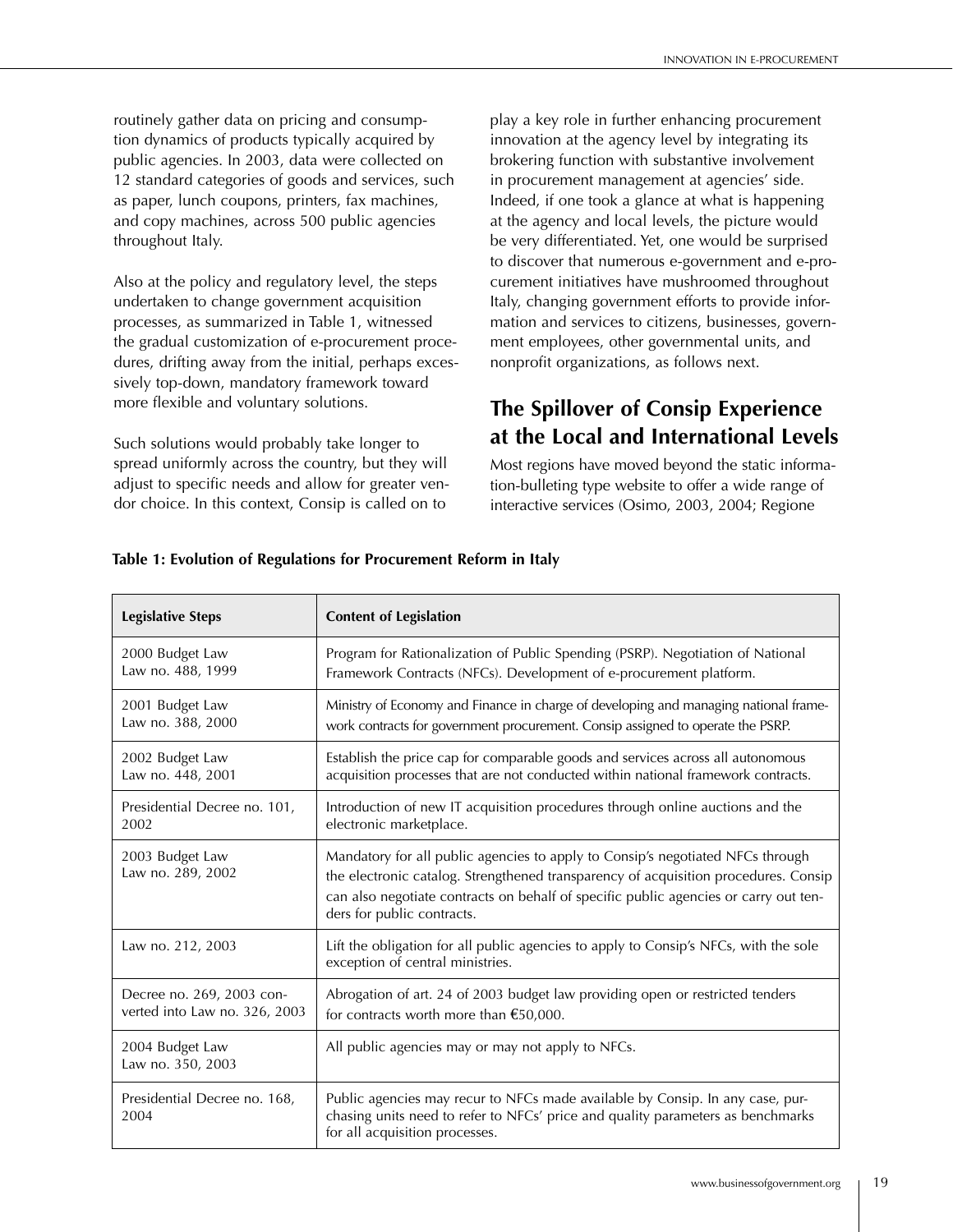Emilia Romagna, 2004). A majority of local governments have established their web presence and are on their way to providing interactive service delivery capabilities. As shown in Figure 7, participation in public invitations for bids in a number of Italian regions shows specifically that e-procurement operations are increasingly spreading through IT services among both public agencies and vendors.

Surprisingly, within a generalized context in which most public agencies still need support and specific assistance to manage and monitor contracts, one finds that most dynamic regional and city governments have developed their own procurement support agency—that is, local versions of Consip—and new portals—either attached to the agency or independent, as shown in Figure 8—providing web-based shopping malls, web-based auctions, and other web-based marketing and procurement-related services (see, Cesari, 2003 on Intercent Project by Emilia Romagna Region in the North of Italy; see also the case of the province of Salerno within Campania Region in the South of Italy, in Appendix II). There are at least 17 e-procurement initiatives at the municipal, provincial, regional, and state levels<sup>8</sup> that were publicly recognized and awarded by the Department of Public Function through the well-known program "100 Projects at the Service of Citizens" (Marra, 2003).

How to explain such developments? Evidently, the experience of Consip, its in-depth knowledge of procurement processes, and the IT expertise Consip has infused by operating the central system did not fade away with the decentralization process!

### **Figure 7: Percentage of Regions That Had Online Participation in Public Invitations for Bids**



*Source: Adapted from Osimo, 2004*

Free to organize and manage their own acquisition processes, the best-performing agencies have capitalized on the IT know-how they were forced to acquire under the mandatory central procurement regime. And this was not lost as soon as they were set free to choose both the acquisition modes and the vendors that best suited their own needs. This unexpected development raises implications for Consip—that it should engage in an effort to nurture and coordinate the network of e-procurement initiatives throughout Italy on a continuous basis.

Internationally, the Consip model raised great interest within and outside the European Union (par-



**Figure 8: The Independent Portal Model Currently Spreading in Italy**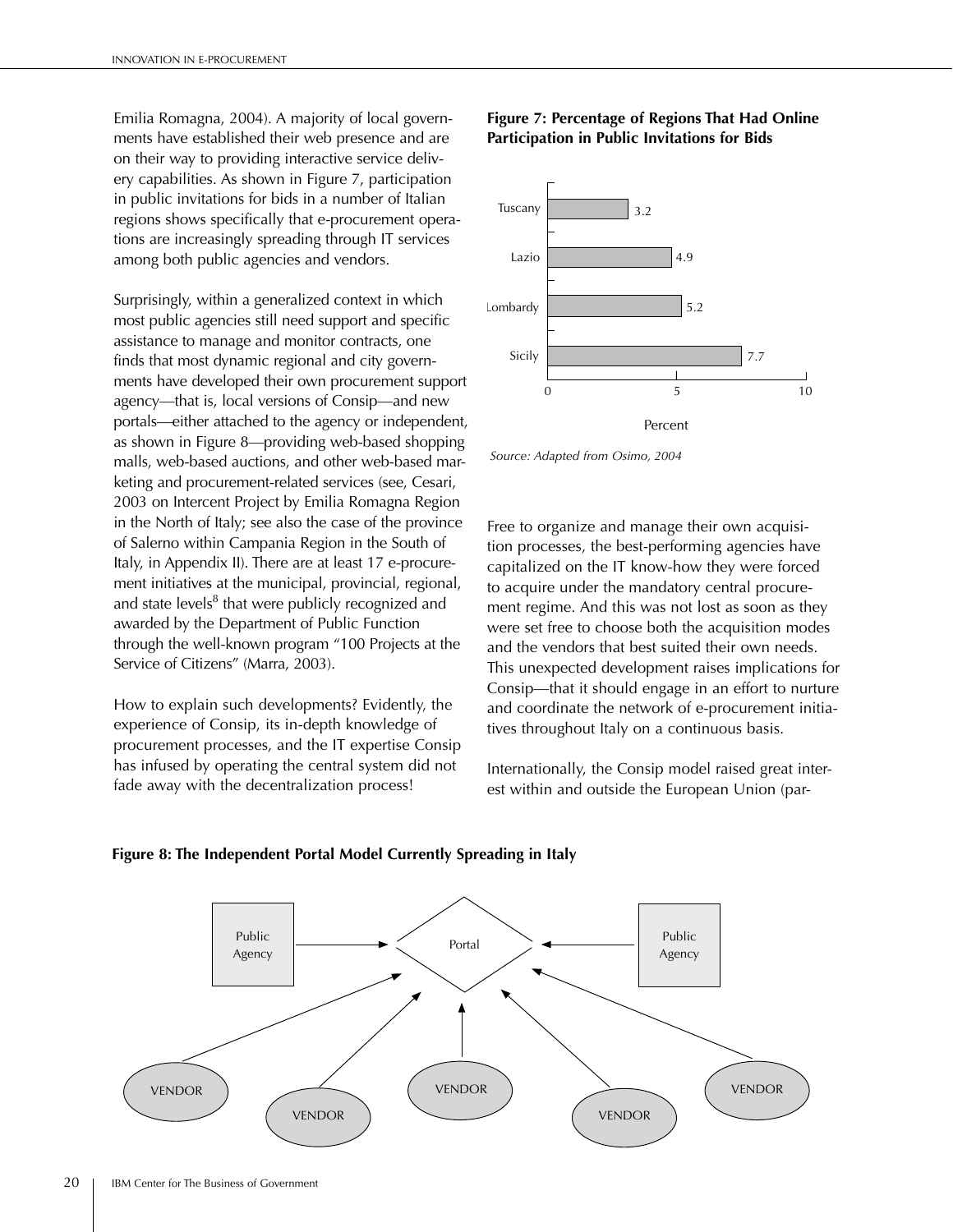ticularly Austria, France, Cyprus, Poland, Jordan, and Turkey). Building upon the Italian experience, France set out to create a support agency for procurement modeled on Consip for rationalizing public spending for goods and services within the Ministry of Economy, Finance, and Industry.

At the European level, the Italian e-procurement architecture was indicated as the model to follow by the EU Phare program for the reform of public procurement in both Turkey and Cyprus. Within the initiative "EU Public Procurement Learning Lab," including 29 institutions of public procurement belonging to European Union (EU) member states, EU member candidates, and Norway, the trend toward a more centralized procurement system has increasingly spread around. Technology confronts public institutions with new challenges, and the Consip model has been a pioneer in recognizing and facing the challenges brought about by the urge to modernize procurement systems across Europe.

Lastly, the Italian e-procurement architecture was indicated as the model to follow by the EU Phare program for the reform of public procurement in both Turkey and Cyprus (MEF, 2004; Consip, 2004).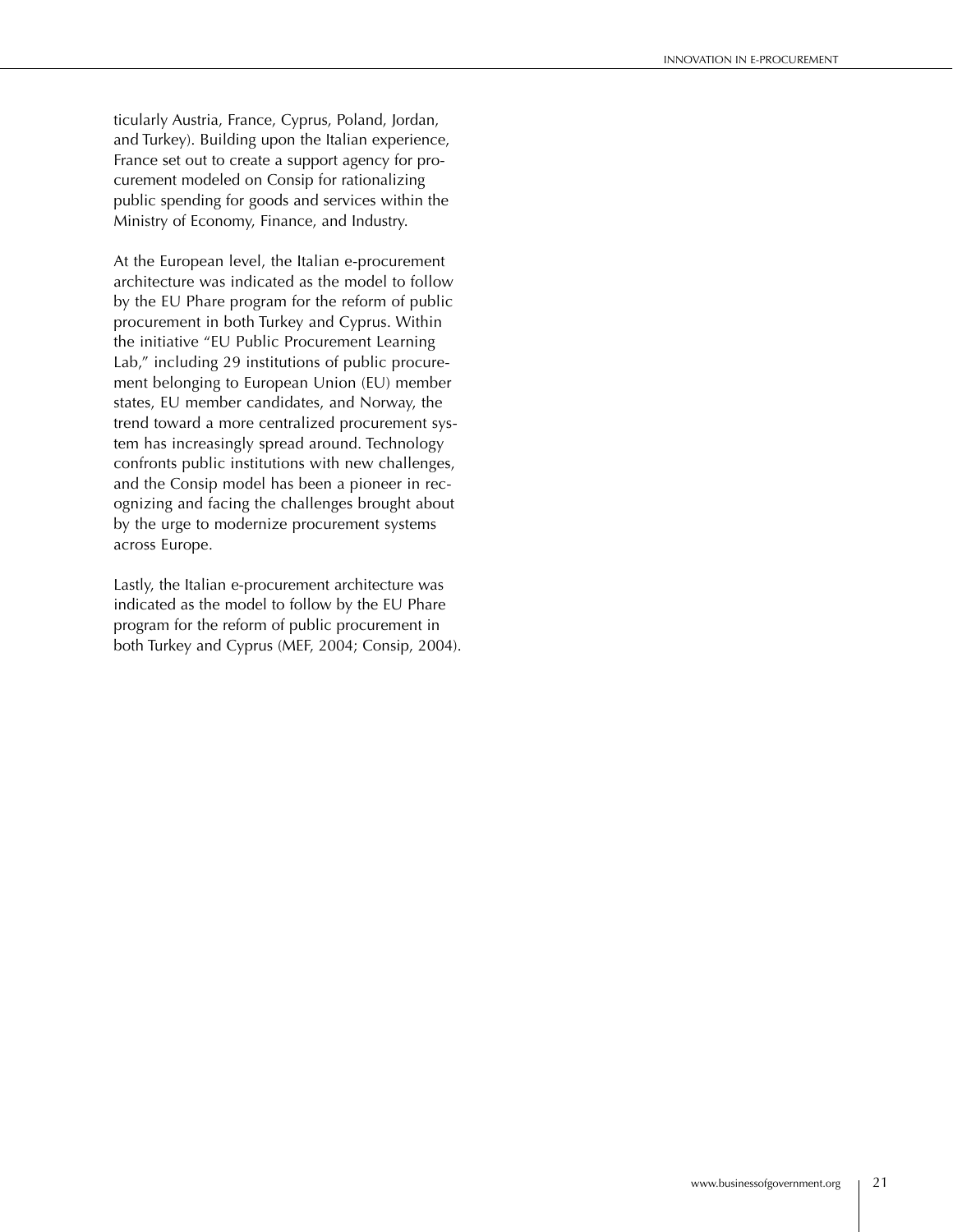# **Toward Enhanced Customization of Public Procurement**

The demand-driven style of Italian public procurement is evolving from at least four dynamics at play: (1) the adoption of IT services across agencies at all levels of government; (2) the adaptation of online procedures to both domestic and European public contract laws; (3) the administrative capacity-building process to manage contracts, and (4) the opening up to competition and the leveling of the playing field for both small and large firms coming to offer their products online. This part traces these dynamics, highlighting what already has been achieved and what is still in need of future improvement.

# **Adopting IT Services: The Issues of Compatibility and Complexity**

Over the past four years, Consip has sought to customize IT instruments for procurement processes through the following tools:

- Web links
- The electronic catalog
- Online auctions
- The electronic marketplace

The degrees of compatibility and complexity of such e-procurement instruments have considerably shaped relationships between Consip and public agencies. Compatibility is one main determinant of adoption.9 Complexity, on the other hand, creates barriers to understanding and using technology.

In the first two years of PSRP implementation, Consip advertised NFCs through web-based links and the electronic catalog. Web-based links were in use for those NFCs that were operated not through the electronic catalog but through traditional procurement procedures. Web-based links aimed, therefore, to inform purchasing agencies of the supplies available at the national level. As NFCs increased in number and in their coverage of categories of goods and services, the electronic catalog became the preferred method. It was used to make Consip's latest agreements for national supplies readily available across purchasing agencies.

The electronic catalog involved little coordination and transition work, with no need to customize the tool to specific needs. It was quite compatible with public agencies' traditional procurement arrangements and easily adoptable. Public agencies could access the catalog on the Internet, click on the item of interest, and specify its needed quantity at the price fixed in NFCs as negotiated by Consip. This explains why lawmakers required its mandatory adoption across public agencies at all levels.

The electronic catalog, of course, was less and less compatible with increasingly sophisticated demands for integrated services and high-tech equipment, such as facility management, healthcare diagnostic tools, and supplies for scientific research. In such circumstances, the instrument no longer lent itself for flexible usage, tailored to contextual conditions. For instance, schools could effectively purchase basic office stationery through the electronic catalog,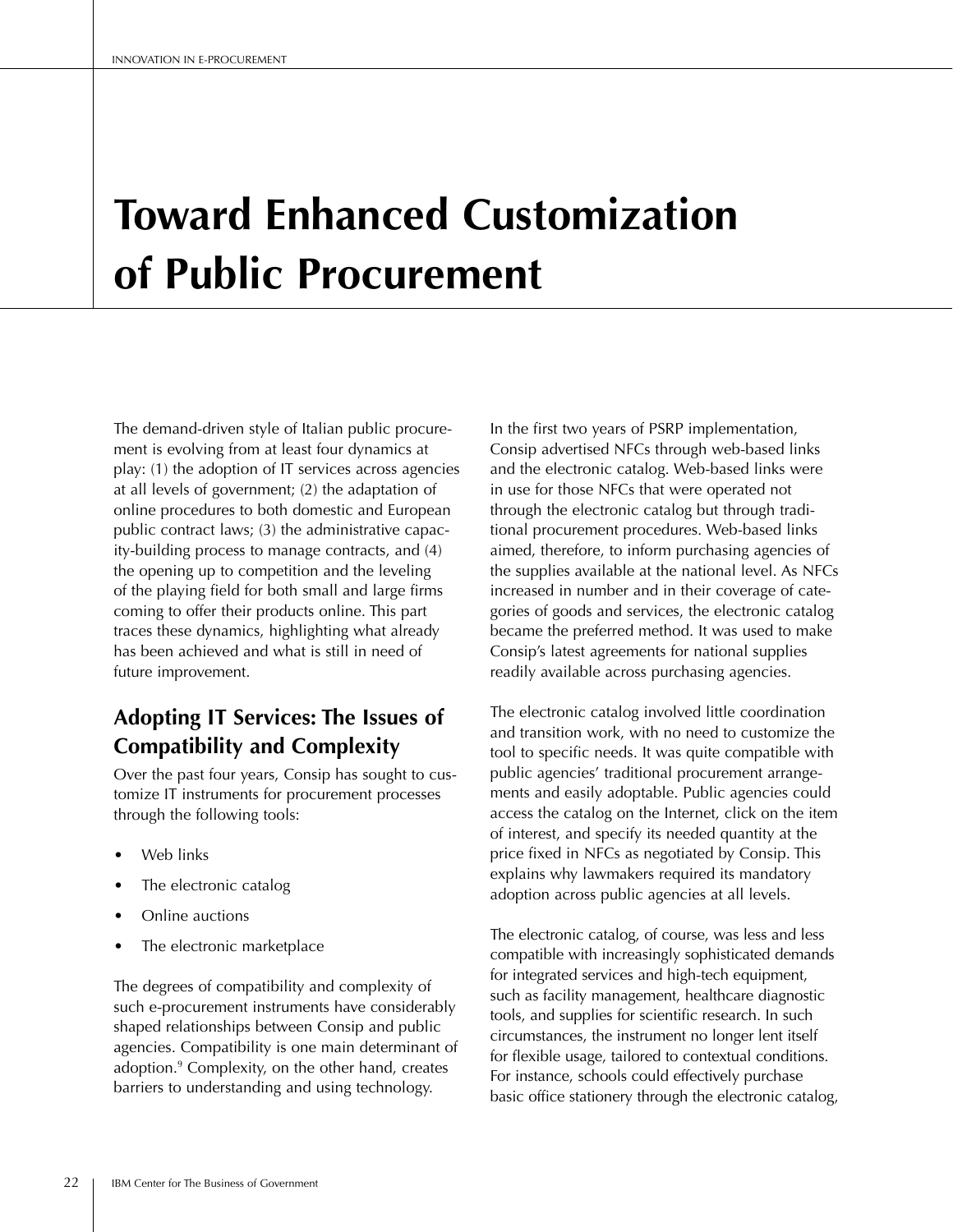but they could not find specific stationery items for teaching purposes. When specific needs were predominant, the public agency (for instance, schools, hospitals, and research centers) simply did not use the electronic catalog for procurement.10

To customize its support, Consip developed both online auctions and the electronic marketplace. Online auctions were designed to address specific requests for specialized materials.11 They are, indeed, mandatory for conspicuous contracts exceeding the European Union threshold (€160,000 for central agencies and €250,000 for all other public agencies), and can be executed on the spot. Consip supported two auctioning models—the reverse auction, awarding the contract at the lowest price with immediately displayed bids, and the multi-parametric auction or weighted-score event, awarding the contract at the best value, which incorporated aspects other than price into the equation. For example, if an agency was conducting an auction seeking a provider for a provision of copy machine services, the variables that could be included in a multi-parametric auction could include price, toner and supplies, customer support, service terms, warranty, replacement parts, and finance terms. Under a reverse auction, however, the only variable that vendors would be competing on, assuming they could all meet the needed product and service specifications, would be price. The electronic platform developed by Consip supported both the procedures for successive rounds of bids with descending prices and the auction base with a single bidding process.

For online auctions, the degree of complexity characterizing relationships between public agencies and vendors grows with the level of customization and the size of contracts.<sup>12</sup> The more complex the relationship, the greater the challenge public agencies face in the specification, assessment, and management of contract terms.<sup>13</sup> The degree of compatibility is linked with the agency's capacity to govern the bidding and the dynamic pricing process. In these circumstances, Consip offers technical assistance for setting up online auctions, specifying, for instance, all those requirements that vendors need to fulfill for participating in the auction. Consip can also set up the auction and conduct the procedure on behalf of the agency itself.

The electronic marketplace allows public agencies to choose products from a range of certified suppliers. Technically, it is a virtual place where demand and supply meet for all purchases below the EU threshold that are suitable for those categories of goods bought in small quantities with certain regularity. The electronic marketplace is a selective procedure, which can be operated only by "enabled" users. While vendors need to be certified by Consip, public agencies need to receive their log-in and password and sign orders digitally. Once they are signed on, purchasing agencies can then directly order products using e-catalogs or putting forward a request for quotations (RFQ).

The electronic marketplace introduces market mechanisms within the procurement process, offering a significant degree of freedom to public agencies. In fact, the RFQ gives purchasing agencies the possibility of renegotiating prices and contract conditions for those items included within the electronic catalog. A mature electronic marketplace with a pool of vendors gives agencies options from which to choose and the necessary information for making a purchasing decision. Potentially, this procedure shows a great deal of compatibility with public agencies able to negotiate and manage relations with vendors electronically. Yet the major challenges associated with this instrument are not only technology driven. Rather, they concern the administrative capacity to routinely survey web-based vendors in search of competitive bids. But, most importantly, the question is the comparative advantage of web-based supplies versus those of local vendors, considering that transportation costs and delivery time may raise serious efficiency issues.

In all four IT services for e-procurement (that is, web links, the electronic catalog, online auctions, and the electronic marketplace), the degree of complexity and compatibility are related to the nature of goods and services to be procured, the administrative capacity of the agency to carry out auctions and forward RFQs, and the type of coordination and support Consip can offer. As schematically shown in Figure 9 on page 24, the electronic catalog is a rather user-friendly tool suitable for common standard expenditures, thus quite compatible with routine-based acquisitions of fungible commodities. Despite its low complexity, the elec-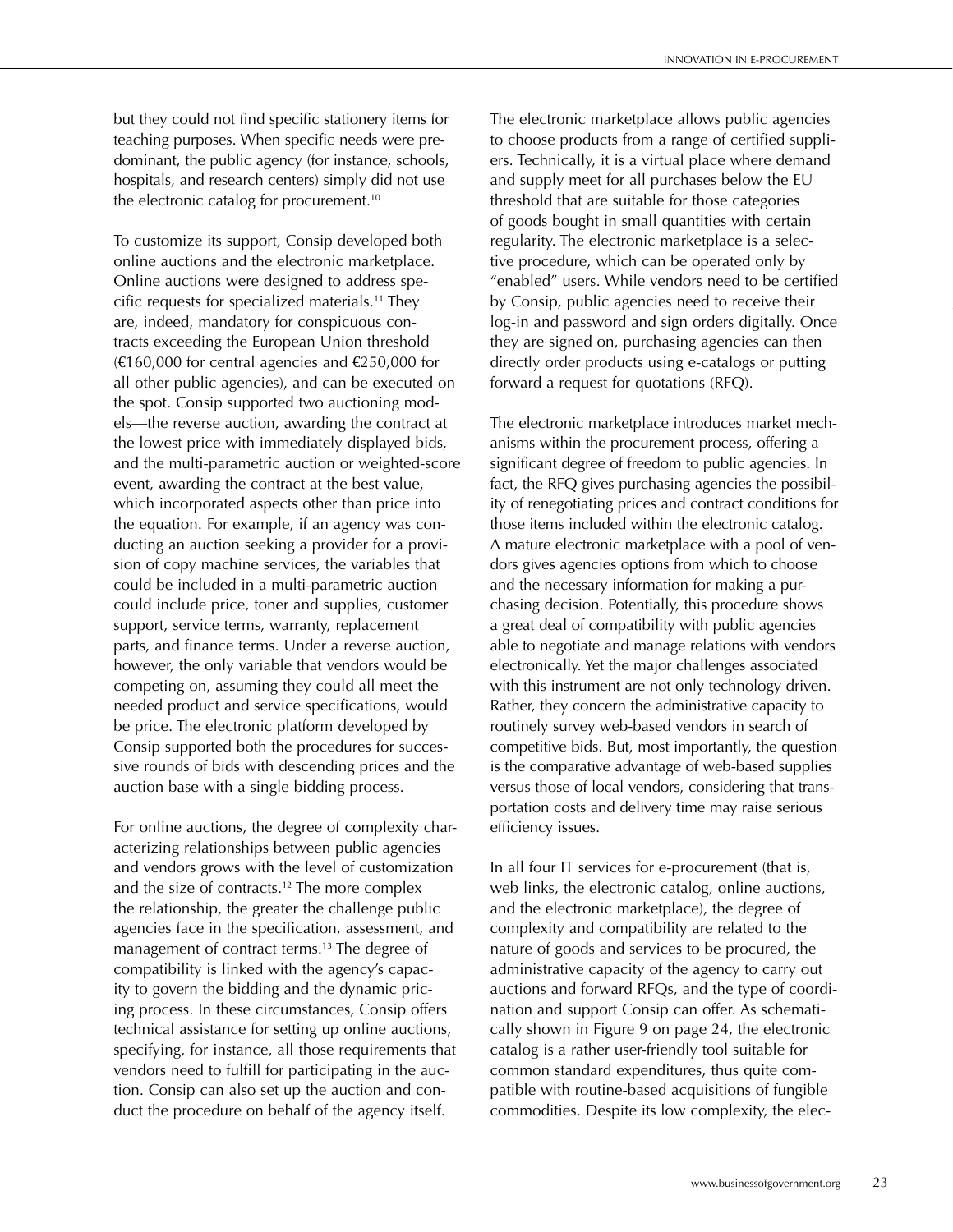

### **Figure 9: Degrees of Compatibility and Complexity of IT Services for E-Procurement**

tronic catalog ensures high compatibility for standard needs only. For all specialized requests, the instrument shows low compatibility.

By contrast, online auctions are the most complex and least compatible services, requiring administrative capacity and technical expertise to specify the terms of the contracts, govern the bidding process, and monitor contracts on a regular basis through IT tools. The electronic marketplace has the potential for high compatibility provided that public agencies develop adequate technical skills and that a pool of suppliers come to offer their products online, ensuring high performance, reliable delivery, and integrity.

# **Addressing the Legal Challenges Domestically and at the European Level**

Another factor that has affected the government procurement transformation in Italy concerns those rules and regulations setting the authorizing environment both at the domestic and European level. The key issue in guiding and sustaining public managers in their effort to move toward the new procurement practices is the authorizing process that determines whether their practices are being conducted in compliance with current regulations for public contracts. This can create barriers for development in that regulatory provisions may put additional, cumbersome requirements on the procurement cycle and have consequences on managerial accountability. The legal challenges also pose great hurdles to the vendor community,

which has to contend with a "maze of regulations" for procurement," with central, regional, and local governments all having separate rules, some even conflicting among their own agencies.

Indeed, the legal issues regarding the use of IT tools for government procurement are multifaceted and complex. Italy regulates the award of procurement contracts by formal rules, which have legal status (although this does not necessarily mean that the rules in question are enforceable by affected individuals). The main concern of national procurement regulation is with obtaining value for money in procurement. This involves a number of aspects. First, it relates to ensuring that the goods, works, or services being acquired are appropriate to the requirements. For example, while it is important, on the one hand, that an information technology system be capable of handling all the relevant information at the required speed, on the other hand, it is important that money not be wasted on unnecessary features.

Secondly, value for money insists that the specified requirements are obtained on the best possible terms. This does not, of course, necessarily mean the lowest price: total life cycle costs, running costs, maintenance, and so on, will also often be relevant, as well as non-financial considerations such as the quality of the product or service delivery. Finally, it involves ensuring that the chosen contractor has the financial and technical capability to fulfil the contract on the agreed terms. Not surprisingly, these objectives are prominent in the Italian regulatory provisions on public procurement.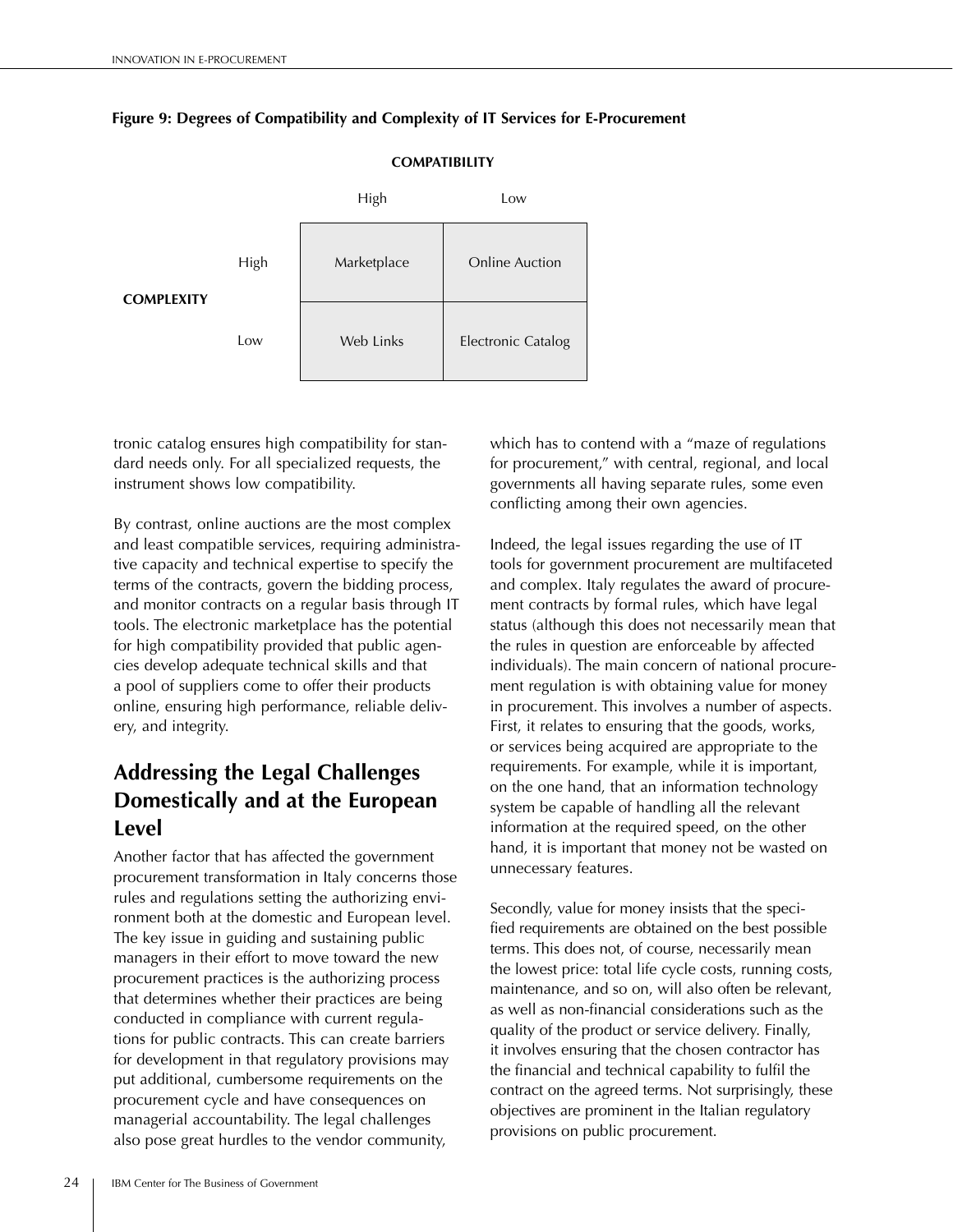However, other objectives such as competition, publicity, integrity, and transparency have received increasing attention, specifically with the introduction of IT services in government procurement. It seems that the procedural aspects raise much concern for the legality of e-procurement operations. In fact, all regulatory antitrust and anti-mafia safeguards—as well as those warranties for publicity, transparency, and integrity in public auctions—bring a number of security issues to the center stage of procurement. For instance, under the mandatory phase of NFCs, concerns for competition, corruption, and criminal activity emerged in the midst of all other concerns for centralization, administrative efficiency, costs, vendor choice, and flexibility, questioning the fairness and efficiency of NFCs operated through the electronic catalog.14 Furthermore, the alleged support for industrial objectives—namely, favoring large companies as opposed to SMEs—was another issue leading to the suspension of NFCs in 2004.

Subsequently, with the introduction of online auctions and the electronic marketplace, the challenge became to operate these IT services in compliance with existing public contract laws. The question was whether these regulations hindered the practical adoption of these instruments. Because the use of online auctions was so new—and because they are only now slowly creeping into mainstream utilization—only Consip mastered their application, enjoying, of course, a competitive advantage over all purchasing agencies across the nation. The first movers to online auctions were, therefore, the very few healthcare providers, universities, and local government agencies, which heavily drew on Consip assistance.

In the few experiences directly conducted by Consip or assisting its "client," online auction operations were implemented in compliance with the regulation on public sealed auctions (tenders), $15$ which required the notification of the formal site, the duration of the procedure, and the visibility of bids (as to the content, not their source). The procedure, of course, was adjusted to the online features of the operation. For instance, during the bidding process, the identities of bidders were unknown while bid prices were shown. The system automatically assessed bids by the lowest-price or bestvalue criterion. Once the bidding was finished, all

chronologically recorded bids were sent to the auction committee, which then proceeded to associate user codes to bidders and award the contract.

Interestingly, changes in e-procurement have often outpaced some of the laws governing purchasing at the local, central, and European levels. In particular, to allow for wider competition, the Presidential Decree no. 101 issued in 2002 provided that for both online auctions and the electronic marketplace, the contracting agency needed to select potential bidders beforehand, through a set of criteria for vendors' certification. Through a public qualification notice, the contracting agency had to provide information on the amount of contract (by category of goods and services) to be awarded, as well as those technical, financial, and economic qualifications requested of vendors. Once the qualification notice was issued, at least 60 days had to elapse before the auction could take place, offering a long enough time period for a wide pool of vendors to meet contract specifications.

The Italian authorizing regulation of online auctions and the electronic marketplace was, indeed, a pioneer across Europe, and greatly influenced the way the European Union subsequently regulated the so-called *dynamic purchasing systems* and the online auctions themselves in its first draft directive on public contracts.16 Regarding online auctions, the EU directive put a great deal of emphasis on the technical specifications that needed to be precisely defined for all public contracts, including works, services, or goods. Each element concurring to form the price was to be quantified and expressed in figures or percentages and used to assess vendors' bids at any time during the auction. This mechanism was intended to drive prices down and apply the criterion of "best value." According to the EU directive, the competitive phase of the auction had to follow a thorough ex ante assessment of bids through a prequalification process. All vendors filing acceptable bids were invited to simultaneously participate in the auction, which unfolded through successive rounds with a built-in mechanism for extending duration.17 Through the prequalification process, all issues are generally settled between the procuring organization and potential suppliers before the time of the auction, with the only remaining issue to be settled being price.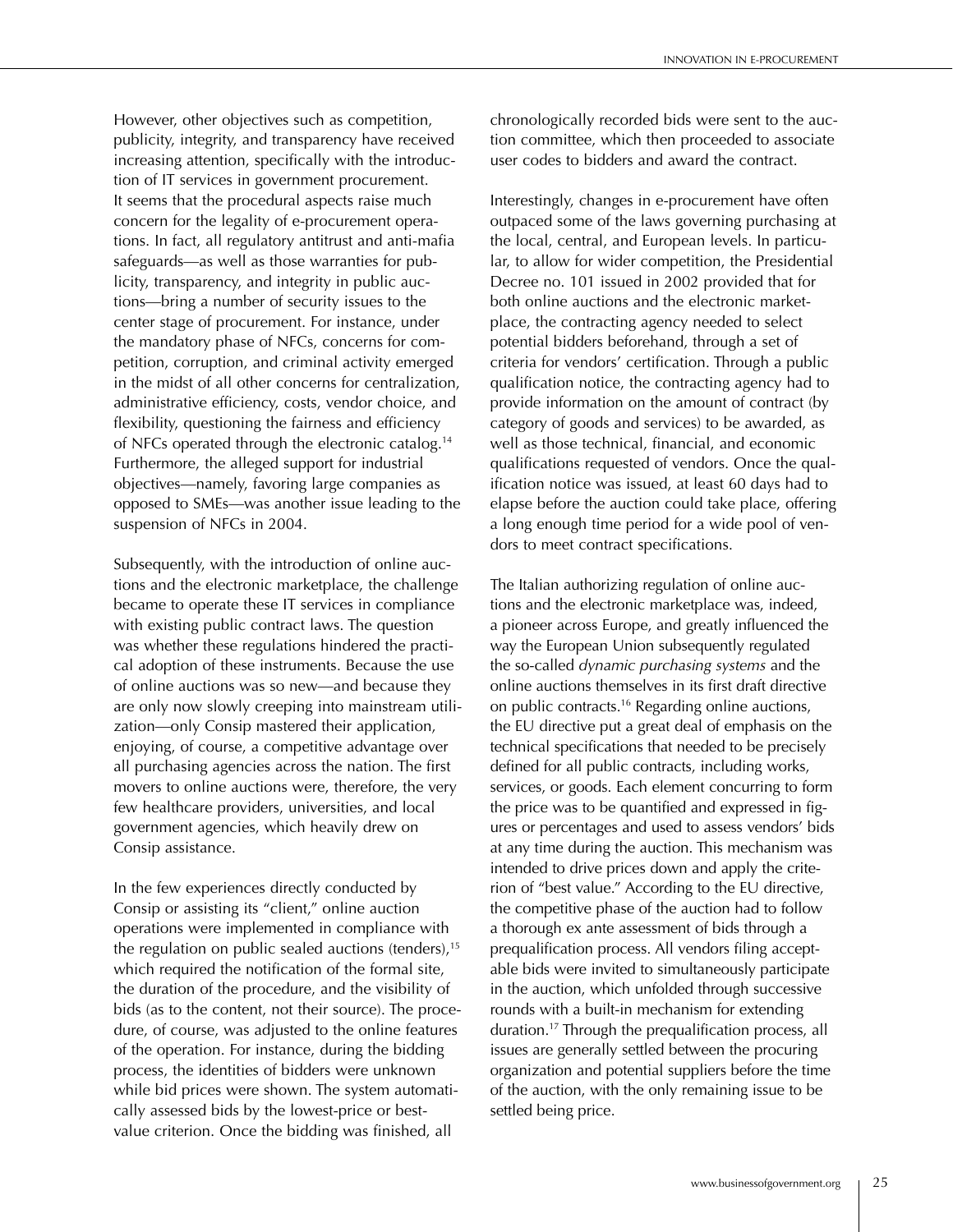To comply with this provision, Italian public agencies would be required to carry out the assessment of bids both economically and technically before the auction starts, and wait for the necessary time span between the invitation to bid and the execution of the online procedure. The challenge, therefore, is the economic and technical assessment of bids, which does not really coincide with the public qualification notice required by the Italian law. This may entail specialized skills in contract negotiations and market evaluations, which are not yet available at the agency level, as explained later on.

Regarding the dynamic purchasing system, the EU directive delineated a sort of electronic marketplace, which has no exact equivalent within the Italian system. Through this e-procurement scheme, public agencies can regularly purchase goods and services over a certain period of time. Contracting authorities notify an "indicative invitation for bids," and auctioneers or vendors put forward a bid complying with the specifications required. Each time the contract is awarded, contracting authorities renew the indicative invitation for collecting bids, which will be specified accordingly later on. Yet, since there is no comparable institution in the Italian system, such an e-procurement scheme should be assimilated or adapted as an extensive evolution of the marketplace model (Fiorentino, 2004).

# **Managing Contracts at the Agency Level and the Need for Tailored Capacity Building**

As already anticipated, the most relevant factor bearing on the transformation of public procurement is the way public agencies manage the new acquisition procedures. Substantial evidence indicates that management is central to the success of eprocurement projects. Such emphasis on management is justified on practical grounds because managers are in a better position to modify their management practices than conditions outside their organization. Management capacity involves both general and specific areas. General management capabilities include project management, strategic planning, and performance measurement. These ensure proper planning and execution of acquisition processes. Specific capabilities involve how managers carry out different procurement cycles as linked to the specific agencies' procurement dynamics. For instance, researchers working in labs need chemical reagents on a continual basis. Chemical reagents, though, cannot be bought and stored in large quantity since their shelf life is very short. This implies that the procurement employee working for chemical labs needs to develop a procurement system capable of meeting such needs.

Indeed, the major problem facing procurement transformation across public agencies in Italy today concerns the poor qualifications of personnel in charge of the acquisition processes. Medium-skilled employees who are, on average, older and in lowstatus jobs, limit greatly the potential for change in procurement operations. The current lack of personnel to be employed as buyers is related to the halt in recruiting that the government established in 2002 as a measure of budgetary retrenchment. This, in turn, lowered morale and motivation with a weakened sense of mission.

Taking a specific look at procurement practices, the first feature emerging out of interviews with employees is the relatively unfavorable reputation "buyers" currently enjoy among the other profiles existing within the administration. One implication of this generalized perception is that purchasing is not understood to be a critical task of public agencies as it is in the private sector. Hence, requirements for purchasing are not geared toward commercial-like practices, and public employees and agencies do not take a "customer's perspective" in selecting and buying goods and services for the administration.

As regards specific practices of procurement, the NFC experience proved that public agencies either purchase all goods and services or nothing, resulting in unproductive and inefficient results. Purchasing, instead, should be selective, with the aim of reaching a strategic fit for determining the type and level of goods and services acquisition. This would require public managers first to understand their strategic needs and then to identify the appropriate vendor to meet those needs. Another issue is the under-budgeting for procurement expenses, which involves high cost overruns. Cost overruns hide informal, invisible expenditures due to lack of competitive sourcing.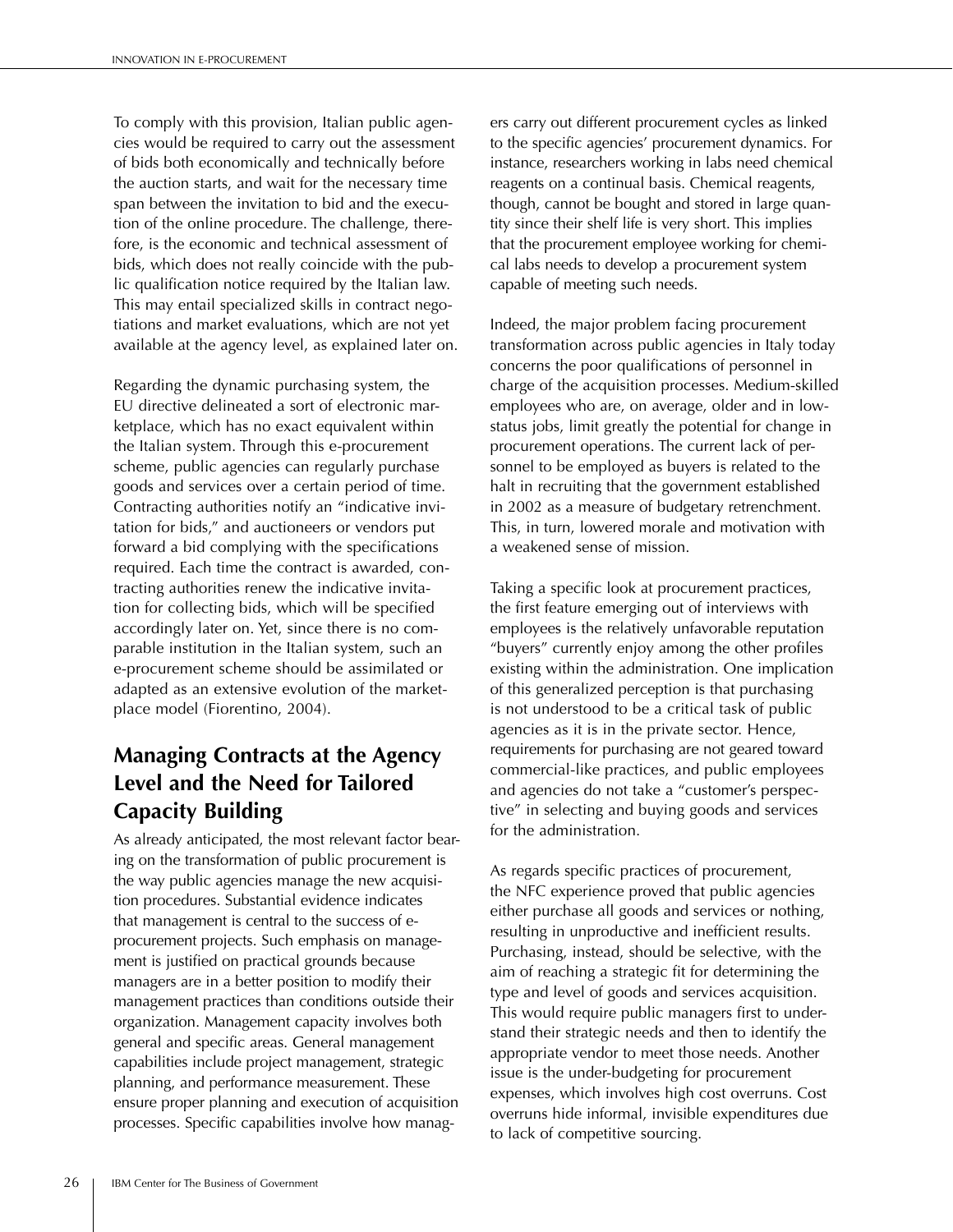As previously emphasized, the major administrative weakness is the lack of any mechanism for monitoring contractors and the absence of a culture of performance management. Knowledge of contract relationship management, instead, helps public managers anticipate some potential problems, such as poor service quality and unresponsiveness to service requests. One way for public managers to be certain of a vendor's capability is to conduct market surveys. Yet, public agencies commonly underestimate the resources and time involved in searching for service providers. In this respect, Consip offers the advantage of systematically surveying the market, gathering relevant information over time. The technical competencies and skills of Consip staff make market intelligence a source of precious information on quality, price, and evolution of market supplies.

Most local public agencies maintain close relationships with traditional suppliers operating within local markets. For instance, to purchase day-to-day stationery material, purchasing units call on the shop next-door with whom they have developed a fiduciary relationship over time. They are very unlikely to conduct a thorough market survey in search of the most competitive bid. Substantial supplies for large offices are likely to be sourced through a more accurate market survey. Interestingly, in purchasing goods and services, the public managers interviewed reported greater awareness of costs and service needs in their own agency, routinely benchmarking local vendors' contract conditions with those negotiated by Consip for national supplies. Yet, it is clear that across public agencies there is no incentive for creating higher performance at lower cost in procurement operations.

To ensure a good working relationship, both the agency and its vendors should observe the basic principles of relationships—making reciprocal adjustments, maintaining operational relationships, and frequently communicating. Public agencies need to communicate their service needs and concerns so that service requests and changes can be integrated into subsequent modifications and upgrades in service delivery. In other words, a performance management system should be in place, taking care of such issues as pricing, payment, warranty, dispute resolution, and security issues. The

primary instrument of performance management is the use of service-level contracts that describe the types and scope of service provided, service availability, and performance measures. A service-level contract builds flexibility because service priority and needs are likely to change, penalty clauses are contested when service quality is not met, and pricing is clear on the amount of service delivered.

Due to the rapid spreading of new e-procurement models across agencies at the local level, public managers will have to come to terms with the reality of managing contracts. For weaker agencies, though, a sustained effort in tailored capacity building is needed. As previously anticipated, to address such critical needs, the Audit Court has recently asked Consip to develop a monitoring system in collaboration with the National Statistics Institute to routinely gather relevant information on the status and performance of NFCs. The Audit Court has basically recognized that relationship management is a key component of successful e-procurement and that Consip should play a role in establishing a good relationship between the agency and vendors.

In this regard, Consip has set out to step into the relationship between purchasing agencies and vendors through the creation of an accreditation system. Certified auditors should systematically check upon contract relationships, follow up on contract terms, and periodically visit suppliers to verify the quality of their products. Institutes for accreditation of procurement operations would then give some assurance that acquisition processes at the agency level are geared toward obtaining value for money in compliance with public contract rules. Yet, if accreditation could improve procurement operations, it could still end up just as an additional requirement, eliciting bureaucratic compliance but not actual excellence in procurement. A demanddriven approach would instead require a much greater involvement of Consip in tailoring capacity building at the agency level.

# **Opening Up to Competition and Leveling the Playing Field for Large and Small Suppliers**

The central model of NFCs was criticized for restricting competition to large firms able to provide national supplies by meeting the product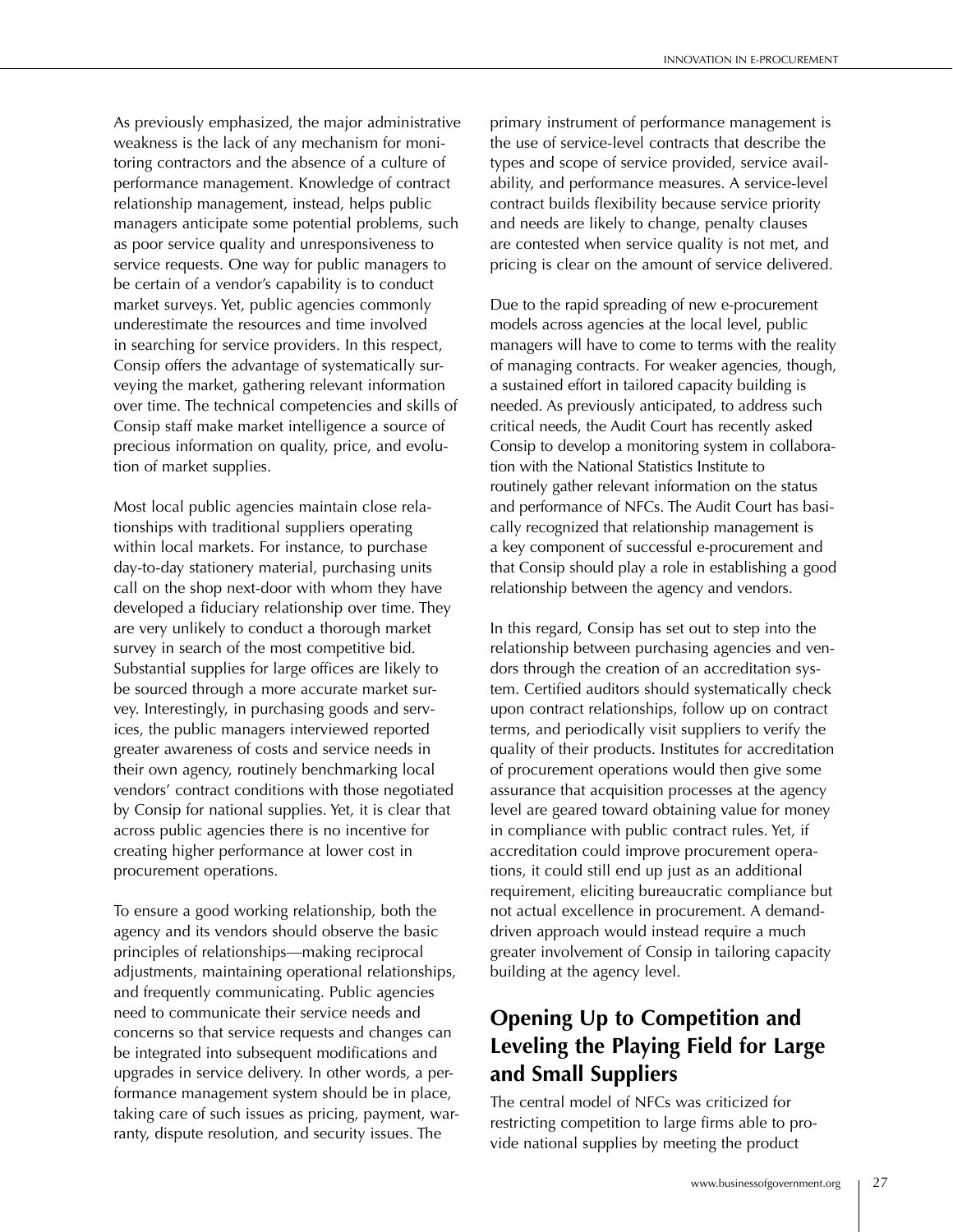specifications set forth by Consip nationwide. Allegedly, the system was crowding out small firms, since they could not qualify to bid for large public contracts. Thus, concerns for equity and a level playing field were raised, pointing to the question of whether to enhance customization of acquisition procedures, public procurement should favor small firms versus large well-established suppliers across the nation.

As is well known, the costs of complying with government procurement regulations often keep small firms from bidding. The cost of regular bidding for e-procurement projects may be prohibitive due to significant investment in service transition and establishment of a capital facility. The accreditation and certification processes required for participating both in the marketplace and online auctions may act as additional barriers imposed on small firms to bid for government contracts. At the same time, small firms simply do not have the connections in government that make for successful bidding. Furthermore, the government usually pays contracts upon delivery and inspection, and without advances. This also keeps many small firms from bidding for public contracts, because they do not have sufficient reserves or outside finance for working capital. Finally, the government in Italy frequently pays its suppliers after considerable delay, which eliminates yet another tier of potential smallfirm bidders.

This means that the competition faced by the firms that are capable of bidding successfully for public contracts is more restricted than it is assumed to be. The price and quality of goods and services procured by government, therefore, fall considerably short of the competitive ideal. Yet when small firms are "entitled" to special consideration because, for instance, they are traditional suppliers of goods and services—both the customer and the supplier tend to suspend judgment about cost and quality. In some cases, the suppliers know they are entitled to a protected niche regardless of performance, and the public sector customers know they must buy from these firms for "social" reasons (Tendler, 1997).

Large suppliers may not start with the quality problem and the high transaction costs that small firms present to government. Yet, large firms often sell

their lower-quality output to government because they perceive government to be a less demanding customer than the private firms to which they also sell. Government's delays in paying its suppliers, moreover, cause the suppliers to search for additional contracts from private customers to compensate. The additional contracts make it difficult for these suppliers to execute their public contract efficiently. All these factors add up to a set of disincentives to efficiency and a process of "adverse selection" among the firms that typically bid for and win government contracts (Tendler, 1997).

Thus the problem of quality and cost in public procurement is not linked necessarily to the size of firms coming to sell their products to government. Instead, various factors conspire to cause the government suppliers to sell their lower-quality or higher-cost goods and services to government. The end result is the same disincentive to quality that occurs, for different reasons, for small firms that gain a fixed share of the government market. Smaller firms, in turn, may not produce exactly what government needs and may require more guidance, but they may also value government more as a customer because they lack the market alternatives that large firms have.

In Italy, in the current non-mandatory system, both NFCs and the electronic marketplace are appealing opportunities to open up the market of the public sector, traditionally segmented at the local or agency level. Yet, to avoid excessive concentration of the market for large-volume contracts, NFCs should be set for smaller-scale supplies and allow for effective groupings of small firms across the country. As for the electronic marketplace, in principle there exists the possibility of widening competition among small and large vendors. Yet, transportation costs, delivery time, and the fiduciary relationships existing between public agencies and local vendors may again raise efficiency questions. Last but not least, the viability of an electronic marketplace is partly dependent on the availability and reliability of vendors.

The availability of vendors is the precondition for engaging in competitive bidding. The reliability and quality of vendors affects the amount of risks involved in e-procurement. Currently in Italy, for the central government, availability and reliability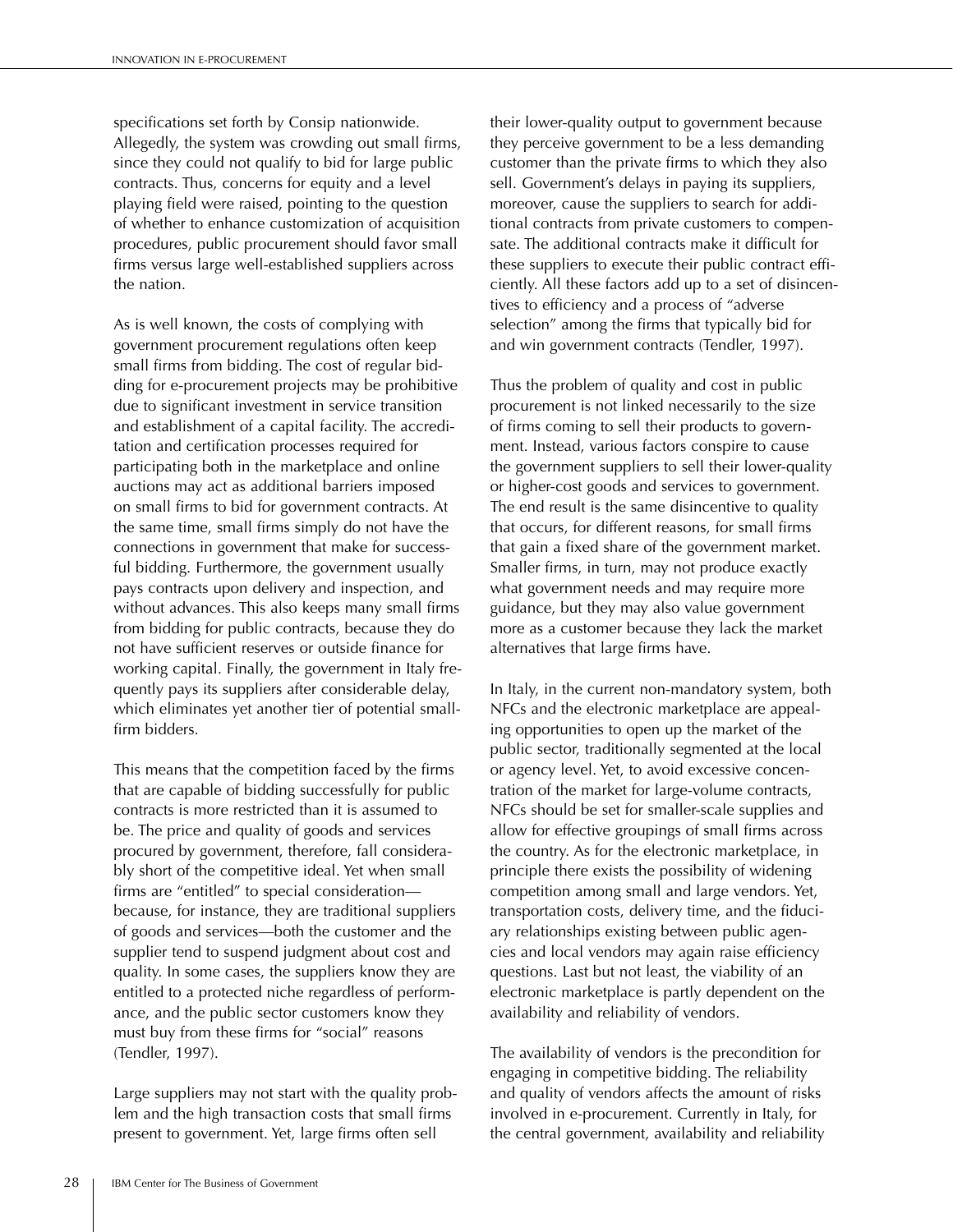are usually not a major issue: E-procurement is provided primarily through well-established vendors, specialized in providing government services. At the local level, however, particularly for some small and remote municipalities, access to quality vendors continues to be a challenge. In such circumstances, a vendor awarded through an IT procurement contract is likely to develop skills and knowledge that are geared to a specific type of supply. This creates a competitive advantage of existing suppliers over potential bidders. As a result, the competitive market is less likely to exist for an eprocurement project at the local level.

These observations contain two implications for procurement development. First, the playing field on which firms bid for government contracts is less level than is implicitly assumed. This is not to say that the government should reserve special treatment for small firms as opposed to large ones, or for nationally recognized firms versus those operating only at the local level. Indeed, the problem is not equity but efficiency. Second, contracting out for goods and services previously produced "in-house" by government is not the solution to the problem of low quality and performance. In these circumstances, Consip assistance to the agency should indeed help create the capacity to scan the market and search for more competitive bidders. This, in turn, could open up opportunities for competition and drive prices down at the local level, too.

Finally, in the current non-mandatory system, firms need to face the strategic decision of whether to invest in specific supplies requested by public agencies, though there is no guarantee that public agencies will then purchase from their electronic catalog.<sup>18</sup> In this regard, Consip has begun to consult business organizations in order to openly negotiate how and to what extent suppliers will be able to match the public sector's demand for goods and services. Currently, the negotiation of NFCs builds on a broad-based effort for participation involving both public agencies and business associations in the decision-making process.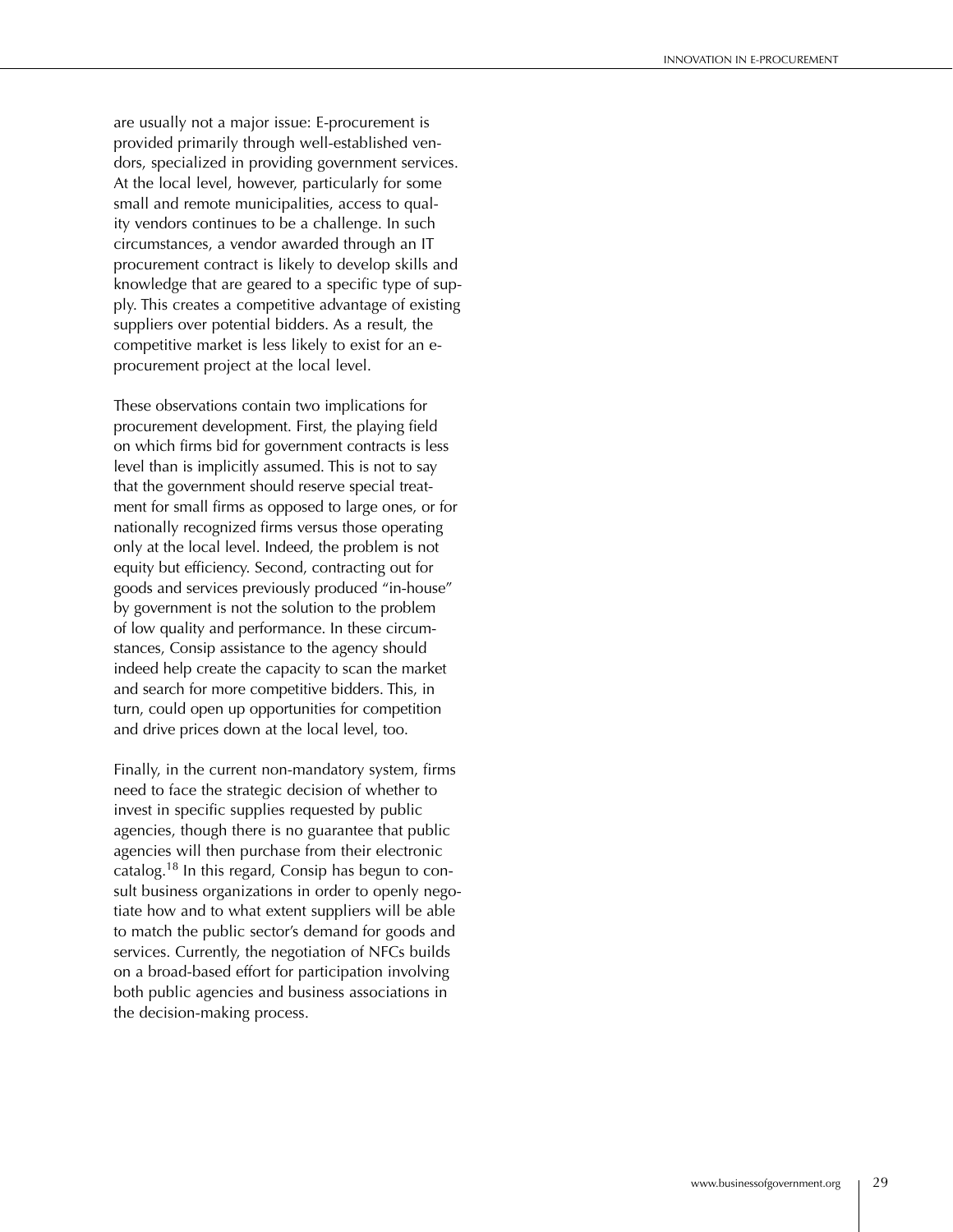# **Findings and Recommendations**

## **Findings**

## **Finding 1: Demand-driven approaches are more effective in addressing public agencies' needs than supply-driven approaches.**

Consip's architecture of centralized public procurement involved two distinct groups of actors—that is, public agencies and vendors, who were expected to work together under the central coordination of Consip. In such a supply-driven system, purchasing units were required to buy from those vendors winning the large supplies negotiated by Consip at the national level.

One of the main arguments for a supply-driven approach is that centralized negotiations for substantial volumes from single large suppliers brings economies of scale in purchasing and public spending savings for goods and services. That is why government prefers "packaging" many small contracts into single large contracts. Centralized purchasing and bundling of contracts, however, also can involve distinct diseconomies in that they often impose greater transport and storage costs. This is particularly true in public services like education and health, which buy goods and materials for numerous dispersed locations.

Consip's experience presented an unusual opportunity to compare supply-driven and demand-driven approaches within the same system, though in different points in time. Enjoying the limelight in the first two years of e-procurement operations through NFCs, Consip's supply-driven approach began to be criticized because of the rigidity of the system, allowing very little room for specialized requests

and materials as well as supplies from small and medium firms. In Italy, in particular, the "lack of cooperation" by Italian public agencies signalled that this mandatory supply-driven approach to public procurement was not meeting requests from individual groups of agencies or adapting to the particular circumstances under which they operated contracts.

The major problem public agencies encountered in the implementation of the new procurement system lay in the contracting procedure. Consip was not expected to support the purchasing agency in contract implementation and management. This meant that there was no mechanism to share and contain the risk for vendors' underperformance, delivery delays, and fraud. If an item proved defective, there was no information and monitoring system that could signal Consip that the firm was contractually responsible. A demand-driven approach requires Consip's involvement in continuously tailoring capacity building to address contract-managementrelated problems at the agency level.

### **Finding 2: Policy, regulatory, and technology factors should be incorporated in the design of public procurement systems.**

Policy, regulatory, and technological factors are important dimensions of the current transformation of the Italian public procurement system. The public spending rationalization policies dictated the priority and timetable for the specific procurement initiatives undertaken at the national level, while the authorizing process of e-procurement determined the flow of resources for acquisition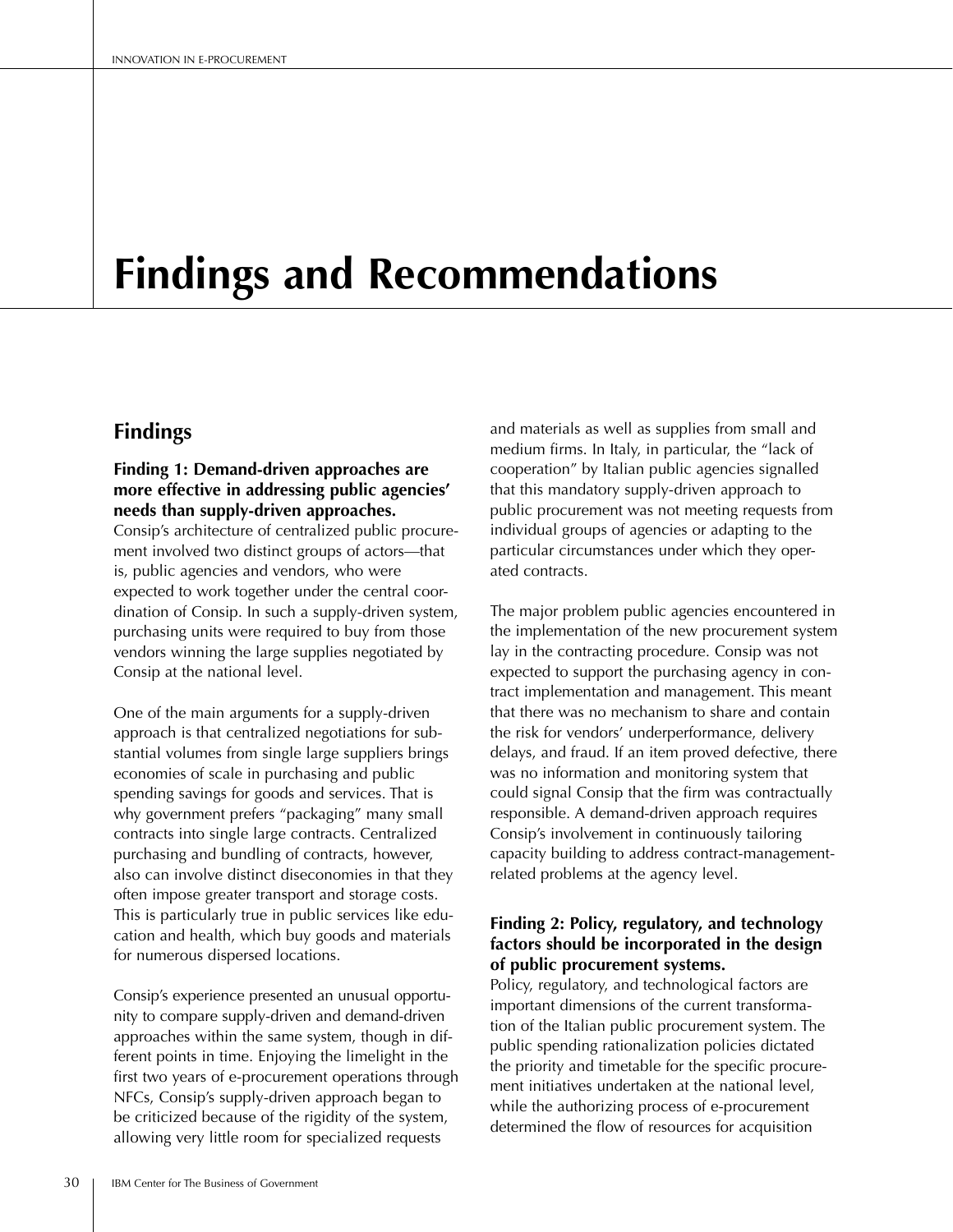operations and assessed whether those resources committed to the enterprise were being used well. The nature of IT services introduced within public administration, their complexity and compatibility, set instead the pace for IT adoption and usage across public agencies. At present, there are four IT instruments designed to address specific purchasing needs at different levels of administration. In this respect, regulatory provisions seek to make the use of IT services in public contracts compatible both at the national and European level. Yet the need to adjust regulatory provisions to fast-changing IT services is a challenge, which may in turn create barriers and/or opportunities for further development of e-procurement. In particular, from both a political and an institutional standpoint, the Italian case shows the importance of designing institutions that build upon pluralistic decision making so as to represent different stakeholders and positions related to procurement choices.

## **Finding 3: Policy makers should be aware of politically sensitive changes in the procurement system.**

The procurement experience revealed a dilemma, which Consip has come to tackle only recently. The concentration of attention at any moment in time on certain groups of producers can create political problems in the form of allegations of inequity and favoritism by the unattended groups or regions. Because of the predominant concern for rationalizing public spending through large national supplies, the program's resources were ultimately spread too much across large companies at the expense of small and medium firms. Consip has recently shown ways of meeting these practical challenges by inviting business organizations to participate in NFCs' negotiations, breaking down national contracts for large supplies into several contracts for smaller lots by geographical areas, and promoting small firm groupings for bidding. Whether or not the Italian experience was effective in meeting these practical challenges, it reveals the importance of identifying and facing them. In particular, from both a political and an institutional standpoint, the Italian case shows the importance of designing institutions that build upon pluralistic decision making so as to represent different stakeholders and positions related to procurement choices.

## **Finding 4: The implementation of an effective procurement system requires strategic management capacities.**

The analysis of Consip confirms that management is important in transforming the government procurement system into the e-procurement system. Management through performance measurement and the commitment of sufficient resources are keys to success. Practically, public procurement dynamics and challenges vary significantly across public agencies. Although the problems afflicting public agencies tend to be generally characterized as lack of qualified personnel, limited technical and managerial capacity, and difficulties in monitoring contracts, the needs of purchasing agencies differ markedly from one sector or subsector to another. Consip assistance was not tailored to the conditions under which most public agencies operated contracts, where the IT equipment was less sophisticated. In particular, the management of contract relationships with vendors overlooked the importance of intangible resource investments, such as coordination and communication, which are critical to ensure that service requests and changes are integrated into subsequent modifications and upgrades in service delivery.

## **Finding 5: Public managers should assess the quality and performance of both large and small suppliers.**

Regardless of the alleged favoritism for large or small firms that the public procurement system could engender, the major problem plaguing the Italian public procurement system was the poor quality of products or services provided as a result of a too fragmented system of competition. The market is highly segmented at both the agency and local level. The playing field on which both large and small firms bid for government contracts is less level than is implicitly assumed. Currently in Italy, availability and reliability are usually not a major issue for the central government: E-procurement is provided primarily through well-established vendors, specialized in providing government services. At the local level, however, particularly for some small and remote municipalities, access to quality vendors continues to be a challenge. In such circumstances, a vendor awarded an IT procurement contract is likely to develop skills and knowledge that are geared to a specific type of supply.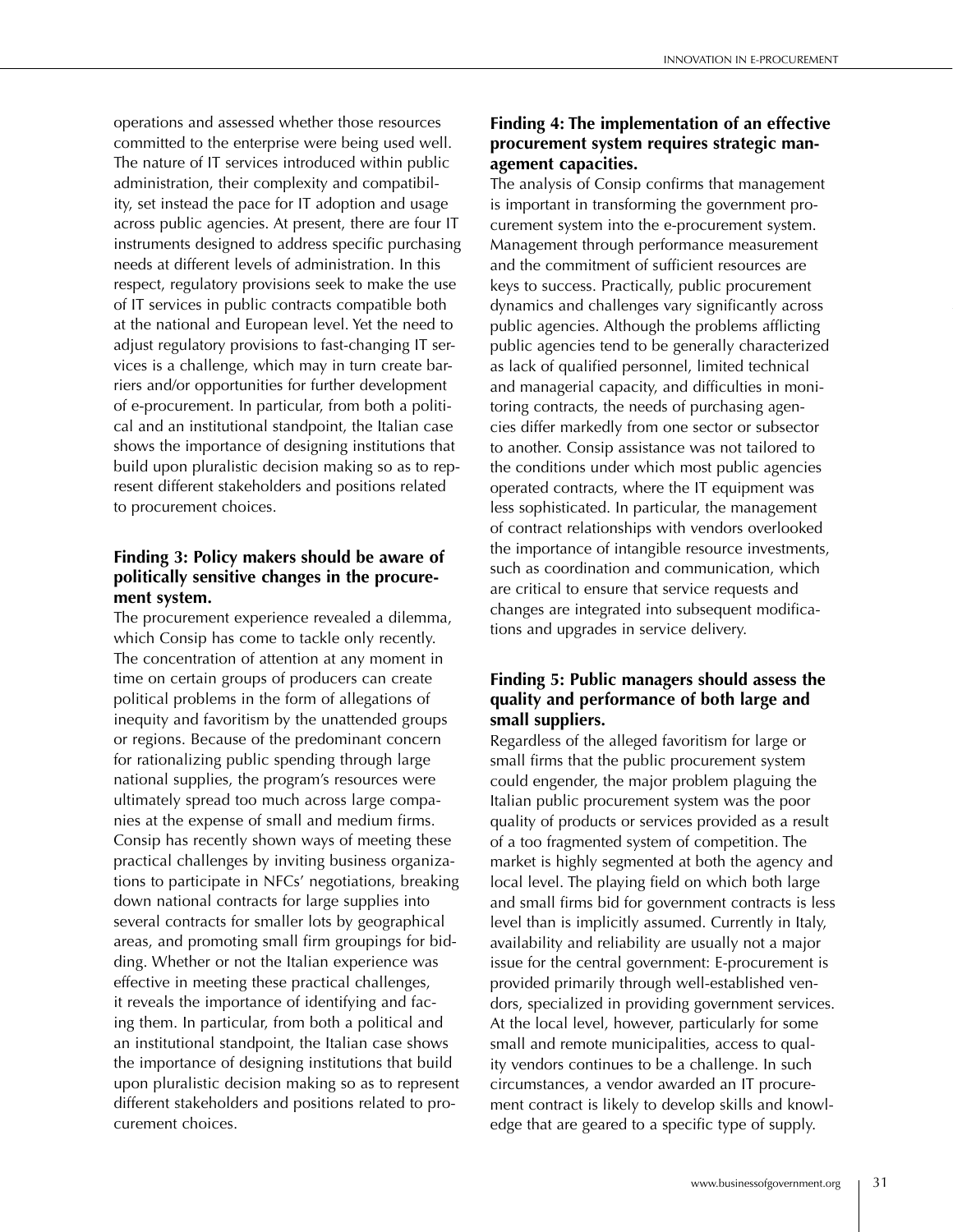This creates a competitive advantage for existing suppliers over potential bidders. As a result, the competitive market is less likely to exist for an eprocurement project at the local level.

### **Finding 6: The improvement of public procurement is the result of a centrally guided decentralized capacity-building effort.**

Improvements in local agencies' procurement turn out to be less the result of decentralization than a three-way dynamic among local government, Consip, and vendors. To the extent that the Italian case involved decentralization, it revealed something quite different from the unidirectional transfer of power and funding from central to local that is at the heart of the stylized portrayal of decentralization. Most strikingly, the central government through Consip took power away from local public agencies, even though its actions ultimately contributed to strengthening the capacity of local agencies. Consip designed and developed the new procurement architecture, negotiated the volume of goods and services needed by local government, carried out online auctions (replacing purchasing agencies directly), and provided assistance to spread IT across the country. The result was that through open antagonism between different levels of government, public agencies came to master IT means, which in turn implied a new way to conduct procurement.

# **Recommendations**

### **1. Recommendations for public managers:**  *Contract management is key for successful procurement.*

**a. First, public managers need to take a long-term, strategic approach to e-procurement.** Changes in service need mandates and the fast-changing nature of information technologies all demand flexibility. A partnership approach to e-procurement, integrating local needs with central coordination and support, has been shown to be adaptive to new service demands. To build a partnership, public agencies need to have a clear understanding of their service needs and the strengths and weaknesses of vendors. This understanding will help identify mutual long-term benefits that will help sustain the partnership.

- **b. Second, public managers need to shift their perspective from traditional procurement to relationship management.** E-procurement schemes should be seen as a relationship between public agencies and their vendors and managed as such. The case analysis supports the importance of this new perspective. From the initial needs assessment, public agencies have to map out an operational relationship and the management practices that can foster a productive relationship with vendors. Another important ingredient for sustaining a relationship is a substantial investment of time and resources in communication and collaboration for service improvement.
- **c. Third, performance measurement and service-level contracts are essential for the management of e-procurement procedures.** Performance measures need to be specified as early as the contract is awarded. The detailed provisions on performance standards for reliability and the availability of vendors help agencies find a competent vendor and maintain a high level of control. In this respect, it is indispensable for developing a system of systematic monitoring and performance measurement to check upon quality, reliability, and integrity of vendors. The use of a service-level agreement allows public managers to track the performance of a contract, and the subsequent performance data form the information basis for identifying areas of improvement. A service-level agreement needs to have performance measures, but it also needs reporting requirements, warranty clauses, penalties for non-performance, and dispute resolution mechanisms.
- **d. Fourth, as a practical matter, public managers need to be keenly aware of the cost implications of the new approach to e-procurement.** A trade-off exists between potential cost savings from simply sourcing the needed goods and services and the new cost incurred from managing the sourcing arrangement. Using mechanisms such as convenience fees to finance a procurement system may require fewer outlays than if the program is administered in-house. Indeed, most experiences developed at the regional level show that the electronic catalog and market-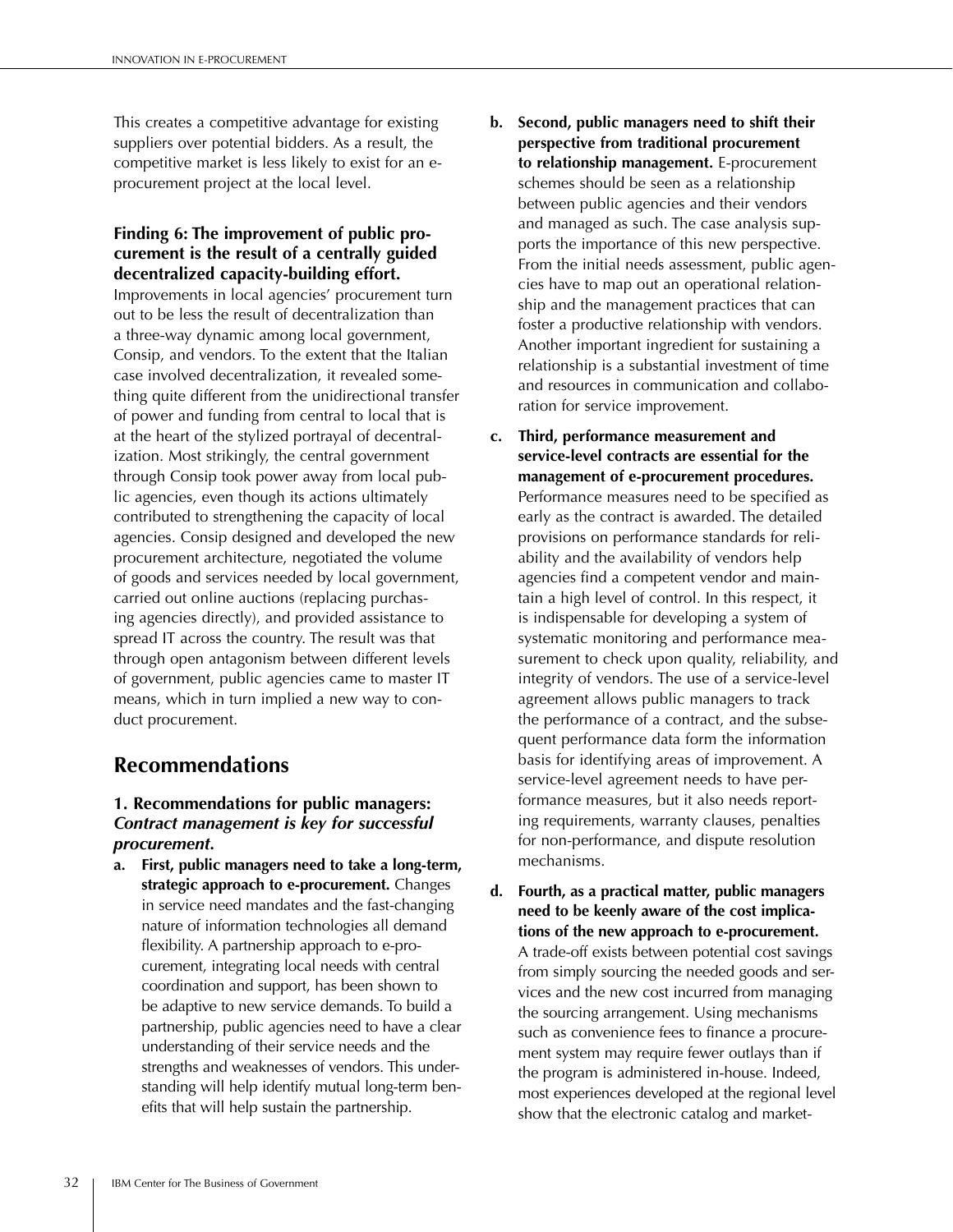place is almost entirely funded by vendors who have an interest in and capacity for managing and marketing their online supplies. However, the personnel time and resources that are required to successfully manage a sourcing relationship operated under the partnership principles may be significant. These costs may be incurred as the result of the modification of existing business processes, frequent service communication and adjustment, and personnel time devoted to overseeing the project. Public managers need to consider these cost items when deciding on procurement processes.

**e. Fifth is the importance of using knowledge networks for all stages of e-procurement management.** For instance, an interview with a central buyer indicated that often public agencies tap into a knowledge network to decide on a vendor. The accumulated wealth of experience and tacit knowledge may be recognized and formalized to promote market intelligence to find the best vendors. In this respect, Consip is becoming a repository of information regarding bidding practices, online auctions, and vendor reliability that can be shared with other agencies at the regional and municipal level and used by all other units in government. This move will help build management capacity across public agencies.

### **2. Recommendations for Consip:**  *Capacity building needs to be tailored to the needs of a single public agency or a set of agencies to enhance customized procurement.*

Consip should tackle one of the major problems facing public agencies—that of finding reliable vendors so as to be able to focus on improving productivity. Instead of providing standardized assistance on a variety of e-procurement aspects to the largest number of public agencies, Consip should devote its assistance to one set of public agencies in a specific sector. It can then focus on problems that come up in the course of defining contract specifications and deadlines, and managing relationships with vendors. All of this requires that Consip concentrate its efforts on one or a few agencies with the same procurement dynamics, needs, and challenges. As a demand-driven

approach is problem driven, iterative, and results oriented, it works best when it subjects both vendors and customers to a tough test of performance: If the product of a vendor does not meet competitive standards of cost, quality, and timely delivery, the customer (the government purchasing agency) will simply not accept the goods or will not renew the order. This impels Consip to strive, together with the purchasing agency, to strictly monitor performance for better quality and stronger reliability.

## **3. Recommendations for countries transforming their public procurement systems:**  *A centrally guided decentralized approach should reconcile national strategic procurement objectives with the specific needs of agencies.*

- **a. All those countries currently transforming their procurement system are required to overcome the human resource, organizational, institutional, regulatory, and policy constraints that act as barriers for effective procurement practices.** The Italian experience suggests the need for a radical, top-down intervention for widely restructuring acquisition processes through strong political commitment, long-term vision, and strategic management capacities. Working as a public company, Consip was designed to avoid red tape, operating outside the administrative rules and regulations in ways that elicit higher worker dedication, include a combination of IT and project management skills, and are more client-sensitive and customized.
- **b. Reform-sustaining programs are difficult to design and successfully implement unless they are backed up by local initiatives.** It has been widely recognized that simply applying a new set of rules to the people at the top will not affect the performance of an organization at the bottom. On these grounds, the Italian case reveals that preoccupation with compliance to rules, centralization, and public spending rationalization went at the expense of procurement results at the agency level: Public managers viewed centrally mandatory acquisition operations as keeping their personal conduct formally in line with the new rules, and the culture of the public procurement tended to reinforce that view.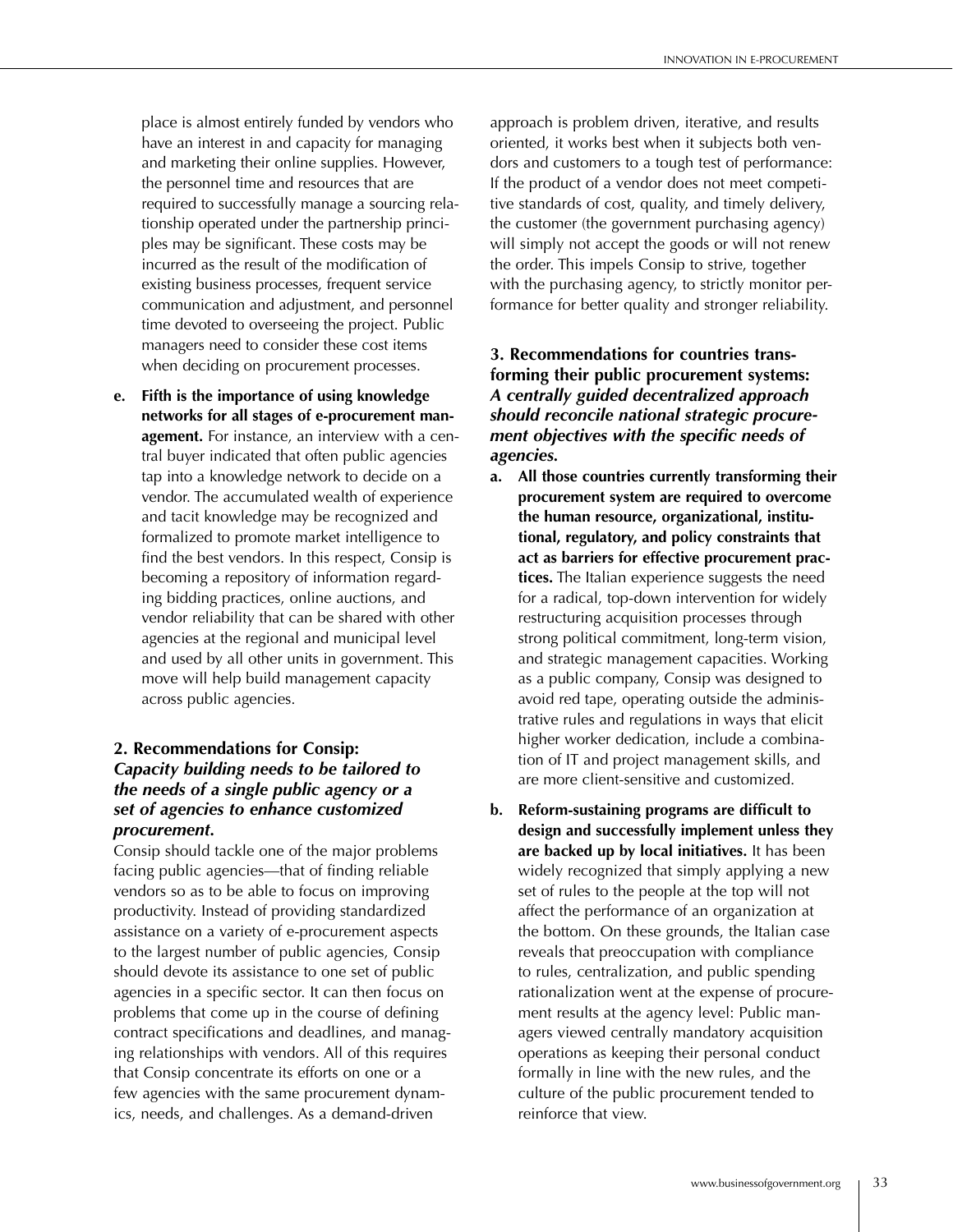**c. To spur a cultural change, it becomes essential to replace the restrictive government rules that keep managers from using people effectively and to motivate those at the lower levels who are immersed in the day-to-day details of procurement practices.**

 Procurement employees are confronted with highly specific issues; they often find it extremely difficult to be heard at the top and empowered to turn their own information into useful knowledge for strategic procurement. The Italian experience shows the importance of enhancing frontline workers' initiative and performance through continuous capacity building and technical assistance for project management provided by the center upon request. A centrally guided decentralized approach seems to be the answer, balancing at the same time the need for better performance with strengthened administrative capacity at the local level.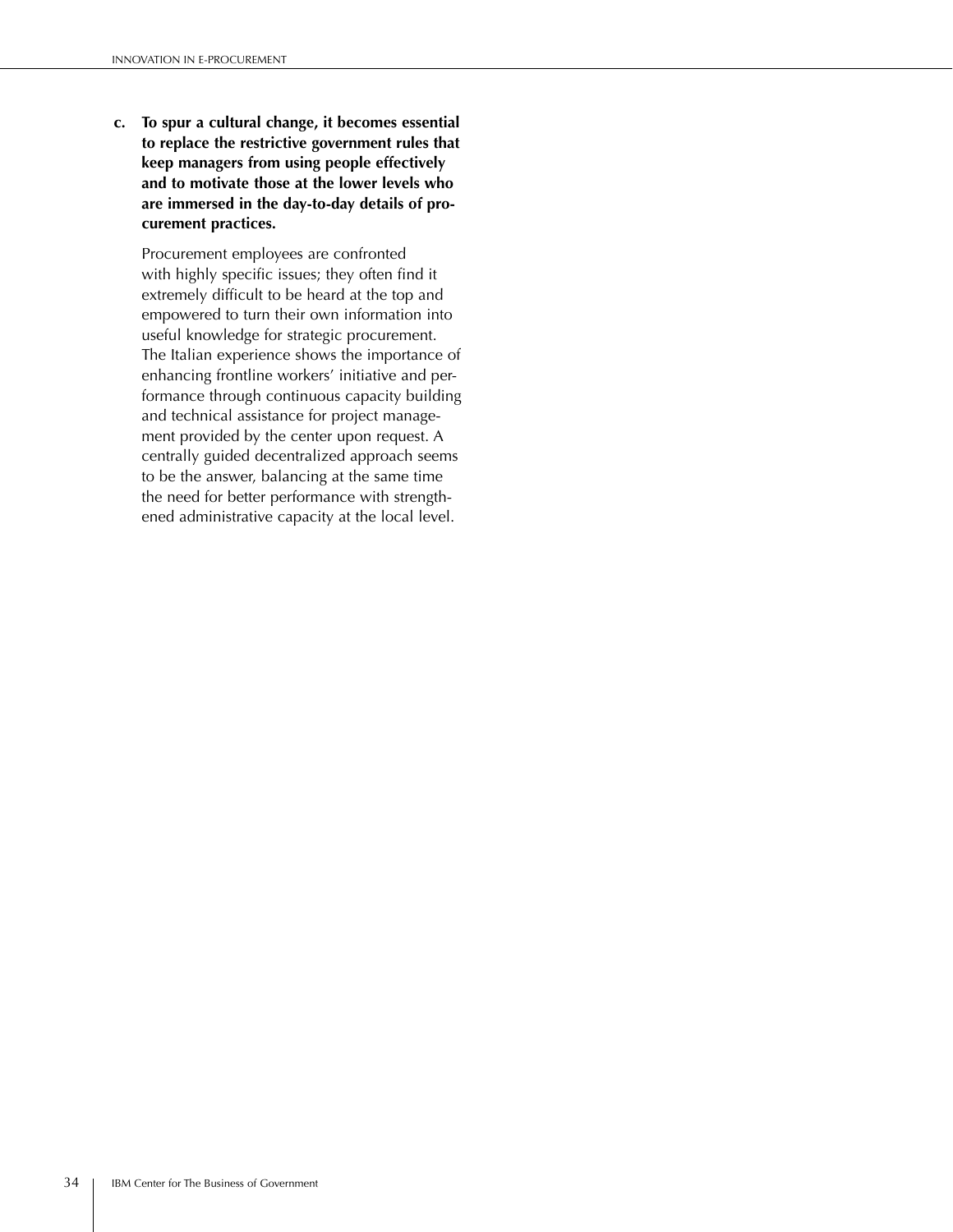# **Appendix I: Analytical Framework, Research Design, and Methods**

This project aims to examine the procedures developed by Consip for e-procurement at the central level and their impact on public spending for goods and services, as well as the relationships between public agencies and vendors. The project builds on a case study approach in order to identify the key features of the Consip e-procurement model and explain both the reasons for its success and its limitations. As defined by Yin (1994), "a case study is an empirical inquiry that investigates a contemporary phenomenon with its real-life context, especially when the boundaries between phenomenon and context are not clearly evident." In other words, the study proposes to use a case study design because the contextual conditions are believed to be very relevant to the phenomenon.

# **Analytical Framework of the Study**

Three bodies of literature are relevant to gain insights on the impact of e-procurement initiatives on public agencies' spending patterns. First, the literature on IT in public administration has dealt with the adoption, use, and management of IT and systems as well as its productivity implications. This literature not only addresses IT-enabled reinvention and government reforms, but also description, assessment, and management of web-based e-government projects. However, this body of literature deals very little with the institutional, organizational, political, and managerial factors affecting an e-procurement system.

The second body of relevant literature is about regulatory initiatives of public procurement and contract law, which reconstructs the various legislative steps undertaken thus far at both the domestic and international level to reform government procurement systems. But, again, there is little discussion of the implications of such new regulatory prescriptions on the organization and management of e-procurement schemes.

Business literature on e-procurement constitutes the third main body of relevant literature. Compared with the preceding two bodies of literature, this deals more directly with the determinants of eprocurement and its relation to e-commerce forms. Nonetheless, it is problematic to transfer knowledge directly from the private to the public sector due to differences in the development and implementation of e-government tools across sectors. One difficulty is that multiple goals rather than cost minimization are the primary motivation for e-procurement in the public sector.

The analytical framework (see Figure A.1 on page 36) adopted by this study seeks to integrate analysis of external factors with management capacities and strategies for e-procurement development and effective use. In particular, this research puts management capacities and practices in their organizational and environmental contexts. External factors are the external influences on the overall public sector in its e-procurement decision making and management. Internal factors are the specific management practices and strategies for e-procurement. The outcome variable is performance, which in the specific Italian experience was preponderantly geared toward measuring public spending reduction at the aggregate level. In fact, the study reports estimates of public expenditure savings, but it does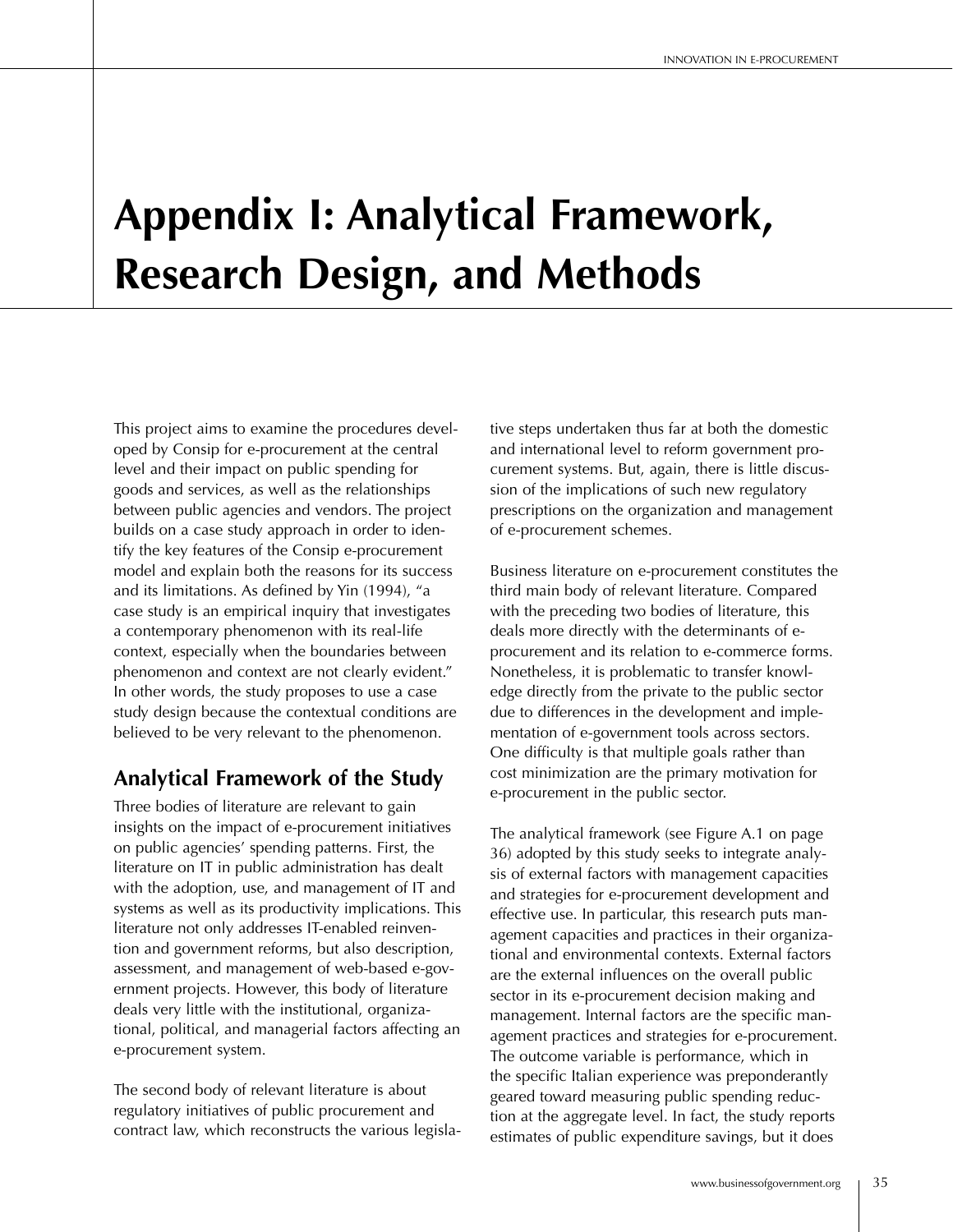### **Figure A.1: Analytical Framework of the Study**



*Source: Adapted from Chen, Yu-Che, 2003*

not thoroughly discuss performance as a multidimensional construct, including service quality, quantity, and timeliness. Because of the lack of performance indexes and standards for assessing outcomes, examples cited in the report concern more prescriptive outcomes than measurable results.

# **Methods of Data Collection**

Research data were collected through the following:

- Semi-structured interviews of samples of informants
- Document analysis of official documents and evaluation reports
- Social science literature review

# **The Research Questions**

The study addresses the following research questions:

- 1. What are the main strengths and weaknesses of a centralized system of public procurement?
- 2. To what extent has public agencies' spending been contained or reduced through e-procurement schemes?
- 3. What challenges do public agencies face in using e-procurement?
- 4. What implications do public procurement provisions raise in terms of vendor choice and competition?
- 5. What are the implications for e-procurement in terms of institutional design and management?

# **Internal and External Validity**

This study uses a qualitative design as described by Creswell (1994), and Wholey, Hatry, and Newcomer (1994). A qualitative study is defined "as an inquiry process of understanding a social or human problem based on building a complex, holistic picture, formed with words, reporting detailed views of informants, and conducted in a natural setting" (Creswell, 1994; Miles, Huberman, 1994). The approach is interpretative. No statistical sampling was conducted, as the aim of the study is to reconstruct the public procurement system's features and functioning within the specific context of the Italian public sector to generate a number of hypotheses based on respondents' perceptions of how it may be "improved" and enhanced in other contexts. Furthermore, for the case study analysis, the strategy was to use a pattern-matching logic. This approach (Yin, 1994) compares an empirically based pattern with a predicted one (or with several alternative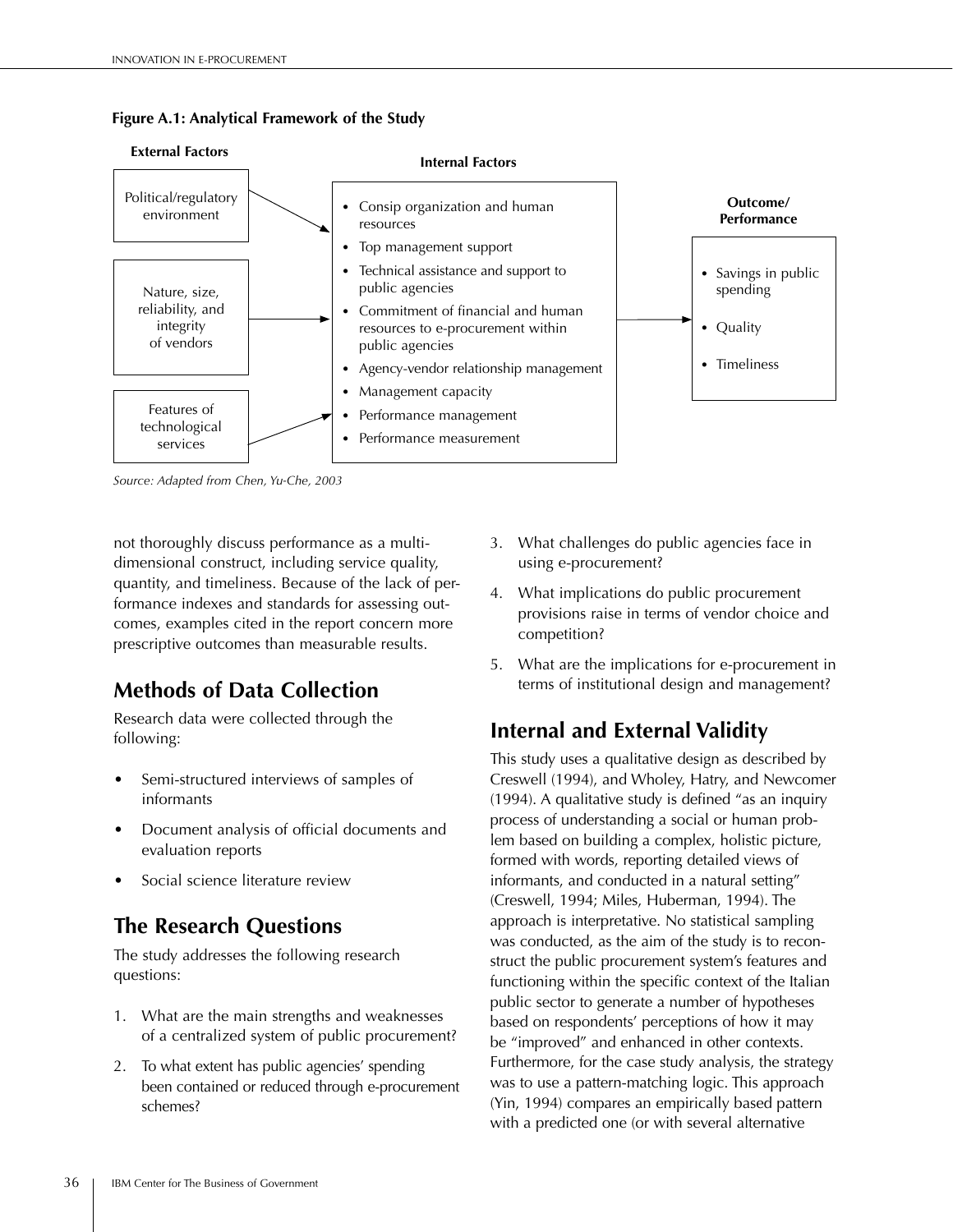predictions). If the patterns coincide, the results can help a case study strengthen its internal validity.

## **Interviews**

Interviews were used to gather opinions and perceptions about how nationwide changes in procurement procedures were designed and implemented by Consip. The interviews describe and analyze the three major factors expected to affect both the development and implementation of government procurement—that is, *external factors, internal factors,* and *performance*—as outlined in Figure A.1.

In particular, interviews were conducted with five samples of informants to be able to triangulate different perspectives, perceptions, opinions, and descriptions (Stake, 1995). The samples of informants included:

- High-level policy makers and top officials at the Ministry of Economy and Finance (MEF) responsible for PRSP
- High-level decision makers and line managers at Consip
- Buyers at the central level
- Representatives and experts of business organizations
- **Vendors**

First, top officials at MEF and policy makers were interviewed to grasp the rationale for procurement transformation through IT procedures. Second, Consip decision makers were interviewed to gain insights on how Consip has operated thus far, its pattern of relationship with public agencies, and its prospects for the future. Third, buyers were interviewed to understand which technological, organizational, regulatory, and managerial factors are associated with the willingness and experience to use IT services for procurement. Fourth, representatives and experts from business were interviewed to gather their comments and perceptions on the technical and economic aspects of procurement reform. Finally, vendors who have been awarded contracts through e-procurement operations were interviewed to understand the advantages and disadvantages associated with nationally based supplies. Table A.1 specifies the composition of the

### **Table A.1: Interviewees' Profile**

| <b>Interviewee</b>                         | No. of Interviews |
|--------------------------------------------|-------------------|
| Policy makers/<br>Parliamentarians         | 3                 |
| Consip top decision<br>makers and managers |                   |
| Members of business<br>associations        | 3                 |
| Experts                                    | 4                 |
| <b>Buyers</b>                              | 5                 |
| Vendors                                    | 3                 |
| <b>Total</b>                               | 22                |

samples of informants and indicates the number of interviews conducted in each category.

All interview questions were tailored to the interviewees during the interviews. Although all interviews were confidential, background information was collected for all interviewee samples, including their position and length of time in the agency, prior work experience, education, professional field, and political orientation. The interviews were not taped for three reasons. First, based on prior experience, interviewees may be extremely cautious and reluctant to open up if their statements are recorded. Taping could be perceived as not ensuring confidentiality and hinder a trustful relationship between interviewer and interviewee. Second, Consip interviewees and all other decision makers are typically very busy. A successful strategy to gain an interview was first to ask for 20 to 30 minutes of time as a conservative request and, once the interview was underway, trying to stimulate the conversation and take additional time for probing. In such delicate circumstances, the tape could have diverted attention and undermined the quality of the conversation. Third, interviewing high-level managers and policy makers who are of the professional elite requires social psychological skills. Asymmetrical relations between the researcher and her "objects" of study are not always clear-cut, as Pierce (1995) notes. In such circumstances, the tape could have added tensions and threats to both the interviewer and interviewee. All interview notes taken during the interview sessions were coded and analyzed.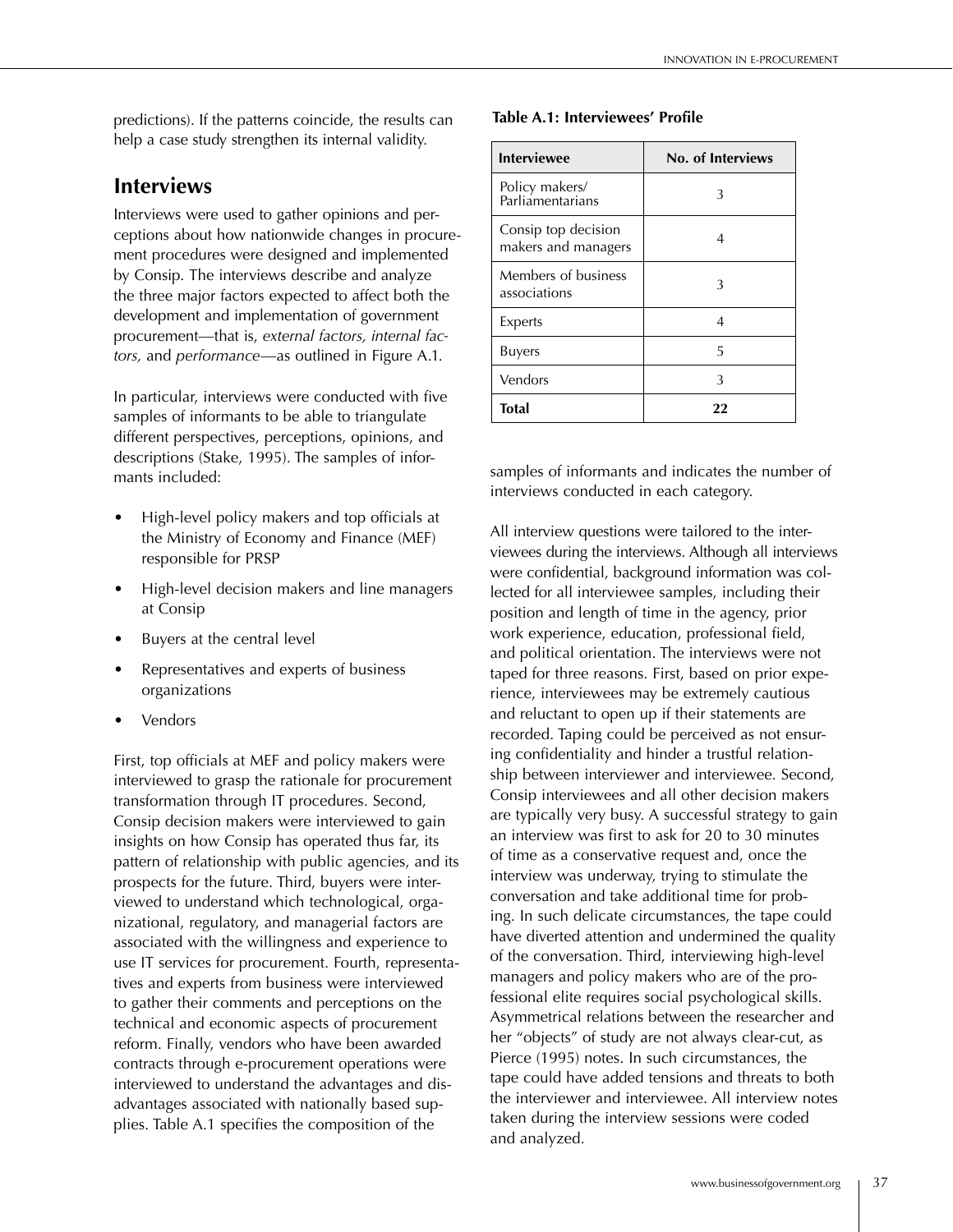# **Document Analysis**

Content analysis of archival documents consisted of a review of project, program, and strategy internal official papers to identify themes surrounding the creation and functioning of Consip. In particular, the research drew on financial and budget data from the Ministry of Economy and Finance and Auditing Court. Web-based information was also extensively reviewed.

# **Data Analysis**

The interview and observation data, along with the contents of the documentation and the social science literature review, were analyzed vis-àvis the three dimensions of the study's analytical architecture: external factors, internal factors, and outcomes and performance. Specifically, respondents' comments, opinions, and perceptions of change were interpreted as stemming from e-procurement use (Stake, 1995). The pattern-matching technique (Yin, 1994) was adopted to search for patterns of data, detect correspondence with theoretical assumptions, and draw tentative conclusions (Stake, 1995).

# **Focus of the Study**

The study focuses on the specific organizational setting of Consip and the impact of its procedures at the central government level. First and foremost, the aim of this study is to highlight key aspects of e-procurement practices as developed within the Consip framework. Second, owing to its regulatory and institutional mission, this organization has built a reference experience for developing further e-procurement initiatives at the local and regional levels.

# **Limitations of the Study**

First and foremost, the major limitation is related to the specificity of the case study as context- and topic-sensitive. Consip is a unique institution, and any analysis of its functioning is inherently related to its specific institutional and organizational arrangements, culture, practices, human resources, pattern of past performance, and strategy for the future. Furthermore, the topics of the study are not neutral. The conclusions as far as the use of e-procurement tools, the changes that occurred, and the policy implications relate only to these

specific issues. Second, another limitation concerns the qualitative methodology of the research. Perceptions and opinions, though relevant, are specific to interviewees' experience, understanding, beliefs, culture, and context.

# **The Intended Audience**

The intended audience includes central administration managers, procurement specialists, university faculty and researchers, business organizations, suppliers, overall private sector agents and consultants, and countries currently transforming their public procurement system.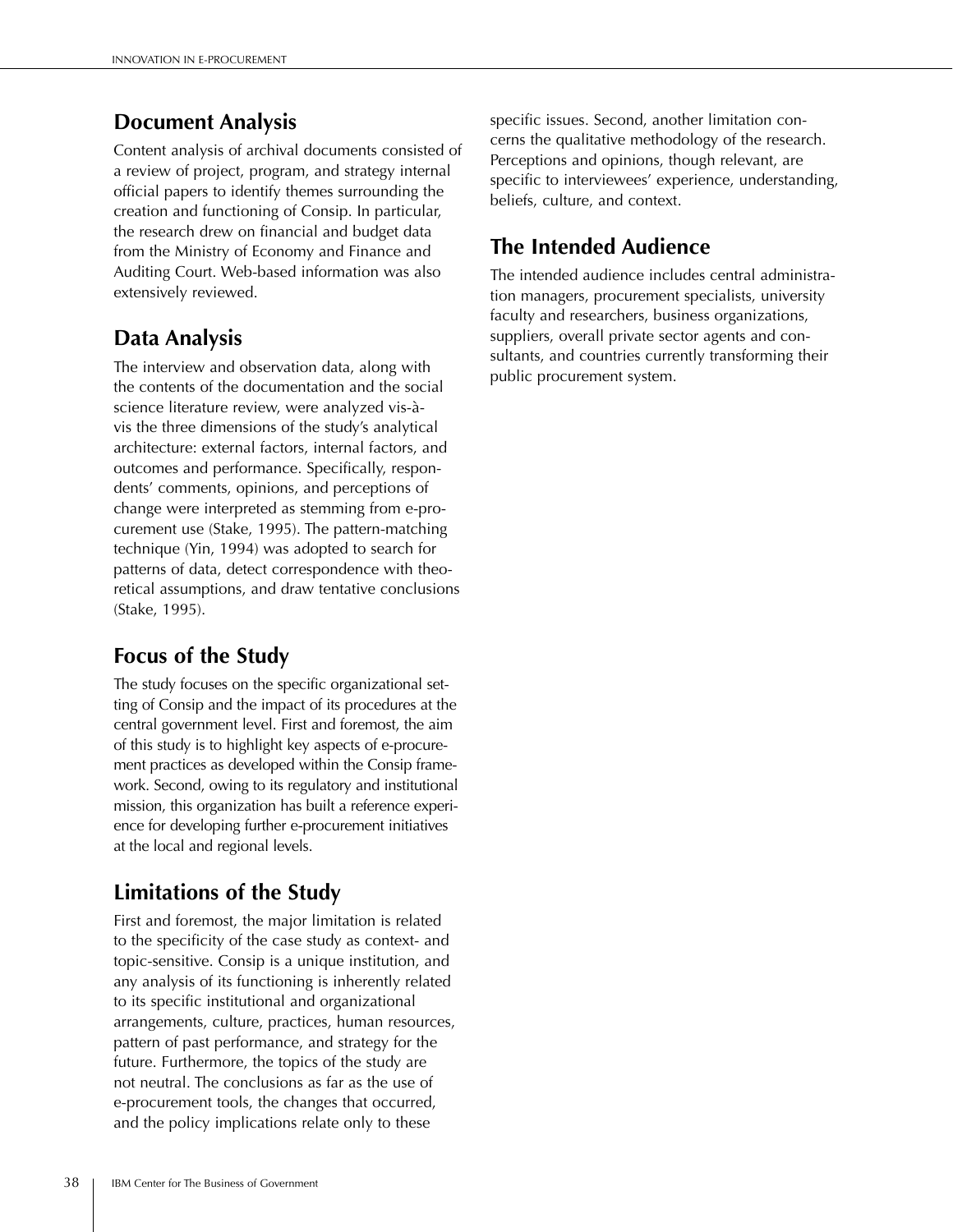| <b>Research Questions</b>                                                                                                  | <b>External Factors</b>                                                                                                                                                                                                                                                      | <b>Internal Factors</b>                                                                                                                                                                                              | <b>Outcome/Performance</b>                                                                                                                                                                            |
|----------------------------------------------------------------------------------------------------------------------------|------------------------------------------------------------------------------------------------------------------------------------------------------------------------------------------------------------------------------------------------------------------------------|----------------------------------------------------------------------------------------------------------------------------------------------------------------------------------------------------------------------|-------------------------------------------------------------------------------------------------------------------------------------------------------------------------------------------------------|
| 1. What are the<br>main strengths and<br>weaknesses of a<br>centralized system of<br>public procurement?                   | Aggregation of public sec-<br>tor needs and acquisition<br>processes<br>Government-wide manda-<br>tory compliance with NFCs<br>Standardized approach to<br>public procurement<br>Excessive centralization<br>Restricted vendor choice                                        | Support for weaker adminis-<br>trative capacity at the agency<br>level<br>Avoidance of inefficient<br>procurement practices at<br>the agency level<br>Failure to address specific<br>needs of purchasing agencies    | Expected savings in public<br>spending at the aggregate<br>level and efficiency gains at<br>the agency level<br>Reduction in procurement<br>cycle time<br>More standard procedures<br>across Italy    |
| 2. To what extent<br>has public agencies'<br>spending been<br>contained or<br>reduced through<br>e-procurement<br>schemes? | The economic and financial<br>provision for the 2003-2006<br>period was by €3.700 mil-<br>lion in 2003 up to €7.900<br>million in 2006, stemming<br>from both decreases in unit<br>prices and consumption                                                                    | Expenditure may or may not<br>have increased at the agency<br>level because of problems<br>experienced with NFCs                                                                                                     | Lack of data on actual<br>savings                                                                                                                                                                     |
| 3. What challenges<br>do public agencies<br>face in using e-<br>procurement?                                               | Technological complexity<br>and compatibility of IT<br>services<br>European and Italian public<br>contract laws<br>Requirements for publicity,<br>transparency, and competition<br>Newly introduced procedures<br>on public qualification notice<br>for vendor accreditation | Unqualified personnel<br>Lack of managerial capacity<br>for e-procurement contract<br>relationship<br>Lack of performance<br>management<br>Increasing benchmarking<br>of the price and quality<br>parameters of NFCs | Low compatibility of<br>e-catalog for specialized<br>supplies<br>High technological complexity<br>of online auctions<br>Discrepancies between<br>Italian and European<br>legislation on e-procurement |
| 4. What implications<br>do public procure-<br>ment provisions<br>raise in terms of<br>vendor choice and<br>competition?    | Leveling the playing field for<br>both large and small suppliers                                                                                                                                                                                                             | Assessing vendor quality and<br>measuring performance of<br>procurement arrangements                                                                                                                                 | Expected broader competition<br>More competitive sourcing                                                                                                                                             |
| 5. What are<br>the implications<br>in terms of<br>institutional<br>design and<br>management of<br>e-procurement?           | Centrally guided decentral-<br>ized approach<br>Government-wide reform<br>backed with capacity build-<br>ing tailored to the local and<br>agency contextual conditions                                                                                                       | Performance management<br>Upgrading personnel skills<br>Service-level contracts<br>Performance measurement<br>Pricing<br>Monitoring mechanisms<br>Penalty clauses                                                    | Value for money<br>Increased productivity of<br>public sector                                                                                                                                         |

**Table A.2: Operationalization of Research Questions**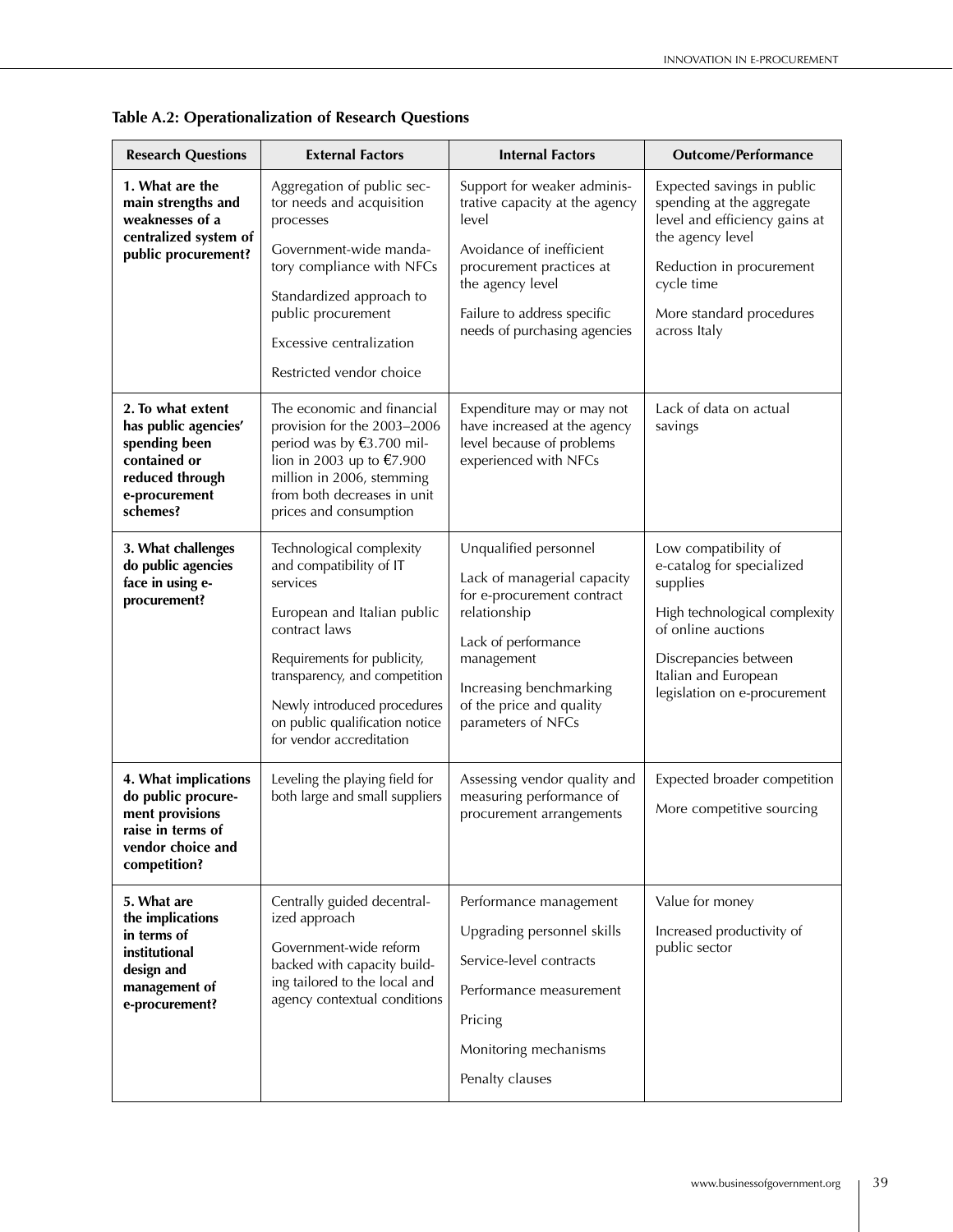# **Appendix II: The Case of SIEP in the Province of Salerno, Italy**

This case study illustrates the e-procurement system (SIEP) implemented by the province of Salerno and co-financed by the European Union. SIEP proposes an innovative approach that breaks with the national e-procurement model of Consip. Instead of centralizing purchases, ruling out small local suppliers, and imposing standardized products, rigid catalogs, and outdated solutions far from the specific needs of local public customers and businesses, SIEP is an example of bottom-up local marketplace creation that is transferable at the regional level. SIEP assures time and cost savings for public agencies while strengthening transparent and costeffective relations with local businesses.

# **The Case in Brief**

SIEP is an e-procurement system project launched in the spring of 2003 by the province of Salerno, co-financed by the European Union Structural Funds. The project is being first implemented within the province of Salerno, including 158 municipalities. Over the next two years, SIEP will be extended to the whole Campania region, including all other provinces (namely, Naples, Caserta, Avellino, and Benevento), municipalities, and local forest agencies. SIEP aims to ensure transparency, faster ordering, and time and cost savings for all procurement processes, promoting greater vendor choice for public agencies and harnessing the supply of local businesses.

# **The Model of the Marketplace: Opportunities and Challenges**

In contrast with the Consip experience, which did not involve local public agencies and small and

medium businesses in the choice of vendors, SIEP intends to coordinate the 158 municipal governments belonging to the province of Salerno in the e-procurement process. The aim is to create a marketplace through the bottom-up aggregation of the procurement demands of local public administrations by an online process of public tendering. Local public agencies come to share their needs and processes, avoiding Consip's top-down imposition of standardized vendor products, solutions, prices, timing, and procedures.

To date, the province of Salerno has held a series of meetings with procurement officers in each municipality to both forge an agreement on procurement procedures and train civil servants to manage electronic operations. An online questionnaire has also been distributed to glean specific procurement demands and hence tailor the system according to customers' needs. The aim is to empower municipal governments and gather relevant information for a tailor-made e-procurement system.

SIEP offers at least three advantages. First and foremost, SIEP assures transparency of all online procedures, since all procurement operations are certified electronically. Second, online auctions allow for drastic time savings while all participants receive the same information. Last but not least, purchasing cost savings are obtained through selecting the best supplies publicly advertised on the Internet, leading to a more accountable procurement system.

The challenge of SIEP is not only to assure sustained and continuous coordination of 158 municipali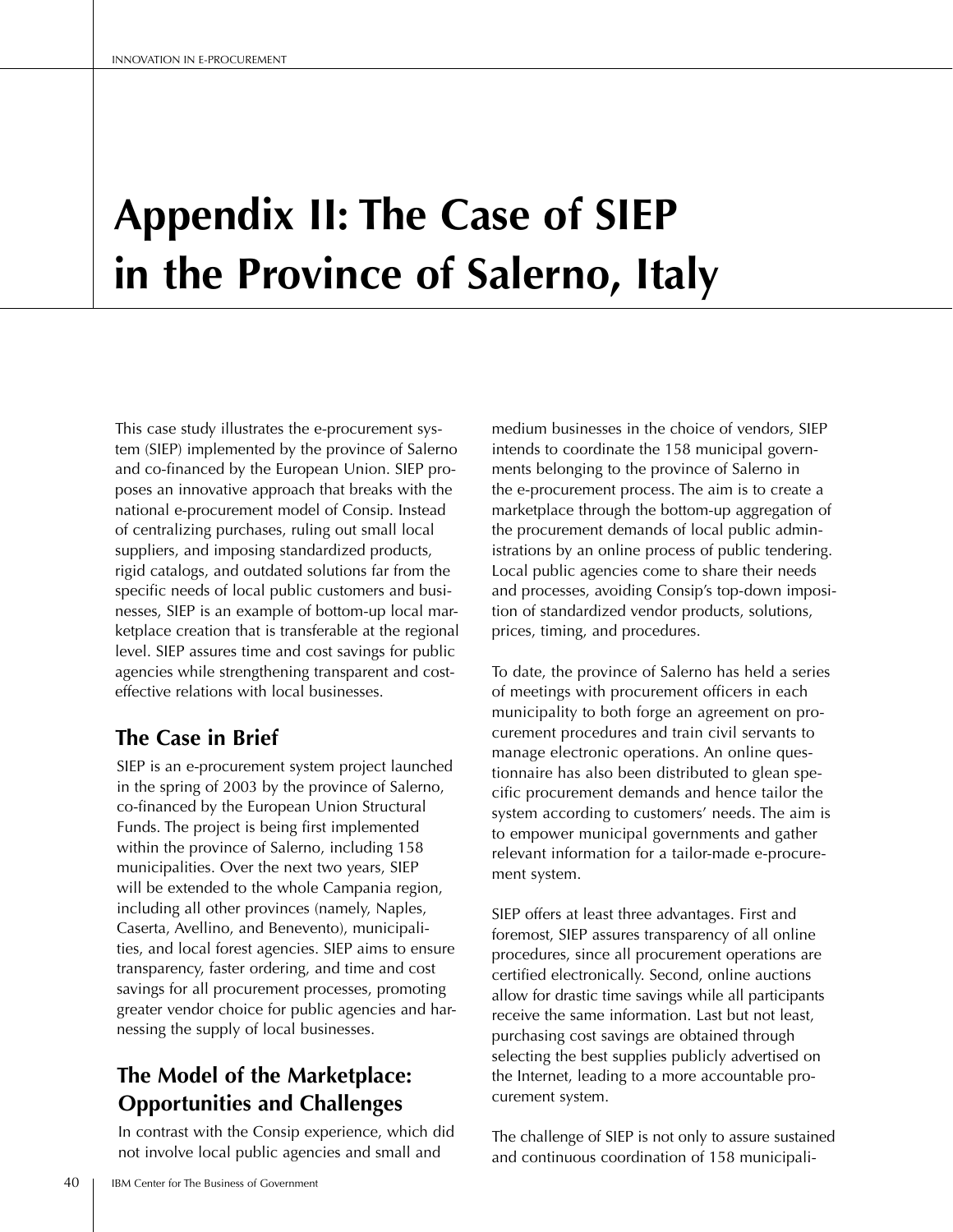ties, but also to modulate their inherent differences. For instance, the municipal government of Cava de' Tirreni includes 80,000 inhabitants while the municipality of Serramezzana has only 400. Undoubtedly, the former presents needs, purchasing patterns, and innovation propensities completely different from the latter. Managing these differences is key to setting in motion a truly bottom-up eprocurement system where public administration no longer imposes a price and a product, but a market-driven process develops through transparency and compliance to rules.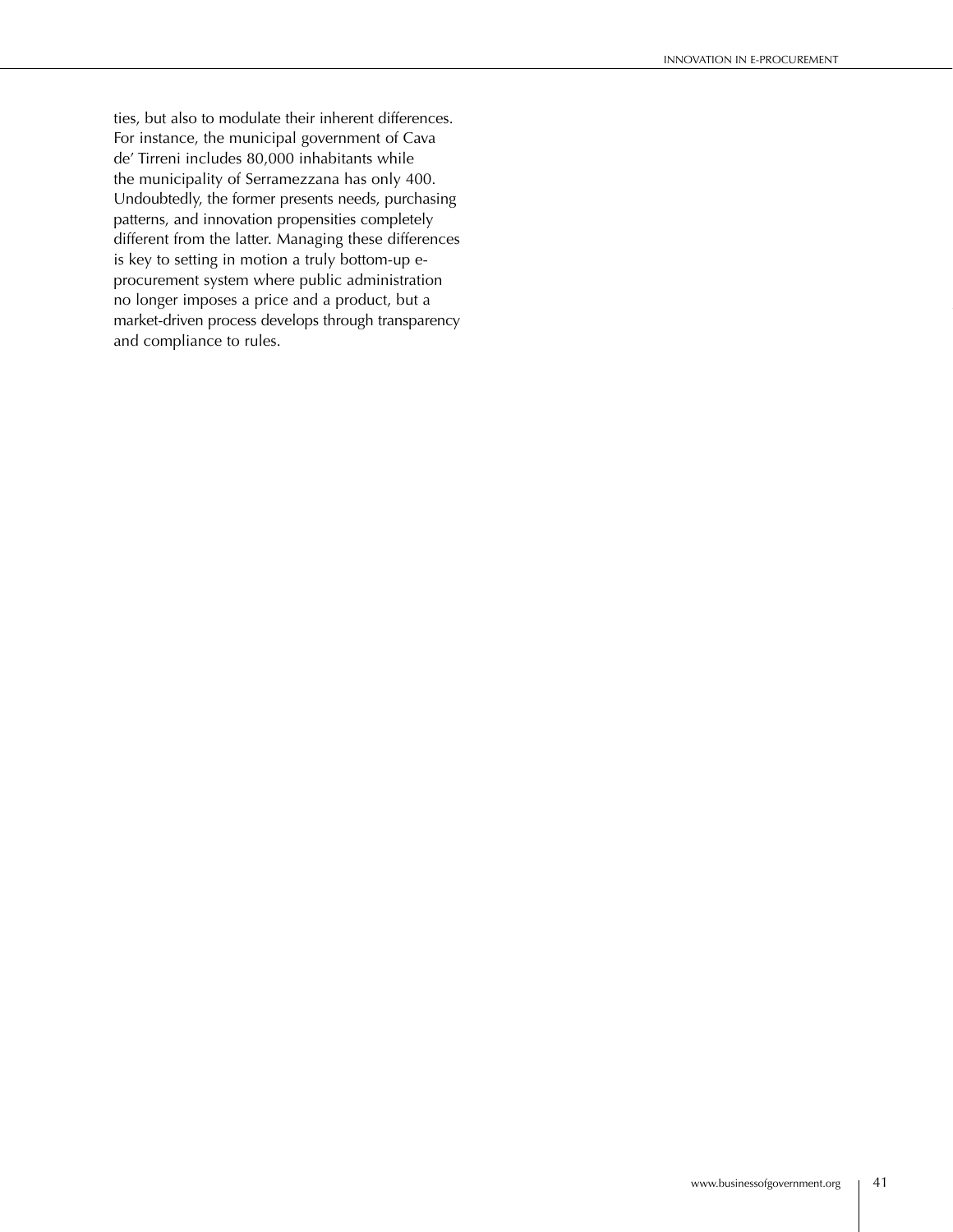# **Endnotes**

- 1. Based on interview with Consip staff.
- 2. Based on interviews.

 3. Based on interviews with Consip staff and document review.

- 4. Based on the Court of Audit report (2003).
- 5. Based on interviews.

 6. Based on interviews with three firms winning NFCs for laptops, space management, and stationery supplies.

 7. Based on interviews with Consip high-level decision makers.

 8. Further information is available at the following website: www.buoniesempi.it.

9. Cooper, Zmud, 1990.

10. Based on interviews with the top manager of the purchasing system within the Ministry of Education and Scientific Research.

11. Online auctions were also used to stipulate NFCs.

 12. Based on interviews with the top manager of the purchasing system within the Ministry of Education and Scientific Research.

 13. Based on interviews with the top manager of the purchasing system within the Ministry of Education and Scientific Research.

14. Based on interviews with a senator.

 15. The auction mechanism is established by article 89 (1) (a) of Royal Decree no. 827, 1924 (Fiorentino, 2004).

 16. At the European level, e-procurement processes aim to increase competition and the cost effectiveness of acquisition processes in compliance with the Community principles of "equal treatment, non-discrimination, and transparency."

 17. The problem of non-correct behavior still remains, however—for example, the auction term "cut and dog" practice, in which large companies adopt to rule out smaller businesses.

 18. As reported by a representative of a business organization, firms in the automotive industry reported that they are not interested in dealing with the public sector.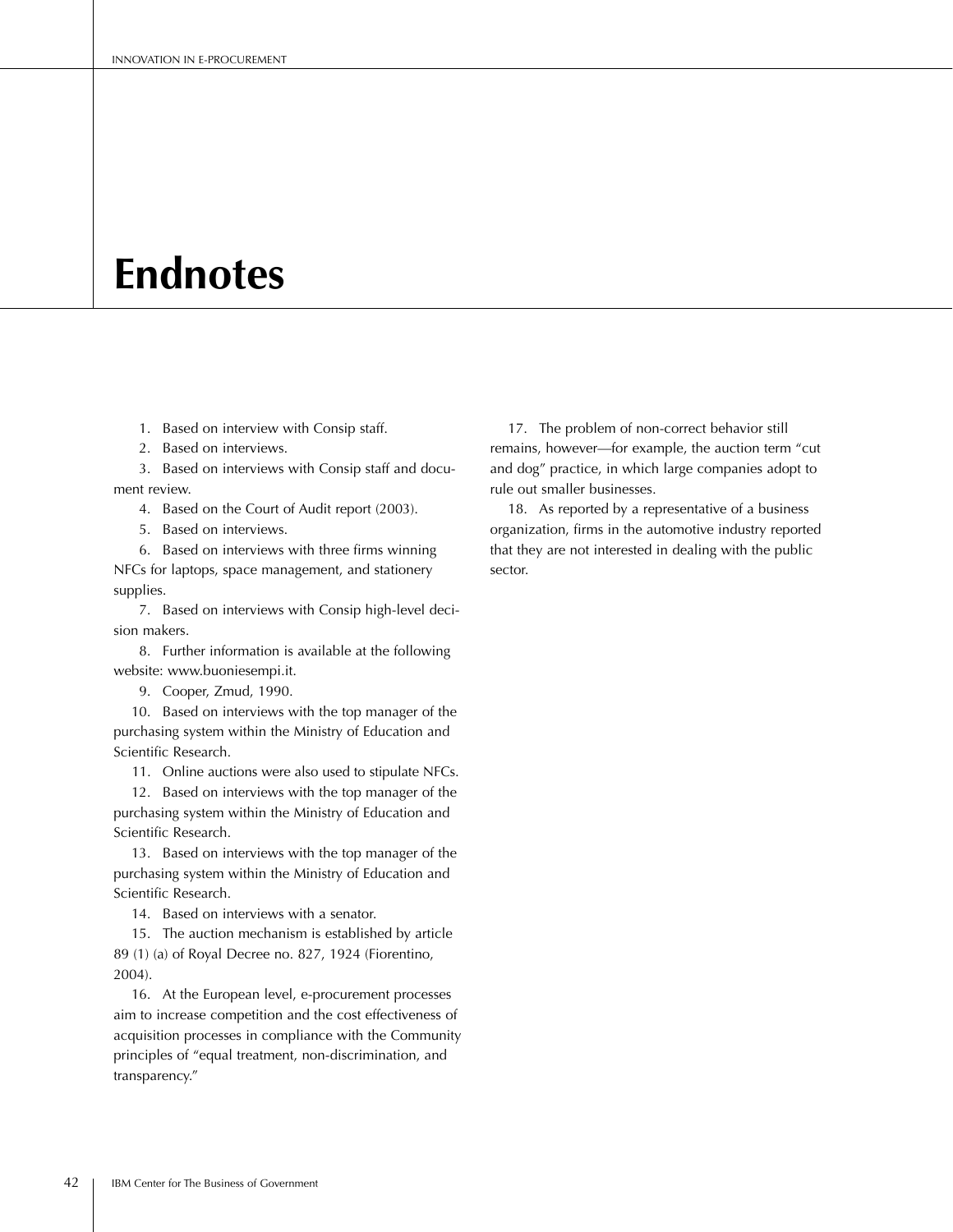# **Bibliography**

Abramson, M., and R. S. Harris III (2002). *The Procurement Revolution,* IBM Center for The Business of Government. Lanham, Md., USA: Rowman & Littlefield Publishers, Inc.

Arrowsmith, S., and M. Trybus (eds.) (2003). *Public Procurement. The Continuing Transformation,* New York: Kluwer Law International.

Associazione Impresa Politecnico (2003). *Dai Marketplace ai servizi di sourcing, procurement e supply chain collaboration,* Collana quaderni AIP.

Barbiero, A., L. Spagnolo, and D. Osimo (2002). *L'e-procurement nella pubblica amministrazione: guida pratica all'acquisto ondine di beni e servizi,*  Maggioli Editore.

Bretschneider, S. (2003). "Information technology, E-government, and institutional change," *Public Administration Review,* Vol. 63, No. 6, 738–741.

Cesari, G. (2003). Intercent, Progetto per la creazione di un sistema d'intermediazione digitale a supporto del territorio della regione Emilia-Romagna, Regione Emilia Romagna.

Chen, Yu-Che (2003). "Outsourcing for e-government," *Public Performance and Management Review*, Vol. 26, No. 4, June, 2003, 404–421.

Chen, Y., and J. Perry (2003). *A Primer for Healthcare Managers*. Washington, D.C: IBM Center for The Business of Government.

Consip (2002). Annual Report, Rome, Italy.

Consip (2004). "Consip: Un modello per l'innovazione e la modernizzazione del Paese," unpublished manuscript, Rome, Italy: Consip.

Cooper, R. B., and R. W. Zmud (1990). "Information technology implementation research: A technological diffusion approach," *Management Science,* 36, 123–139.

Court of Audit—CORTE dei CONTI (2003). "Verifica del contenimento della spesa nell'ambito delle forniture e dei servizi su alcuni centri di spesa delle Amministrazioni statali, assunte a campione: Ministero dell'economia e delle finanze, Ministero della difesa, Ministero della giustizia, CORTE dei CONTI, Sezione centrale di controllo sulla gestione delle amministrazioni dello stato, Prot. 643 del 27- 7-2003, Rome, Italy.

Creswell, J. (1994). *Research Design—Qualitative & Quantitative Approaches*. Thousand Oaks, Calif.: SAGE Publications.

Fiorentino, L. (2002). "Gli acquisti ondine. La disciplina normativa," *Giornale di diritto amministrativo*, n.6, 585.

Fiorentino, L. (2004). "E-procurement," manuscript.

Goldman, S. (1998). "The ultimate outsourcing study: A CIO's guide to best practices," Woodcliff Lake, N.J.: Technology and Business Integrators, Inc.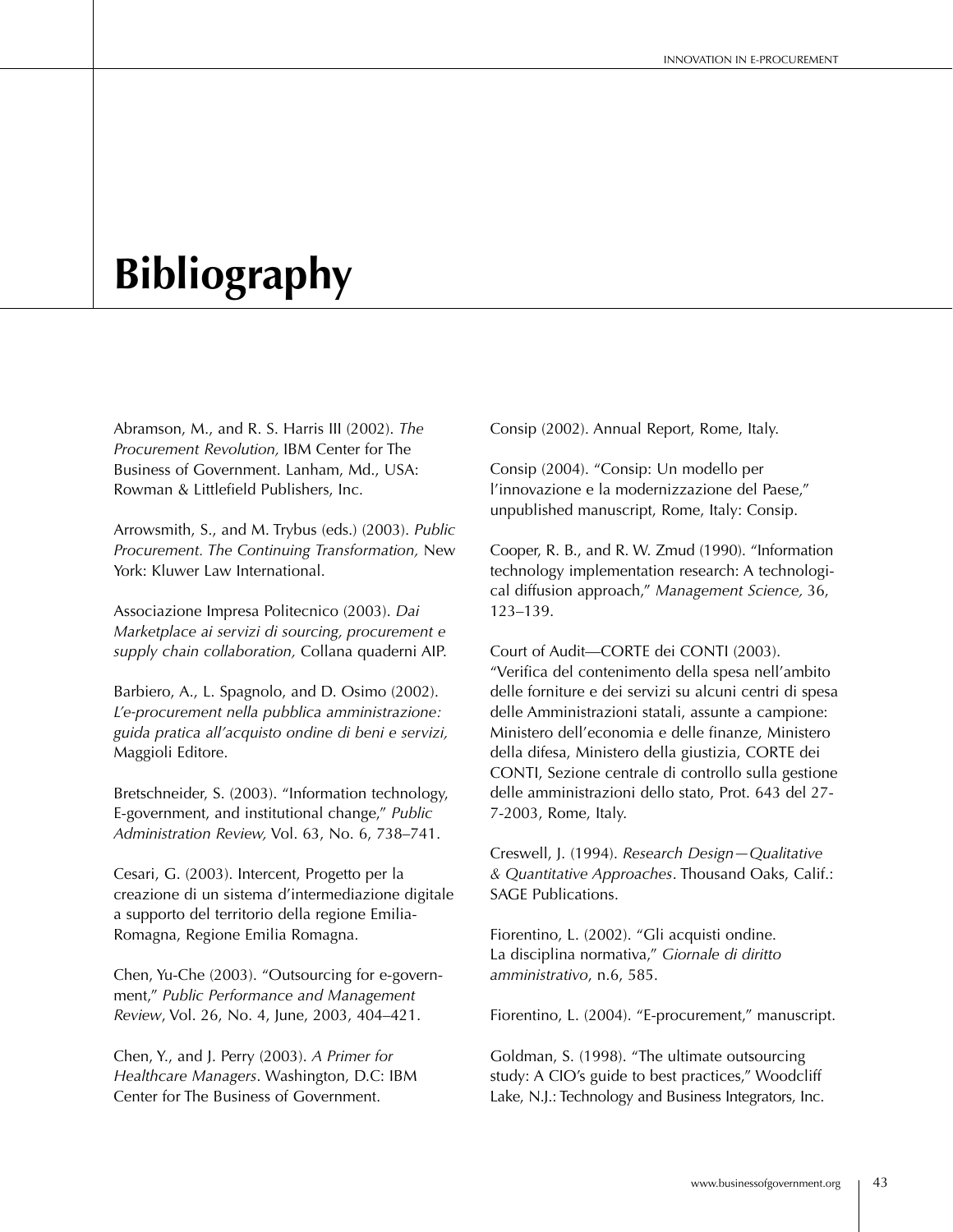Holden, S. (2004). *Understanding Electronic Signatures: The Key to E-Government,* Washington, D.C., USA: IBM Center for The Business of Government.

Kelman, S. (1998). *Implementing Federal Procurement Reform,* U.S. Government Occasional Paper.

Lee, M. (2004). *E-reporting: Strengthening Democratic Accountability,* Washington, D.C., USA: IBM Center for The Business of Government.

Marra, M. (2003). *Reinvention Labs and 100 Projects at the Service of Citizens. A Comparison Between the US and Italian Bottom-up Approach To Public Sector Reform*, paper prepared for the Italian National Committee for the Regularization of Undeclared Work, available at http://www.emers ionelavorononregolare.it/catania/doc/marra.pdf.

Miles, M. B., and A. M. Huberman (1994). *Qualitative Data Analysis* (2nd ed.). New York: Harper Collins.

Ministry of Economy and Finance (2004). Programma di Razionalizzazione degli acquisti di beni e servizi per le Pubbliche Amministrazioni, 2003 Report to Parliament.

Osimo D. (2004). Regione Emilia-Romagna— Direzione Generale Organizzazione, Sistemi, Informativi e Telematica, manuscript.

Pierce, J. L. (1995). "Reflections on Fieldwork in a Complex Organization," in R. Hertz and J. B. Imber (eds.), *Studying Elites Using Qualitative Methods*. SAGE Publications.

Ponti, A. (2003). "Le novità in materia di acquisti di beni e servizi alla luce della Legge Finanziaria 2003. Il ruolo della Consip Spa," *L'amministrazione italiana,* No.3/2003.

Stake, R. (1995). *The Art of Case Study Research*. SAGE Publications.

Tendler, J. (1997). *Good Government in the Tropics.*  Baltimore, Md., USA: The Johns Hopkins University Press, pp.102–134.

Wholey, J., H. Hatry, and K. Newcomer (eds.) (1994). *Handbook of Practical Program Evaluation*. San Francisco, Calif.: Jossey-Bass Publishers.

Yin, R. K. (1994). *Case Study Research: Design and Methods*, 2nd edition. Applied Social Research Methods Series, Volume 5. Thousand Oaks, Calif.: SAGE Publications.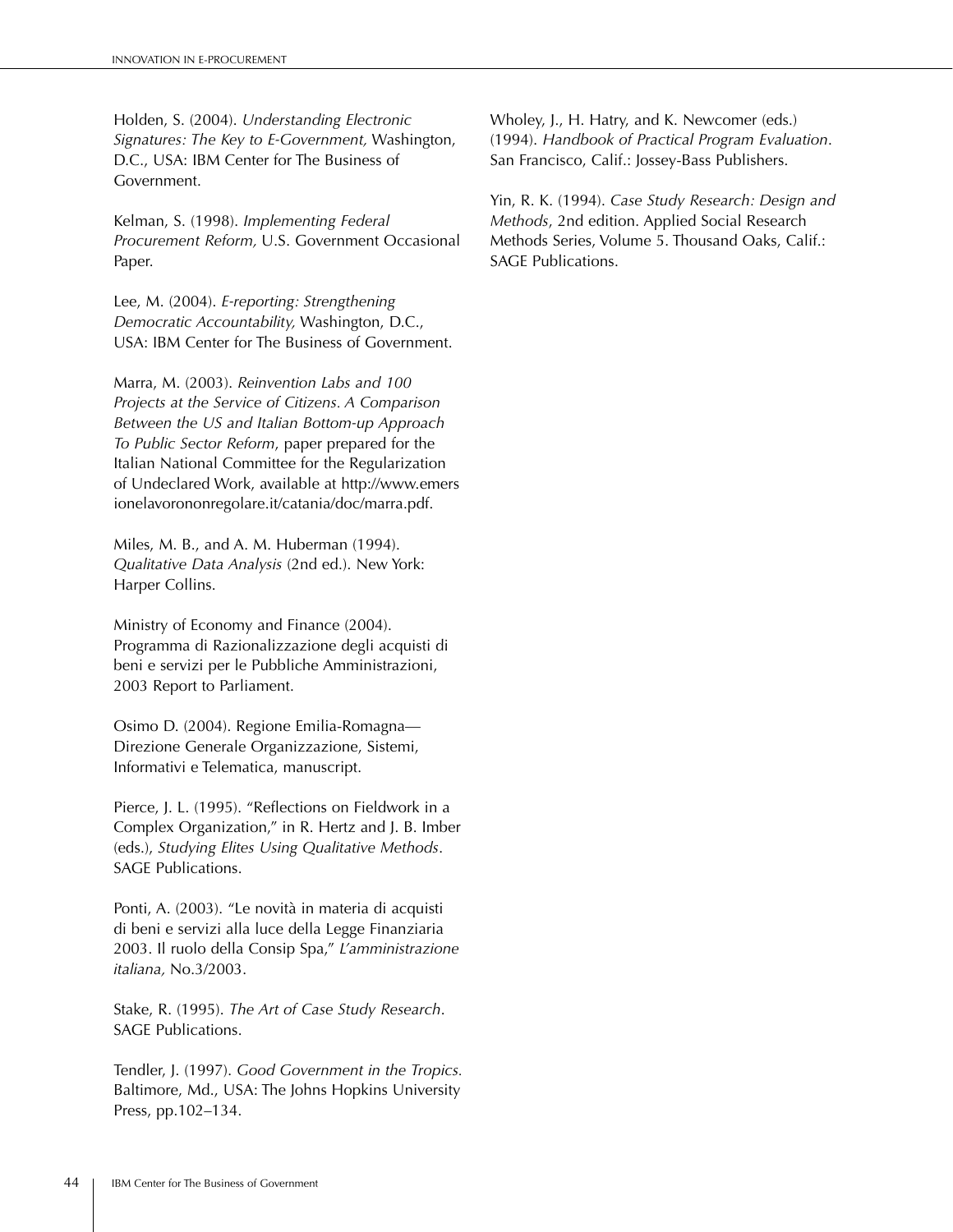# A B O U T T H E A U T H O R

**Dr. Mita Marra** is a Research Fellow at the Italian National Research Council–Institute for the Study of Mediterranean Societies in Naples, Italy. She conducts research on public administration reform in Italy and in a number of Mediterranean countries. Her research has been published in various Italian and international refereed journals including *Evaluation and Program Planning*, *Evaluation*, *Economia Pubblica*, and *Queste Istituzioni*. She is currently a member of the editorial board of the *Italian Evaluation Review.* She recently completed her Ph.D. dissertation on the impact of evaluation-based information on World Bank policy making and work practices for international development. She also conducts research on Italian local development policies.



Dr. Marra was involved in the design and implementation of the pilot project "100 projects at the service of citizens" at the Department of Public Management within the Italian Central Government in 1996.

Since 1998, she has acted as a consultant for the World Bank Institute and the Operations Evaluations Department of the World Bank on training, evaluation, and public-sector management reform programs, where she has published a number of reports and working papers.

Dr. Marra teaches both undergraduate and graduate courses in public policy analysis and evaluation at the University of Naples "L'Orientale," the University of Salerno, and the University of Molise. She has also been Visiting Scholar at the School of Public Policy and Public Administration of the George Washington University, Washington, D.C., where she taught the course "Methodology for Public Management" in the 2004 summer session.

Dr. Marra received her undergraduate degree in economics from the University of Naples "Federico II" in 1995, the Master of Arts in International Relations from the Johns Hopkins University in 1998, and the Ph.D. in Public Policy from the School of Public Policy and Public Administration of the George Washington University in 2003.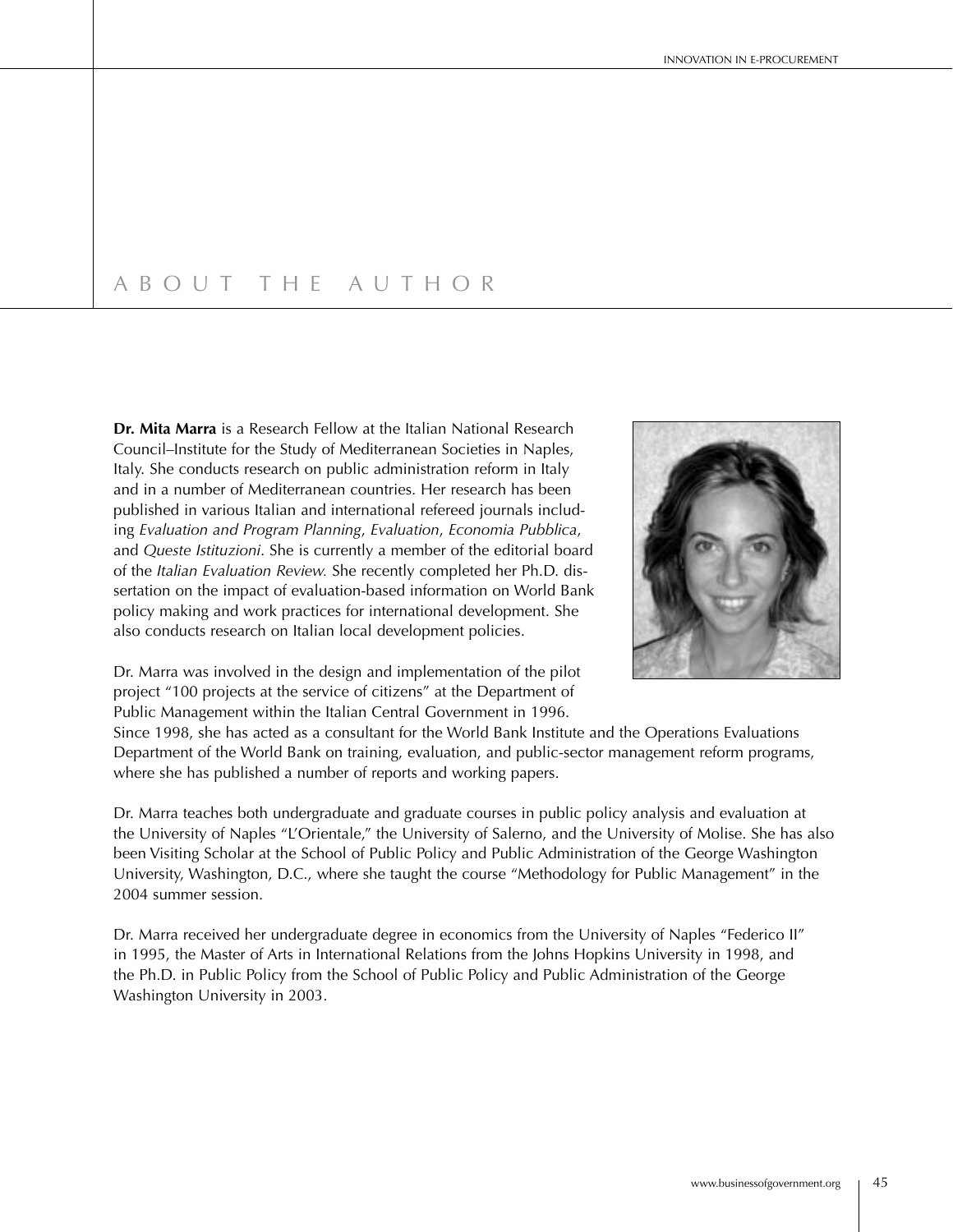# K E Y C O N T A C T I N F O R M A T I O N

# **To contact the author:**

### **Dr. Mita Marra**

National Research Council (CNR) Institute for the Study of Mediterranean Societies (ISSM) Via P. Castellino, 111 80131 Naples, Italy (39081) 613-4086 ext. 232 fax: (39081) 579-9467

e-mail: Mita.Marra@issm.cnr.it

# **To find out more about Consip, visit their websites:**

www.acquistinretepa.it (for procurement-related information)

www.consip.it (for information concerning Consip and its institutional status and working)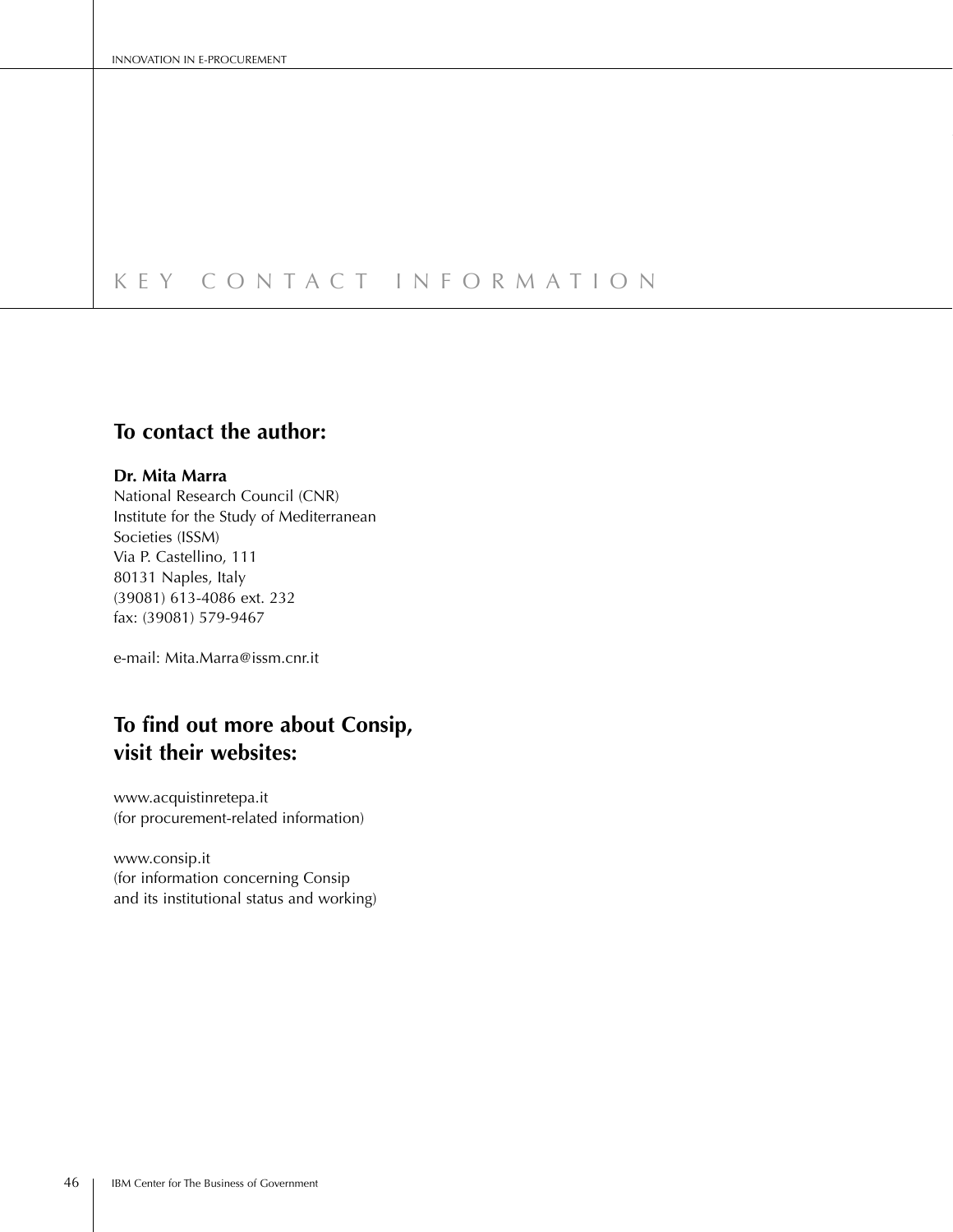## **COLLABORATION: PARTNERSHIPS AND NETWORKS**

**Leveraging Networks to Meet National Goals**: FEMA and the Safe Construction Networks (March 2002) William L. Waugh, Jr.

**21st-Century Government and the Challenge of Homeland Defense**  (June 2002) Elaine C. Kamarck

**Assessing Partnerships:** New Forms of Collaboration (March 2003) Robert Klitgaard and Gregory F. Treverton

**Leveraging Networks:** A Guide for Public Managers Working across Organizations (March 2003) Robert Agranoff

**Extraordinary Results on National Goals:** Networks and Partnerships in the Bureau of Primary Health Care's 100%/0 Campaign (March 2003) John Scanlon

**Public-Private Strategic Partnerships:** The U.S. Postal Service-Federal Express Alliance (May 2003) Oded Shenkar

**The Challenge of Coordinating "Big Science"** (July 2003) W. Henry Lambright

**Communities of Practice:** A New Tool for Government Managers (November 2003) William M. Snyder and Xavier de Souza Briggs

**Collaboration and Performance Management in Network Settings:** Lessons from Three Watershed Governance Efforts (April 2004) Mark T. Imperial

### **E-GOVERNMENT**

**Supercharging the Employment Agency:** An Investigation of the Use of Information and Communication Technology to Improve the Service of State Employment Agencies (December 2000) Anthony M. Townsend

**Assessing a State's Readiness for Global Electronic Commerce:** Lessons from the Ohio Experience (January 2001) J. Pari Sabety and Steven I. Gordon

**Privacy Strategies for Electronic Government** (January 2001) Janine S. Hiller and France Bélanger

**Commerce Comes to Government on the Desktop:** E-Commerce Applications in the Public Sector (February 2001) Genie N. L. Stowers

**The Use of the Internet in Government Service Delivery** (February 2001) Steven Cohen and William Eimicke

**State Web Portals:** Delivering and Financing E-Service (January 2002) Diana Burley Gant, Jon P. Gant, and Craig L. Johnson

**Internet Voting:** Bringing Elections to the Desktop (February 2002) Robert S. Done

**Leveraging Technology in the Service of Diplomacy:** Innovation in the Department of State (March 2002) Barry Fulton

**Federal Intranet Work Sites:** An Interim Assessment (June 2002) Julianne G. Mahler and Priscilla M. Regan

**The State of Federal Websites:** The Pursuit of Excellence (August 2002) Genie N. L. Stowers

**State Government E-Procurement in the Information Age:** Issues, Practices, and Trends (September 2002) M. Jae Moon

**Preparing for Wireless and Mobile Technologies in Government** (October 2002) Ai-Mei Chang and P. K. Kannan

### **Public-Sector Information Security:**

A Call to Action for Public-Sector CIOs (October 2002, 2nd ed.) Don Heiman

**The Auction Model:** How the Public Sector Can Leverage the Power of E-Commerce Through Dynamic Pricing (November 2002, 2nd ed.) David C. Wyld

**The Promise of E-Learning in Africa:** The Potential for Public-Private Partnerships (January 2003) Norman LaRocque and Michael Latham

**Digitally Integrating the Government Supply Chain:** E-Procurement, E-Finance, and E-Logistics (February 2003) Jacques S. Gansler, William Lucyshyn, and Kimberly M. Ross

**Using Technology to Increase Citizen Participation in Government:** The Use of Models and Simulation (April 2003) John O'Looney

**Seaport:** Charting a New Course for Professional Services Acquisition for America's Navy (June 2003) David C. Wyld

**E-Reporting:** Strengthening Democratic Accountability (February 2004) Mordecai Lee

**Understanding Electronic Signatures:** The Key to

E-Government (March 2004) Stephen H. Holden

**Measuring the Performance of E-Government** (March 2004) Genie N. L. Stowers

**Restoring Trust in Government:** The Potential of Digital Citizen Participation (August 2004) Marc Holzer, James Melitski, Seung-Yong Rho, and Richard Schwester

**From E-Government to** 

**M-Government?** Emerging Practices in the Use of Mobile Technology by State Governments (November 2004) M. Jae Moon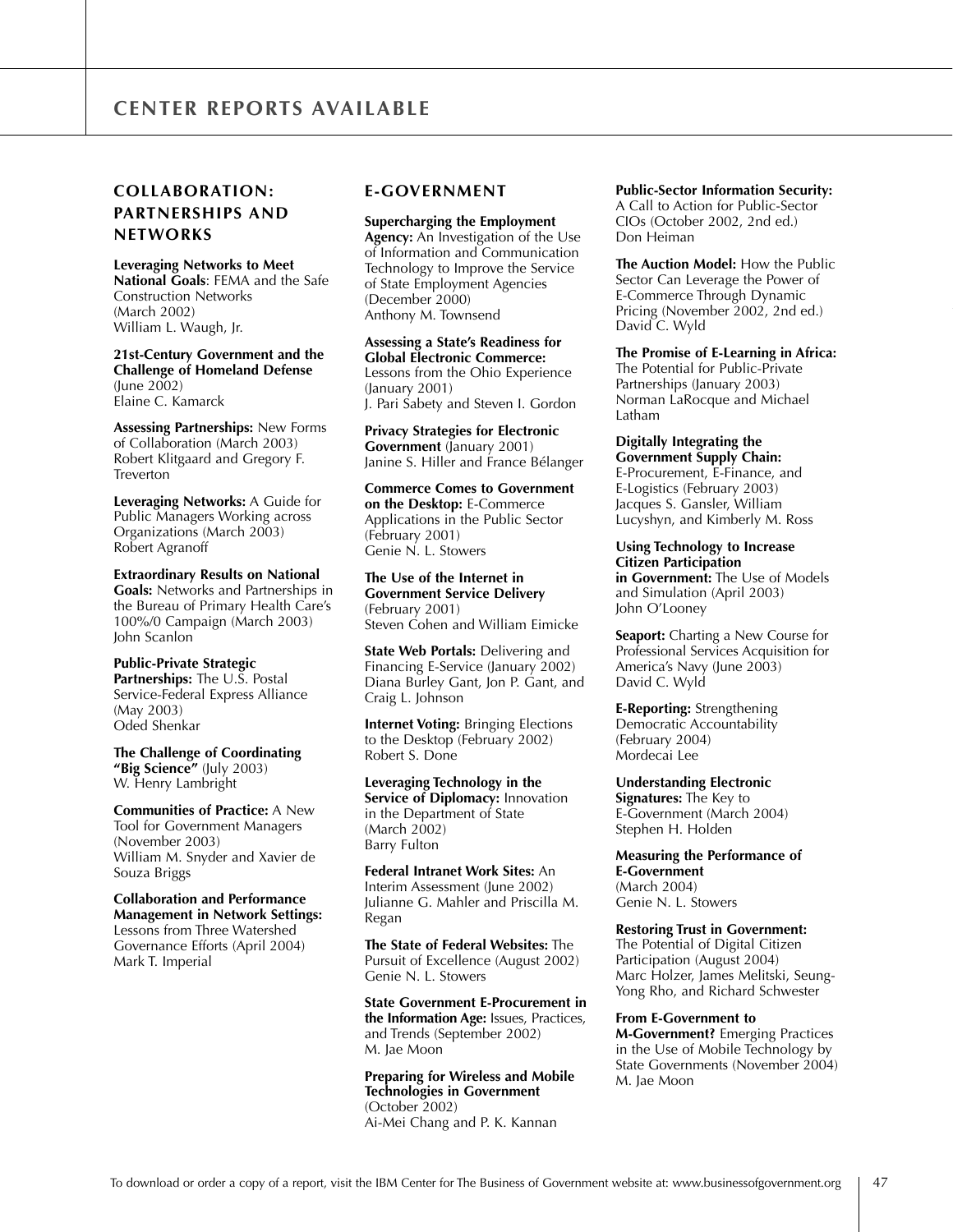**Government Garage Sales:** Online Auctions as Tools for Asset Management (November 2004) David C. Wyld

**Innovation in E-Procurement:** The Italian Experience (November 2004) Mita Marra

### **FINANCIAL MANAGEMENT**

#### **Credit Scoring and Loan Scoring:**

Tools for Improved Management of Federal Credit Programs (July 1999) Thomas H. Stanton

### **Using Activity-Based Costing to Manage More Effectively** (January 2000) Michael H. Granof, David E. Platt,

and Igor Vaysman **Audited Financial Statements:**

Getting and Sustaining "Clean" Opinions (July 2001) Douglas A. Brook

**An Introduction to Financial Risk Management in Government**  (August 2001) Richard J. Buttimer, Jr.

#### **Understanding Federal Asset Management:** An Agenda for Reform (July 2003) Thomas H. Stanton

**Efficiency Counts:** Developing the Capacity to Manage Costs at Air Force Materiel Command (August 2003) Michael Barzelay and Fred Thompson

### **HUMAN CAPITAL MANAGEMENT**

**Profiles in Excellence:** Conversations with the Best of America's Career Executive Service (November 1999) Mark W. Huddleston

**Reflections on Mobility:** Case Studies of Six Federal Executives (May 2000) Michael D. Serlin

**Managing Telecommuting in the Federal Government:** An Interim Report (June 2000) Gina Vega and Louis Brennan

**Using Virtual Teams to Manage Complex Projects:** A Case Study of the Radioactive Waste Management Project (August 2000) Samuel M. DeMarie

**A Learning-Based Approach to Leading Change** (December 2000) Barry Sugarman

**Labor-Management Partnerships:** A New Approach to Collaborative Management (July 2001)

Barry Rubin and Richard Rubin **Winning the Best and Brightest:**  Increasing the Attraction of Public Service (July 2001) Carol Chetkovich

**A Weapon in the War for Talent:**  Using Special Authorities to Recruit Crucial Personnel (December 2001) Hal G. Rainey

**A Changing Workforce:** Understanding Diversity Programs in the Federal Government (December 2001) Katherine C. Naff and J. Edward Kellough

**Life after Civil Service Reform:**  The Texas, Georgia, and Florida Experiences (October 2002) Jonathan Walters

**The Defense Leadership and Management Program:** Taking Career Development Seriously (December 2002) Joseph A. Ferrara and Mark C. Rom

**The Influence of Organizational Commitment on Officer Retention:**  A 12-Year Study of U.S. Army Officers (December 2002) Stephanie C. Payne, Ann H. Huffman, and Trueman R. Tremble, Jr.

**Human Capital Reform:** 21st Century Requirements for the United States Agency for International Development (March 2003) Anthony C. E. Quainton and Amanda M. Fulmer

**Modernizing Human Resource Management in the Federal Government:** The IRS Model (April 2003) James R. Thompson and Hal G. Rainey

**Mediation at Work:** Transforming Workplace Conflict at the United States Postal Service (October 2003) Lisa B. Bingham

**Growing Leaders for Public Service** (August 2004, 2nd ed.) Ray Blunt

**Pay for Performance:** A Guide for Federal Managers (November 2004) Howard Risher

### **INNOVATION**

**Managing Workfare:** The Case of the Work Experience Program in the New York City Parks Department (June 1999) Steven Cohen

**New Tools for Improving Government Regulation:** An Assessment of Emissions Trading and Other Market-Based Regulatory Tools (October 1999) Gary C. Bryner

**Religious Organizations, Anti-Poverty Relief, and Charitable Choice:** A Feasibility Study of Faith-Based Welfare Reform in Mississippi (November 1999) John P. Bartkowski and Helen A. Regis

**Business Improvement Districts and Innovative Service Delivery**  (November 1999) Jerry Mitchell

**An Assessment of Brownfield Redevelopment Policies:** The Michigan Experience (November 1999) Richard C. Hula

**San Diego County's Innovation Program:** Using Competition and a Whole Lot More to Improve Public Services (January 2000) William B. Eimicke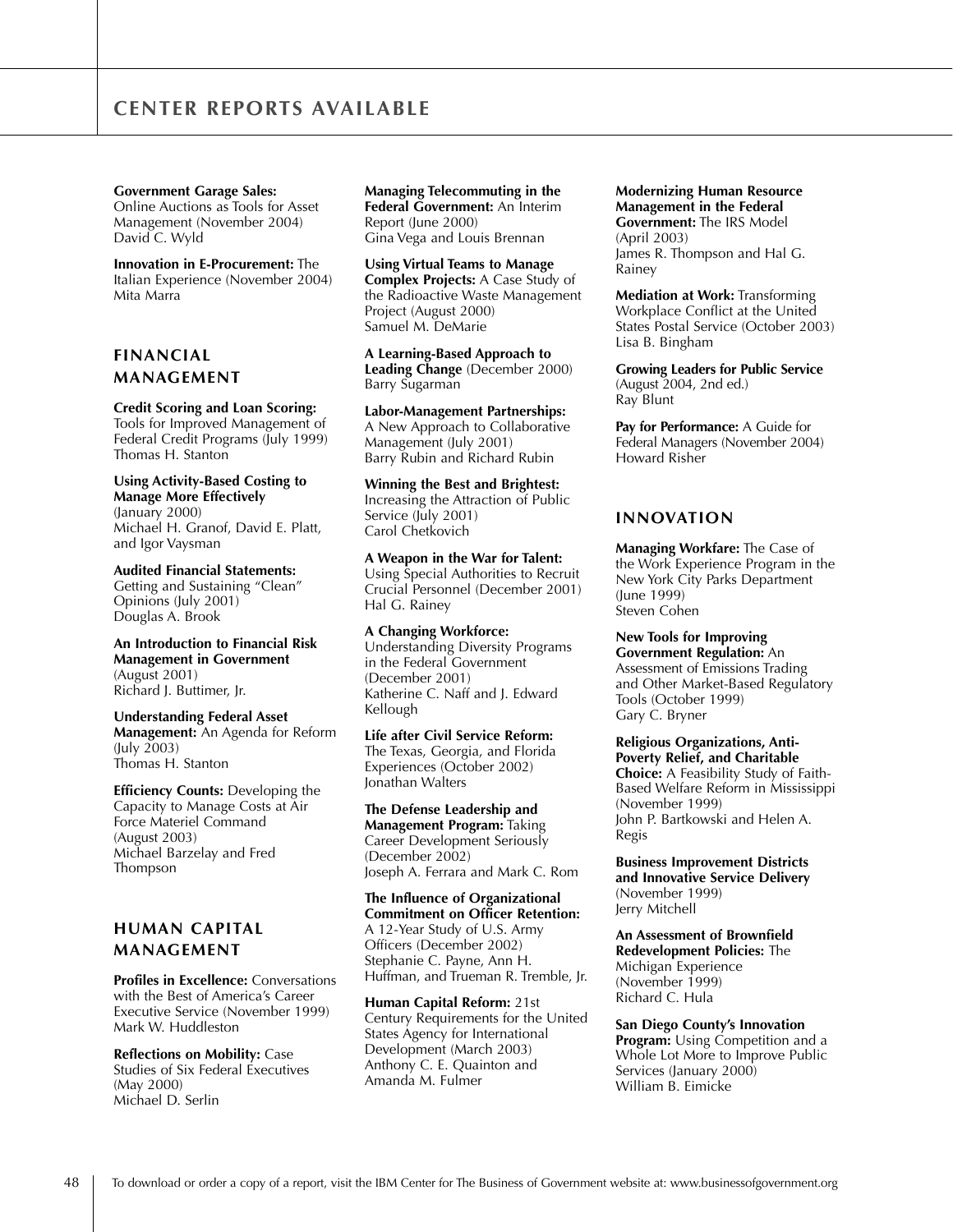**Innovation in the Administration of Public Airports** (March 2000) Scott E. Tarry

**Entrepreneurial Government:** Bureaucrats as Businesspeople (May 2000) Anne Laurent

**Rethinking U.S. Environmental Protection Policy:** Management Challenges for a New Administration (November 2000) Dennis A. Rondinelli

**The Challenge of Innovating in Government** (February 2001) Sandford Borins

**Understanding Innovation:**  What Inspires It? What Makes It Successful? (December 2001) Jonathan Walters

**Government Management of Information Mega-Technology:**  Lessons from the Internal Revenue Service's Tax Systems Modernization (March 2002) Barry Bozeman

**Advancing High End Computing:** Linking to National Goals (September 2003) Juan D. Rogers and Barry Bozeman

## **MANAGING FOR PERFORMANCE AND RESULTS**

**Corporate Strategic Planning in Government:** Lessons from the United States Air Force (November 2000) Colin Campbell

**Using Evaluation to Support Performance Management:** A Guide for Federal Executives (January 2001) Kathryn Newcomer and Mary Ann Scheirer

**Managing for Outcomes:** Milestone Contracting in Oklahoma  $($ January 2001) Peter Frumkin

#### **The Challenge of Developing Cross-Agency Measures:**  A Case Study of the Office of National Drug Control Policy (August 2001) Patrick J. Murphy and John Carnevale

**The Potential of the Government Performance and Results Act as a Tool to Manage Third-Party Government** (August 2001) David G. Frederickson

**Using Performance Data for Accountability:** The New York City Police Department's CompStat Model of Police Management (August 2001) Paul E. O'Connell

**Moving Toward More Capable Government:** A Guide to Organizational Design (June 2002) Thomas H. Stanton

**The Baltimore CitiStat Program:** Performance and Accountability (May 2003) Lenneal J. Henderson

**Strategies for Using State Information:** Measuring and Improving Program Performance (December 2003) Shelley H. Metzenbaum

**Linking Performance and Budgeting:**  Opportunities in the Federal Budget Process (January 2004, 2nd ed.) Philip G. Joyce

**How Federal Programs Use Outcome Information:** Opportunities for Federal Managers (February 2004, 2nd ed.) Harry P. Hatry, Elaine Morley, Shelli B. Rossman, and Joseph S. Wholey

**Performance Leadership:** 11 Better Practices That Can Ratchet Up Performance (May 2004) Robert D. Behn

**Performance Management for Career Executives:** A "Start Where You Are, Use What You Have" Guide (October 2004, 2nd ed.) Chris Wye

**Staying the Course:** The Use of Performance Measurement in State Governments (November 2004) Julia Melkers and Katherine Willoughby

## **MARKET-BASED GOVERNMENT**

**Determining a Level Playing Field for Public-Private Competition** (November 1999) Lawrence L. Martin

**Implementing State Contracts for Social Services:** An Assessment of the Kansas Experience (May 2000) Jocelyn M. Johnston and Barbara S. Romzek

**A Vision of the Government as a World-Class Buyer:** Major Procurement Issues for the Coming Decade (January 2002) Jacques S. Gansler

**Contracting for the 21st Century:**  A Partnership Model (January 2002) Wendell C. Lawther

**Franchise Funds in the Federal Government:** Ending the Monopoly in Service Provision (February 2002) John J. Callahan

**Making Performance-Based Contracting Perform:** What the Federal Government Can Learn from State and Local Governments (November 2002, 2nd ed.) Lawrence L. Martin

**Moving to Public-Private Partnerships:** Learning from Experience around the World (February 2003) Trefor P. Williams

**IT Outsourcing:** A Primer for Public Managers (February 2003) Yu-Che Chen and James Perry

**The Procurement Partnership Model:** Moving to a Team-Based Approach (February 2003) Kathryn G. Denhardt

**Moving Toward Market-Based Government:** The Changing Role of Government as the Provider (March 2004, 2nd ed.) Jacques S. Gansler

**Transborder Service Systems:** Pathways for Innovation or Threats to Accountability? (March 2004) Alasdair Roberts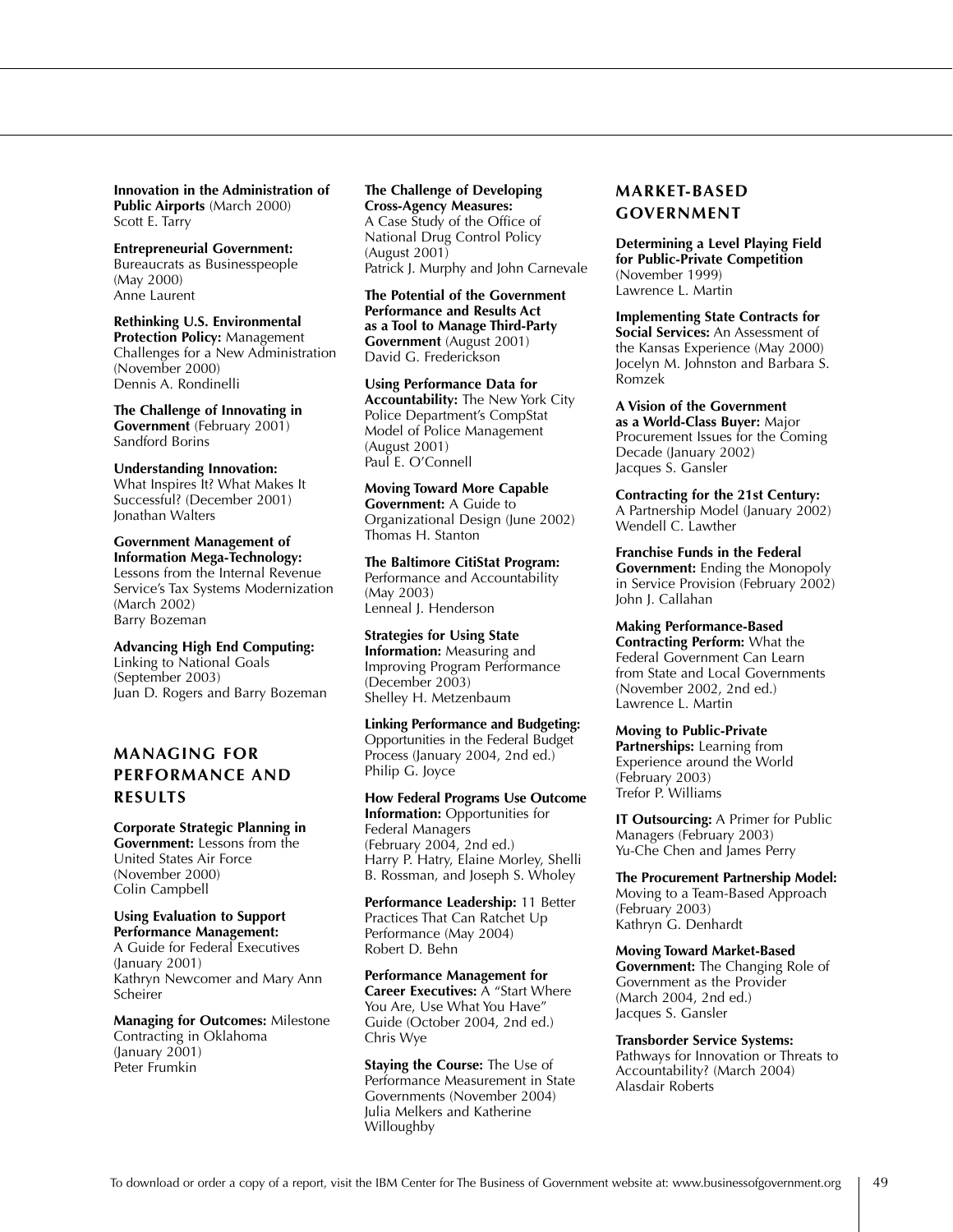**Competitive Sourcing:** What Happens to Federal Employees? (October 2004) Jacques S. Gansler and William Lucyshyn

### **Implementing Alternative Sourcing**

**Strategies:** Four Case Studies (October 2004) Edited by Jacques S. Gansler and William Lucyshyn

#### **Designing Competitive Bidding**

**for Medicare** (November 2004) John Cawley and Andrew B. Whitford

### **TRANSFORMATION OF ORGANIZATIONS**

#### **The Importance of Leadership:**

The Role of School Principals (September 1999) Paul Teske and Mark Schneider

**Leadership for Change:** Case Studies in American Local Government (September 1999) Robert B. Denhardt and Janet Vinzant Denhardt

#### **Managing Decentralized**

**Departments:** The Case of the U.S. Department of Health and Human Services (October 1999) Beryl A. Radin

### **Transforming Government:** The

Renewal and Revitalization of the Federal Emergency Management Agency (April 2000) R. Steven Daniels and Carolyn L. Clark-Daniels

**Transforming Government:** Creating the New Defense Procurement System (April 2000) Kimberly A. Harokopus

### **Trans-Atlantic Experiences in Health**

**Reform:** The United Kingdom's National Health Service and the United States Veterans Health Administration (May 2000) Marilyn A. DeLuca

### **Transforming Government:** The

Revitalization of the Veterans Health Administration (June 2000) Gary J. Young

### **The Challenge of Managing Across**

**Boundaries:** The Case of the Office of the Secretary in the U.S. Department of Health and Human Services (November 2000) Beryl A. Radin

#### **Creating a Culture of Innovation:**

10 Lessons from America's Best Run City (January 2001) Janet Vinzant Denhardt and Robert B. Denhardt

**Transforming Government:** Dan Goldin and the Remaking of NASA (March 2001) W. Henry Lambright

### **Managing Across Boundaries:** A

Case Study of Dr. Helene Gayle and the AIDS Epidemic (January 2002) Norma M. Riccucci

**Managing "Big Science":** A Case Study of the Human Genome Project (March 2002) W. Henry Lambright

#### **The Power of Frontline Workers in Transforming Government:**

The Upstate New York Veterans Healthcare Network (April 2003) Timothy J. Hoff

**Making Public Sector Mergers Work:** Lessons Learned (August 2003) Peter Frumkin

**Efficiency Counts:** Developing the Capacity to Manage Costs at Air Force Materiel Command (August 2003) Michael Barzelay and Fred Thompson

#### **Managing the New Multipurpose, Multidiscipline University Research Centers:** Institutional Innovation

in the Academic Community (November 2003) Barry Bozeman and P. Craig Boardman

### **2004 PRESIDENTIAL TRANSITION SERIES**

#### **Government Reorganization:**

Strategies and Tools to Get It Done (August 2004) Hannah Sistare

#### **Performance Management for**

**Political Executives:** A "Start Where You Are, Use What You Have" Guide (October 2004) Chris Wye

### **SPECIAL REPORTS**

**Enhancing Security Throughout the Supply Chain** (April 2004) David J. Closs and Edmund F. McGarrell

### **CENTER FOR HEALTHCARE MANAGEMENT REPORTS**

**The Power of Frontline Workers in Transforming Healthcare Organizations:** The Upstate New York Veterans Healthcare Network (December 2003) Timothy J. Hoff

**IT Outsourcing:** A Primer for Healthcare Managers (December 2003) Yu-Che Chen and James Perry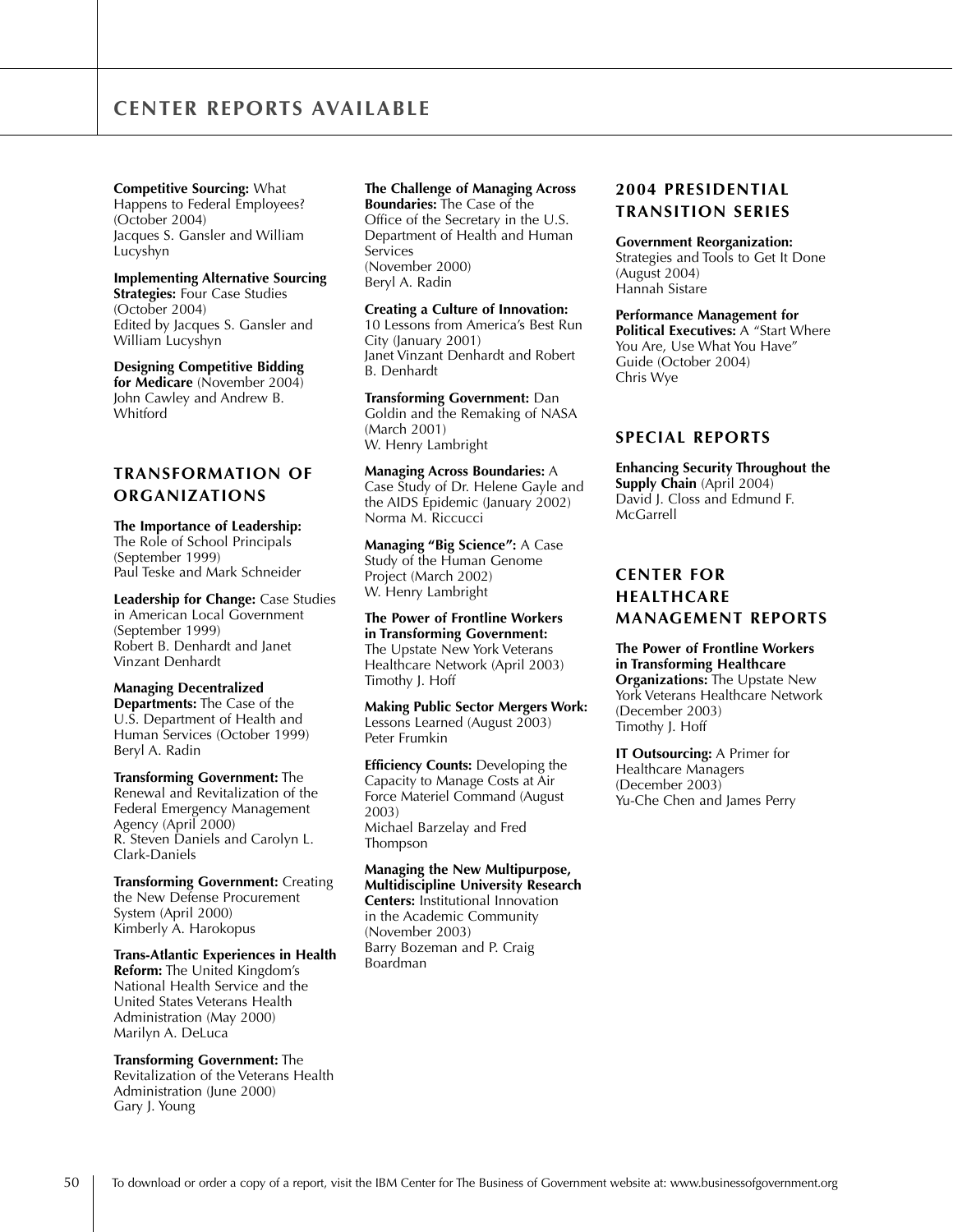### **BOOKS\***

#### *Collaboration: Using Networks and Partnerships*

(Rowman & Littlefield Publishers, Inc., 2004) John M. Kamensky and Thomas J. Burlin, editors

#### *E-Government 2001*

(Rowman & Littlefield Publishers, Inc., 2001) Mark A. Abramson and Grady E. Means, editors

#### *E-Government 2003*

(Rowman & Littlefield Publishers, Inc., 2002) Mark A. Abramson and Therese L. Morin, editors

#### *Human Capital 2002*

(Rowman & Littlefield Publishers, Inc., 2002) Mark A. Abramson and Nicole Willenz Gardner, editors

#### *Human Capital 2004*

(Rowman & Littlefield Publishers, Inc., 2004) Jonathan D. Breul and Nicole Willenz Gardner, editors

#### *Innovation*

(Rowman & Littlefield Publishers, Inc., 2002) Mark A. Abramson and Ian Littman, editors

#### *Leaders*

(Rowman & Littlefield Publishers, Inc., 2002) Mark A. Abramson and Kevin M. Bacon, editors

#### *Managing for Results 2002* (Rowman

& Littlefield Publishers, Inc., 2001) Mark A. Abramson and John M. Kamensky, editors

#### *Managing for Results 2005*

(Rowman & Littlefield Publishers, Inc., 2004) John M. Kamensky and Albert Morales, editors

#### *Memos to the President: Management Advice from the Nation's Top Public Administrators*  (Rowman & Littlefield Publishers, Inc., 2001) Mark A. Abramson, editor

#### *New Ways of Doing Business*

(Rowman & Littlefield Publishers, Inc., 2003) Mark A. Abramson and Ann M. Kieffaber, editors

#### *The Procurement Revolution*

(Rowman & Littlefield Publishers, Inc., 2003) Mark A. Abramson and Roland S. Harris III, editors

#### *Transforming Government Supply Chain Management*

(Rowman & Littlefield Publishers, Inc., 2003) Jacques S. Gansler and Robert E. Luby, Jr., editors

#### *Transforming Organizations*

(Rowman & Littlefield Publishers, Inc., 2001) Mark A. Abramson and Paul R. Lawrence, editors